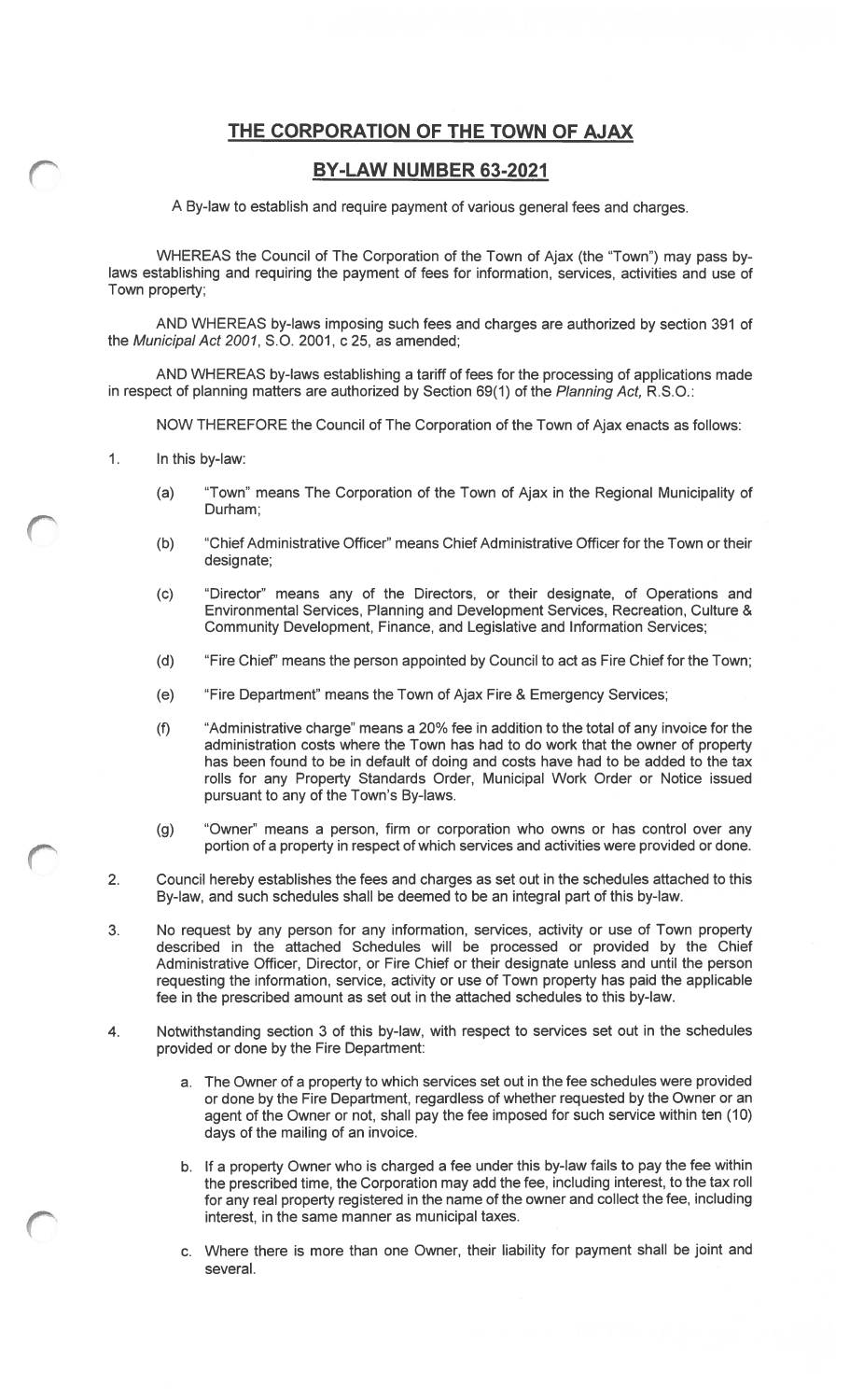- 5. Council hereby delegates to the Chief Administrative Officer, Directors, Fire Chief or their designate(s), the authority to waive or reduce any of the fees or charges specified within this by-law, provided that one or more of the following conditions apply:
	- a. The party subject to the fee or charge is the Federal Government, Provincial Government, Regional Municipality, any other municipality or public agency, board or commission, or public corporation formed by any of them;
	- b. The fee or charge is in relation to an application, process or action initiated at the request of the Town;
	- c. In accordance with practices established by Department Heads for the regular conduct of their business;
	- d. In the opinion of the Chief Administrative Officer, Director, Fire Chief or their designate as the case may be, extenuating or compassionate circumstances warrant the waiver or reduction of the fee.
- 6. The fees as listed in the schedules attached to this By-law will be subject to Harmonized Sales Tax (H.S.T.) where applicable.
- 7. The Town may add an administrative charge to invoices when work has been completed by the Town or its' agents.
- 8. Should any part of this by-law, including any part of the schedules, be determined by a Court of competent jurisdiction to be invalid or of no force and effect, it is the stated intention of Council that such invalid part of the By-law shall be severable and that the remainder of this by-law including the remainder of the schedules, as applicable, shall continue to operate and to be in force and effect.
- 9. In any instance where a fee established in this by-law conflicts with another Town by-law which establishes a different fee for the same item, this by-law shall prevail.
- 10. This by-law shall be known as the "Fees and Charges By-law"
- 11. By-law 40-2020 is hereby repealed.
- 12. This By-law shall come into force and effect on January 1, 2022, and all fees shall take effect at that time unless otherwise stated in the schedules.

READ a first and second time this Eighteenth day of October 2021.

READ a third time and passed this Eighteenth day of October 2021.

Mayor D-Clerk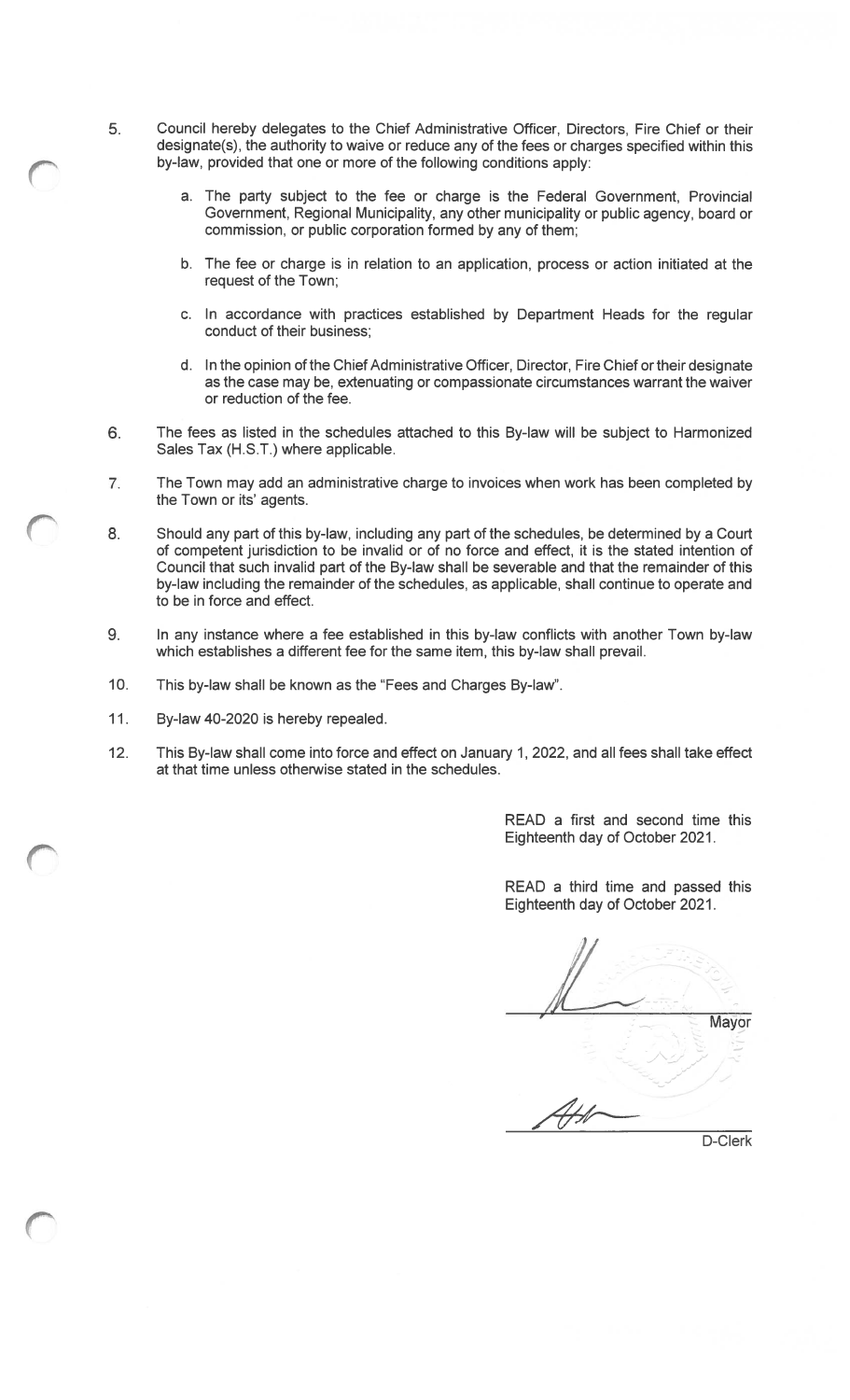# **2022 By-law Services User Fees and Charges**

| <b>Fee/Charge</b>                                                       | <b>2022 Rate</b>         |
|-------------------------------------------------------------------------|--------------------------|
| Animal Licensing: Spayed/Neutered & Micro-chipped                       | \$20.50                  |
| <b>Animal Licensing: Spayed/Neutered</b>                                | \$25.60                  |
| Animal Licensing: Intact & Micro-chipped                                | \$40.90                  |
| Animal Licensing: Intact                                                | \$46.00                  |
| Animal Licensing: Replacement Tag Fee                                   | \$3.00                   |
| Dog Impound Daily Care Fee (per day rate)                               | $\overline{$}25.60$      |
| Appeal of Animal Services Committee Decision to G.G.C.                  | \$511.00                 |
| Failure to Attend a Property Standards/Animal Services                  | \$204.40                 |
| <b>Appeal Meeting</b>                                                   |                          |
| Kennel Licence                                                          | \$127.80                 |
| Kennel Licence Replacement Licence                                      | \$10.00                  |
| Lottery Licence (% of prize value)                                      | 3.00%                    |
| Pet Shop Licence                                                        | \$127.80                 |
| Pet Shop - Replacement Licence                                          | \$10.00                  |
| <b>Outdoor Patio Licence</b>                                            | \$25.60                  |
| Outdoor Patio - Replacement Licence                                     | \$10.00                  |
| Patio Licence Agreement (Town-owned Lands)                              | \$511.00                 |
| Ice Cream Cart Licence/year - first cart                                | \$127.80                 |
| Refreshment Vehicle Licence/year                                        | \$255.50                 |
| Refreshment Vehicle Licence/year - Each Additional                      | \$153.30                 |
| Refreshment Vehicle - Operator Licence                                  | \$25.60                  |
| Refreshment Vehicle - Replacement Licence                               | \$10.00                  |
| Lodging House - Licence                                                 | \$153.30                 |
| Lodging House - Replacement Licence                                     | \$10.00                  |
| <b>Fireworks Portable Sales Unit</b>                                    | \$204.40                 |
|                                                                         |                          |
| Fireworks Display Permit (High Hazard)<br>Taxicab - Owner's Licence Fee | \$204.40<br>\$255.50     |
|                                                                         | \$102.20                 |
| Taxicab - Driver's Licence Fee<br>Taxicab - Owner's Licence Renewal     | \$204.40                 |
|                                                                         |                          |
| <b>Adult Entertainment Owner's Licence</b>                              | \$3,066.00<br>\$1,022.00 |
| <b>Adult Entertainment Operator's Licence</b>                           |                          |
| Adult Entertainment Attendant's Licence                                 | \$255.50                 |
| <b>Body Rub Parlour Licence</b>                                         | \$1,022.00               |
| <b>Body Rub Operator's Licence</b>                                      | \$204.40                 |
| <b>Body Rub Attendant's Licence</b>                                     | \$102.20                 |
| <b>Entertainment Owner's Licence</b>                                    | \$102.20                 |
| <b>Entertainment Operator's Licence</b>                                 | \$25.60                  |
| Entertainment Establishment - Replacement Licence                       | \$10.00                  |
| Pool Permit                                                             | \$153.30                 |
| Portable Sign Permit                                                    | \$102.20                 |
| <b>Event Parade Permit</b>                                              | \$25.60                  |
| <b>Group Home Annual Licence</b>                                        | \$76.70                  |
| Carnival Circus Festival Licence (daily rate; amount not to             | \$102.20                 |
| exceed \$400)                                                           |                          |
| Hawkers and Peddlers Annual Licence - various locations                 | \$204.40                 |
| Hawkers and Peddlers Annual Licence - single location (daily            | \$51.10                  |
| rate per day of operation, per location to a maximum of                 |                          |
| \$2,000                                                                 |                          |
| Subsequent Inspection Fees for Non-Compliant Properties                 | \$102.20                 |
| Sidewalk Clearing - up to 23 metres                                     | \$153.30                 |
| Sidewalk Clearing - rate per additional metre beyond 23                 | \$7.20                   |
| metres                                                                  |                          |
| Subsequent Occasional Use Parking Permits (per licence                  | \$12.00                  |
| plate, in excess of 5 plates per year / for a maximum of 12             |                          |
| paid permits per year)*                                                 |                          |
| <b>Waterfront Paid Parking Permit*</b>                                  | \$20.00                  |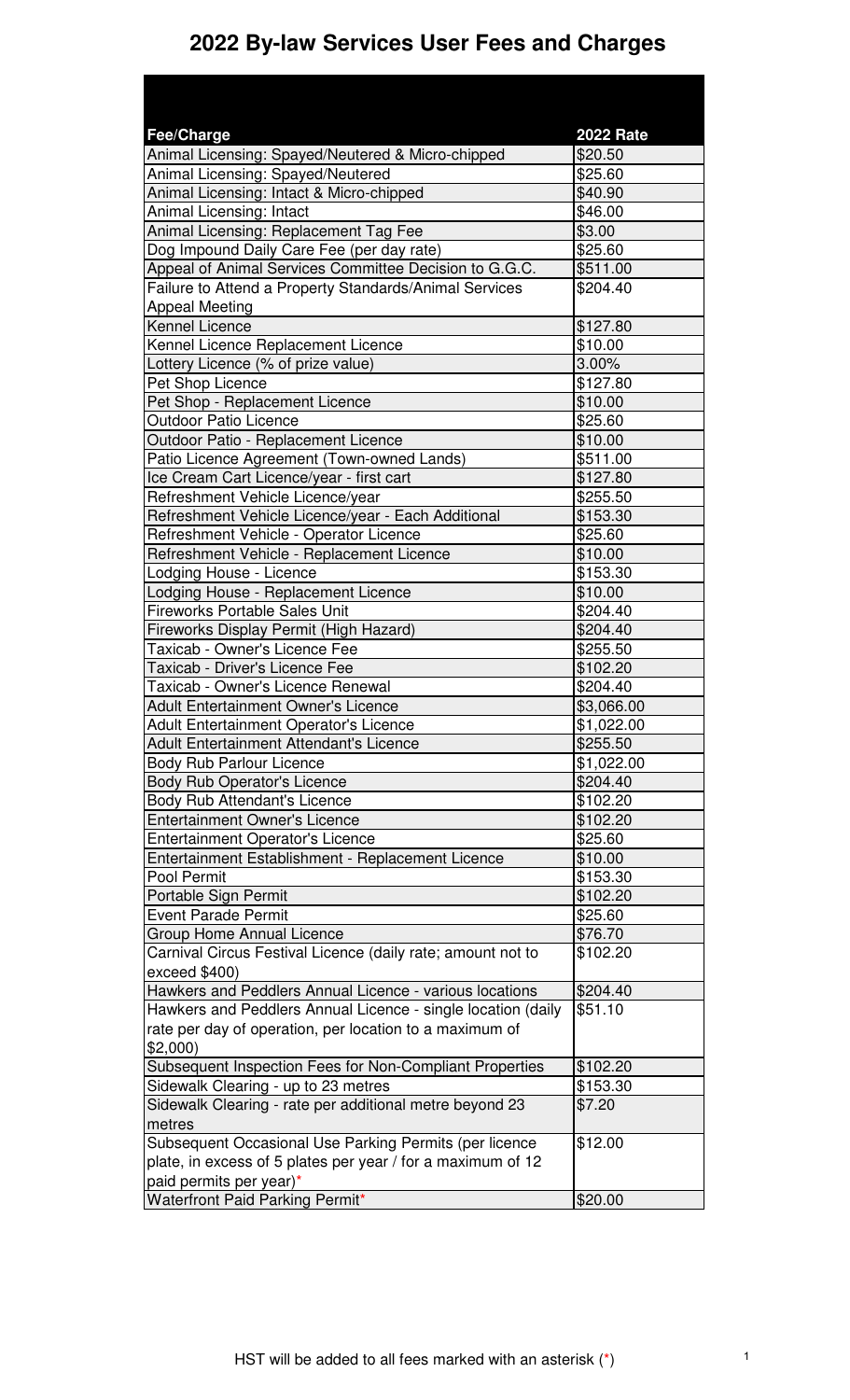# **2022 Corporate User Fees and Charges**

| Fee/Charge                                                             | <b>2022 Rate</b> |
|------------------------------------------------------------------------|------------------|
| Non-Negotiable Cheque                                                  | \$46.00          |
| Non-FOI Photocopy (per page)*                                          | \$0.50           |
| Non-FOI - Large Format Print Job - B&W                                 | \$10.00          |
| Non-FOI - Large Format Print Job - Colour                              | \$15.00          |
| Non-FOI/Archival Search (hourly rate, 1hr. minimum)                    | \$30.00          |
| Non-FOI - Records Preparation (for each 15 minutes)                    | \$7.50           |
| Non-FOI - Computer programming (for each 15 minutes)                   | \$15.00          |
| Where a program is required to retrieve information from a             |                  |
| machine readable database                                              |                  |
| Non-FOI - where records are requested in a digital format: CD, \$10.00 |                  |
| DVD, USB drive, or other transferable storage media (each)             |                  |
| Non-FOI - Scanning documents into electronic format (per               | \$30.00          |
| hour)                                                                  |                  |
| FOI - Application Fee                                                  | \$5.00           |
| FOI - Search Time (for each 15 minutes)                                | \$7.50           |
| FOI - Records Preparation (for each 15 minutes)                        | \$7.50           |
| FOI - Computer Programming (for each 15 minutes)                       | \$15.00          |
| FOI - Copy Fees (per page)                                             | \$0.20           |
| FOI - Copy Fees - Drawings (per page)                                  | \$6.00           |
| FOI - where records are requested in a digital format: CD,             | \$10.00          |
| DVD, USB drive, or other transferable storage media (each)             |                  |
| FOI - Scanning documents into electronic format (per hour)             | \$30.00          |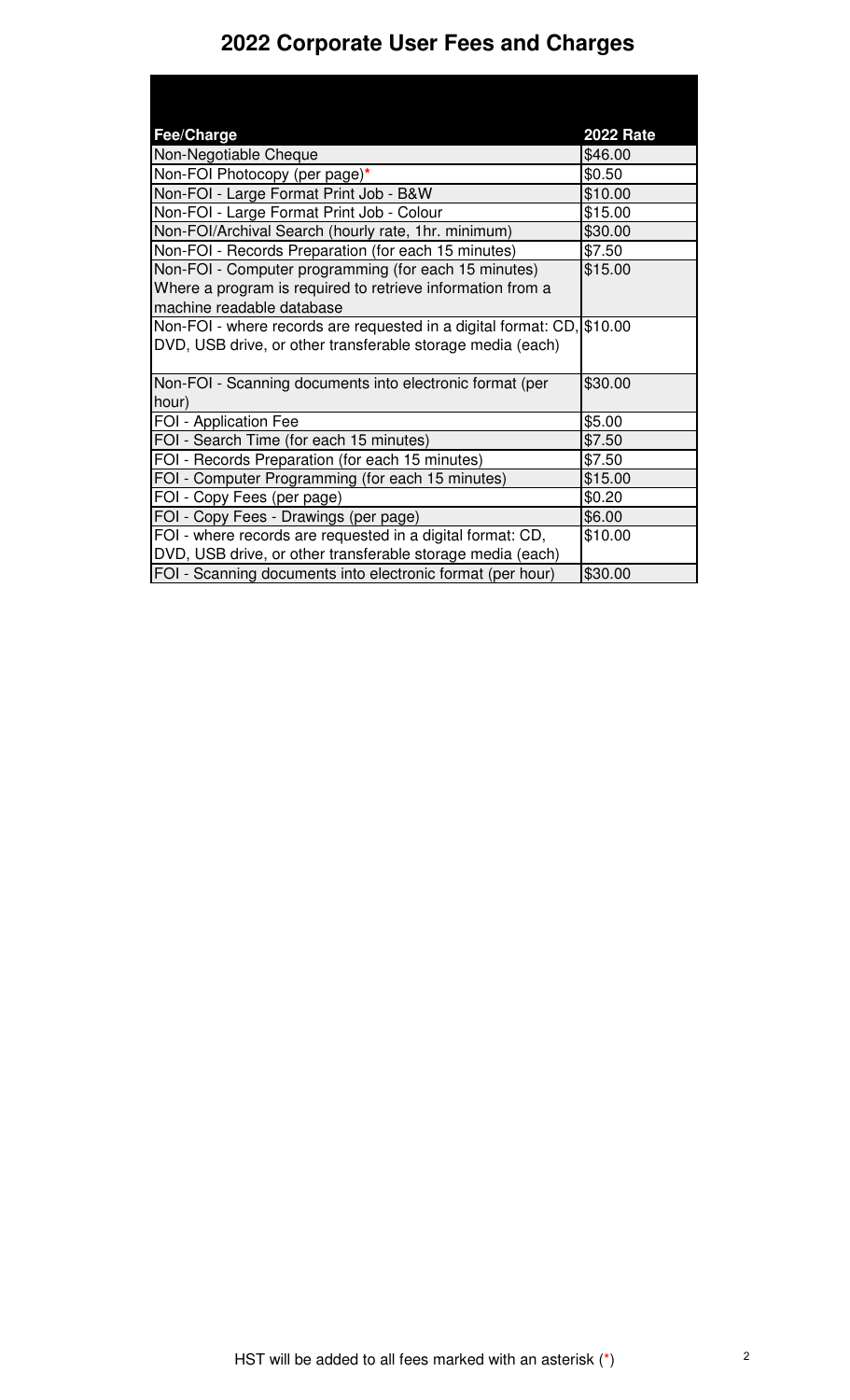# **2022 Finance User Fees and Charges**

|                                                                                 | 2022     |
|---------------------------------------------------------------------------------|----------|
| <b>Fee/Charge</b>                                                               | Rate     |
| Tax certificates                                                                | \$76.70  |
| <b>Request for Transfer of Funds</b>                                            | \$46.00  |
| Statement fo Account, Tax Receipts, Re-print of Tax Bill, PAP                   | \$20.50  |
| Letter, Adjustment, Apportionment Notification, Confirmation                    |          |
| Letters, etc.                                                                   |          |
| Refund of incorrect electronic and manual payments                              | \$46.00  |
| Change of Ownership Fee                                                         | \$40.90  |
| New Tax Account Set-up Fee                                                      | \$51.10  |
| Post-Dated Cheques - Removal or Date Change                                     | \$30.70  |
| Mortgage Company Information (per roll)                                         | \$15.00  |
| Addition of Region Water/Sewer Lien, Development Charges,<br><b>POA Arrears</b> | \$40.90  |
| <b>Title Search Request</b>                                                     | \$127.80 |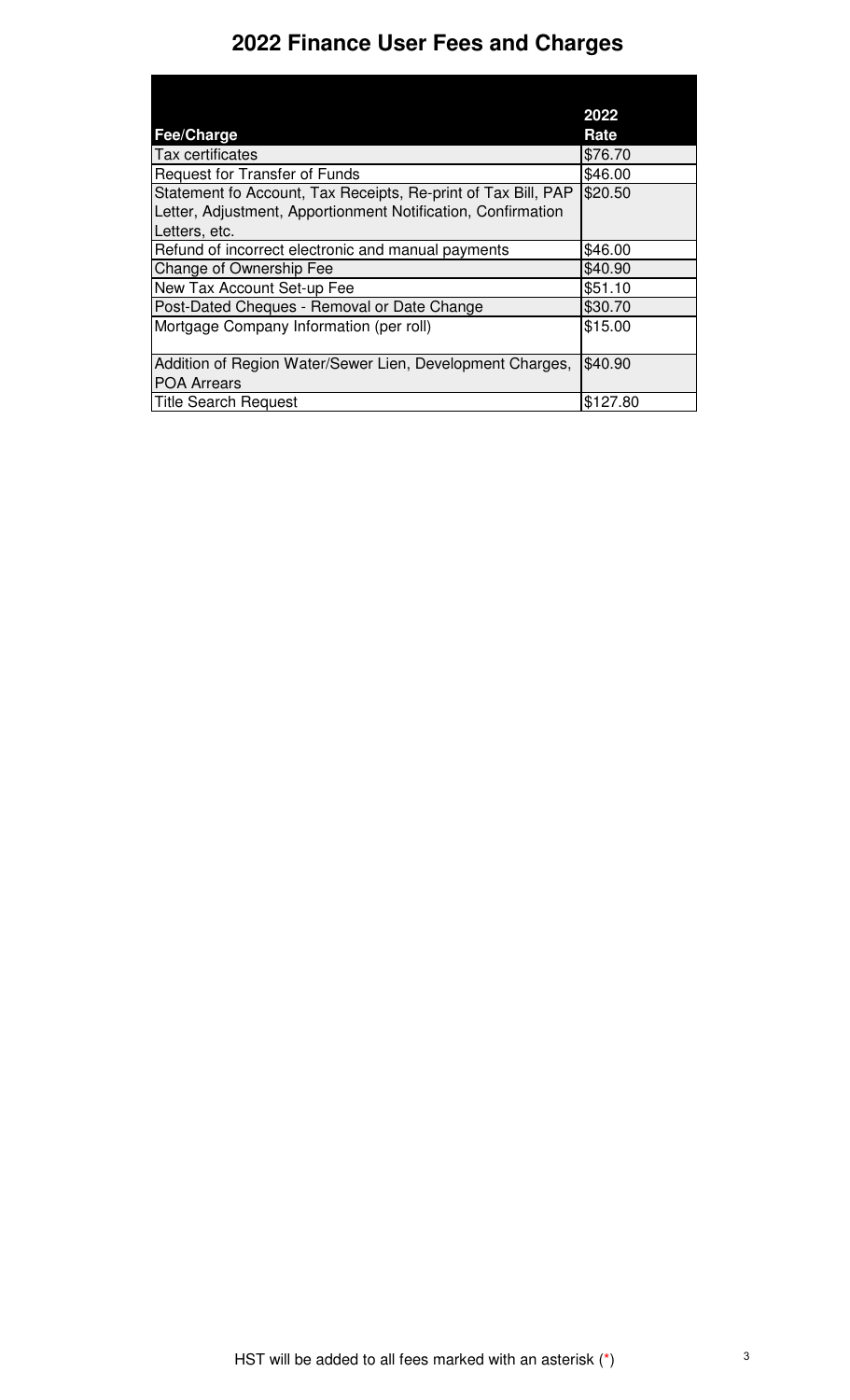|                                                                                  | 2022                             |
|----------------------------------------------------------------------------------|----------------------------------|
| Fee/Charge                                                                       | Rate                             |
| <b>INFORMATIONAL DOCUMENTS</b>                                                   |                                  |
| 101. Copy of Emergency Response Report - within past 2                           | \$97.10                          |
| years                                                                            | \$153.30                         |
| 102. Copy of Emergency Response Report - over 2 years -<br>Archival              |                                  |
| 103. File Search for buildings 4 units or less - Additional units -              | \$97.10                          |
| \$10.00 per unit                                                                 |                                  |
| 104. Fire Regulation Compliance Letter*                                          | \$97.10                          |
| <b>INSPECTIONS</b>                                                               |                                  |
| 201. Boarding / Lodging / Rooming House - upon request*                          | \$200.00                         |
| 202. Educational Institutions - upon request*                                    | \$200.00                         |
| 203. Foster Care - upon request*                                                 | \$200.00                         |
| 204. Group Home - upon request*                                                  | \$200.00                         |
| 205. Institutional - upon request*                                               | \$200.00                         |
| 206. Licensed Day Care - upon request*                                           | \$200.00                         |
| 207. Private Home Day Care - upon request*                                       | \$200.00                         |
| 208. Liquor Licensing - upon request - includes occupant load                    | \$200.00                         |
| calculations*                                                                    |                                  |
| 209. Liquor Licensing for outdoor patios - includes full                         | \$200.00                         |
| inspection*                                                                      |                                  |
| 210A. Non-Residential Inspection - 1000m <sup>2</sup> or less - upon             | \$200.00                         |
| request*                                                                         |                                  |
| 210B. Non-Residential Inspection - each additional 1000m2 or                     | \$25.60                          |
| each additional floor*                                                           |                                  |
| 211. Non-Residential Inspection - multiple unit occupancy -                      | \$199.30                         |
| per tenant (strip mall)*                                                         |                                  |
| 212A. Residential Inspection - upon request - (includes                          | \$199.30                         |
| apartment complex / hotel / motel)*                                              |                                  |
| 212B. Residential Inspection - each additional storey - above<br>or below grade* | \$25.60                          |
| 213. Two Unit Residential Inspection - Retrofit - upon request                   | \$199.30                         |
| or complaint*                                                                    |                                  |
| 214. Wood Burning Appliance - upon request                                       | \$0.00                           |
| 215. Fire Safety Plan Development (per hour)                                     | \$76.70                          |
| 216A. Propane Plan Review (Existing 5000 USWG or less)                           | \$282.10                         |
| 216B. Propane Plan Review (New or modified 5000 USWG or                          | \$565.20                         |
| less)                                                                            |                                  |
| 216C. Propane Plan Review (Existing greater than 5000                            | \$2,541.80                       |
| USWG)                                                                            |                                  |
| 216D. Propane Plan Review (New/modified greater than 5000                        | \$2,824.90                       |
| USWG)                                                                            |                                  |
| 216E. Propane Plan Review (If necessary to retain 3rd party                      | <b>Actual Costs</b>              |
| engineering or other firm)                                                       |                                  |
| <b>PERMITS</b>                                                                   |                                  |
| 301. Open Air Burning Permit                                                     | \$81.80                          |
| 302. Fire Extinguisher Training Permit for residents,                            | \$200.00                         |
| employers/employees within the municipal limits. AFES                            |                                  |
| facilitates (per 20 participants) - Additional persons \$10.00 per               |                                  |
| person <sup>*</sup> .                                                            |                                  |
| 303. Open Air Burning - farm waste                                               | \$0.00                           |
| <b>EMERGENCY SERVICES</b>                                                        |                                  |
| 401A. Standby Requests - MTO Rates - per vehicle for the                         |                                  |
| first hour or part thereof*                                                      | Maximum                          |
|                                                                                  | chargeable rate                  |
|                                                                                  | as set by MTO                    |
| 401B. Standby Requests - MTO Rates - per vehicle for each                        |                                  |
| additional one-half hour*                                                        | Maximum                          |
|                                                                                  | chargeable rate<br>as set by MTO |
|                                                                                  |                                  |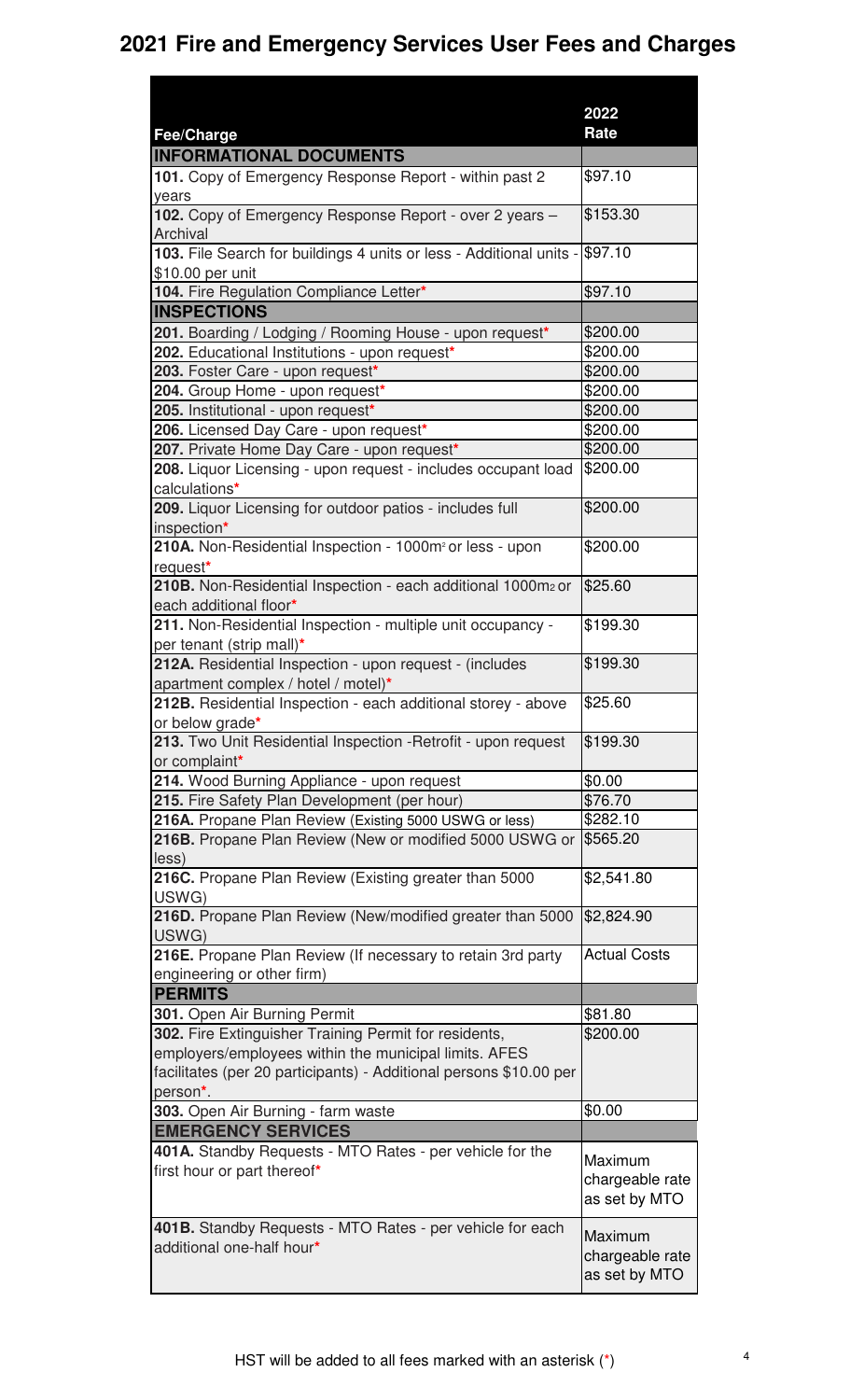| Fee/Charge                                                                                                                                                                                                                                                                                                           | 2022<br>Rate                                |
|----------------------------------------------------------------------------------------------------------------------------------------------------------------------------------------------------------------------------------------------------------------------------------------------------------------------|---------------------------------------------|
| 402A. Motor Vehicle Collisions on Hwy 401 - (cost recovery<br>through MTO) - per vehicle for the first hour or part thereof<br>and for consumables used i.e. All-purpose absorbent material,<br>firefighting foam, medical supplies etc. (plus actual costs)                                                         | Maximum<br>chargeable rate<br>as set by MTO |
| 402B. Motor Vehicle Collisions on Hwy 401 - (cost recovery<br>through MTO) - per vehicle for each additional one-half hour<br>and for consumables used i.e. All-purpose absorbent material,<br>firefighting foam, medical supplies etc. (plus actual costs)                                                          | Maximum<br>chargeable rate<br>as set by MTO |
| 402C. Motor Vehicle Collisions on municipal roads, non-<br>resident and fault known per vehicle for the first hour or part<br>thereof and for consumables used i.e. All-purpose absorbent<br>material, firefighting foam, medical supplies etc. (plus actual<br>costs)                                               | Maximum<br>chargeable rate<br>as set by MTO |
| 402D. Motor Vehicle Collisions on municipal roads non-<br>resident and fault known per vehicle for each additional one-<br>half hour and for consumables used i.e. All-purpose absorbent<br>material, firefighting foam, medical supplies etc. (plus actual<br>costs)                                                | Maximum<br>chargeable rate<br>as set by MTO |
| 403A. Response to Hazardous Material Incident - per vehicle<br>for first hour or part thereof plus any additional clean-up costs<br>or consumables used i.e. All-purpose absorbent material,<br>firefighting foam, medical supplies etc.*                                                                            | Maximum<br>chargeable rate<br>as set by MTO |
| 403B. Response to Hazardous Material Incident - per vehicle<br>for each additional one-half hour or thereof plus any additional<br>clean-up costs or consumables used i.e. All-purpose<br>absorbent material, firefighting foam, medical supplies etc.*                                                              | Maximum<br>chargeable rate<br>as set by MTO |
| 404A. Response to Dangerous Goods Incident - per vehicle<br>for first hour or part thereof plus any additional clean-up costs<br>or consumables used i.e. All-purpose absorbent material,<br>firefighting foam, medical supplies etc.*                                                                               | Maximum<br>chargeable rate<br>as set by MTO |
| 404B. Response to Dangerous Goods Incident - per vehicle<br>for each additional one-half hour or thereof plus any additional<br>clean-up costs or consumables used i.e. All-purpose<br>absorbent material, firefighting foam, medical supplies etc.*                                                                 | Maximum<br>chargeable rate<br>as set by MTO |
| 405A. Additional Expenses - to retain a private contractor, rent<br>special equipment, secure or preserve property or evidence,<br>or in order to eliminate an emergency or risk of an emergency<br>situation and consumables used i.e. All-purpose absorbent<br>material, firefighting foam, medical supplies etc.* | <b>Actual Costs</b>                         |
| 405B. Attending Natural Gas Incident - per vehicle for first<br>hour or part thereof*                                                                                                                                                                                                                                | Maximum<br>chargeable rate<br>as set by MTO |
| 406. Attending Natural Gas Incident - per vehicle for each<br>additional one-half hour or thereof*                                                                                                                                                                                                                   | Maximum<br>chargeable rate<br>as set by MTO |
| 407A. Attending a Non-Emergency Elevator Incident - per<br>vehicle for first hour or part thereof*                                                                                                                                                                                                                   | Maximum<br>chargeable rate<br>as set by MTO |
| 408 or 405B. Cleaning, Decontamination or Replacement of<br>Equipment – as a result of service delivery where equipment<br>i.e. personal protective equipment, vehicles, hoses or other<br>non-consumable materials are contaminated or damaged.                                                                     | <b>Actual Costs</b>                         |
| PREVENTABLE FIRES AND ALARM SERVICES                                                                                                                                                                                                                                                                                 |                                             |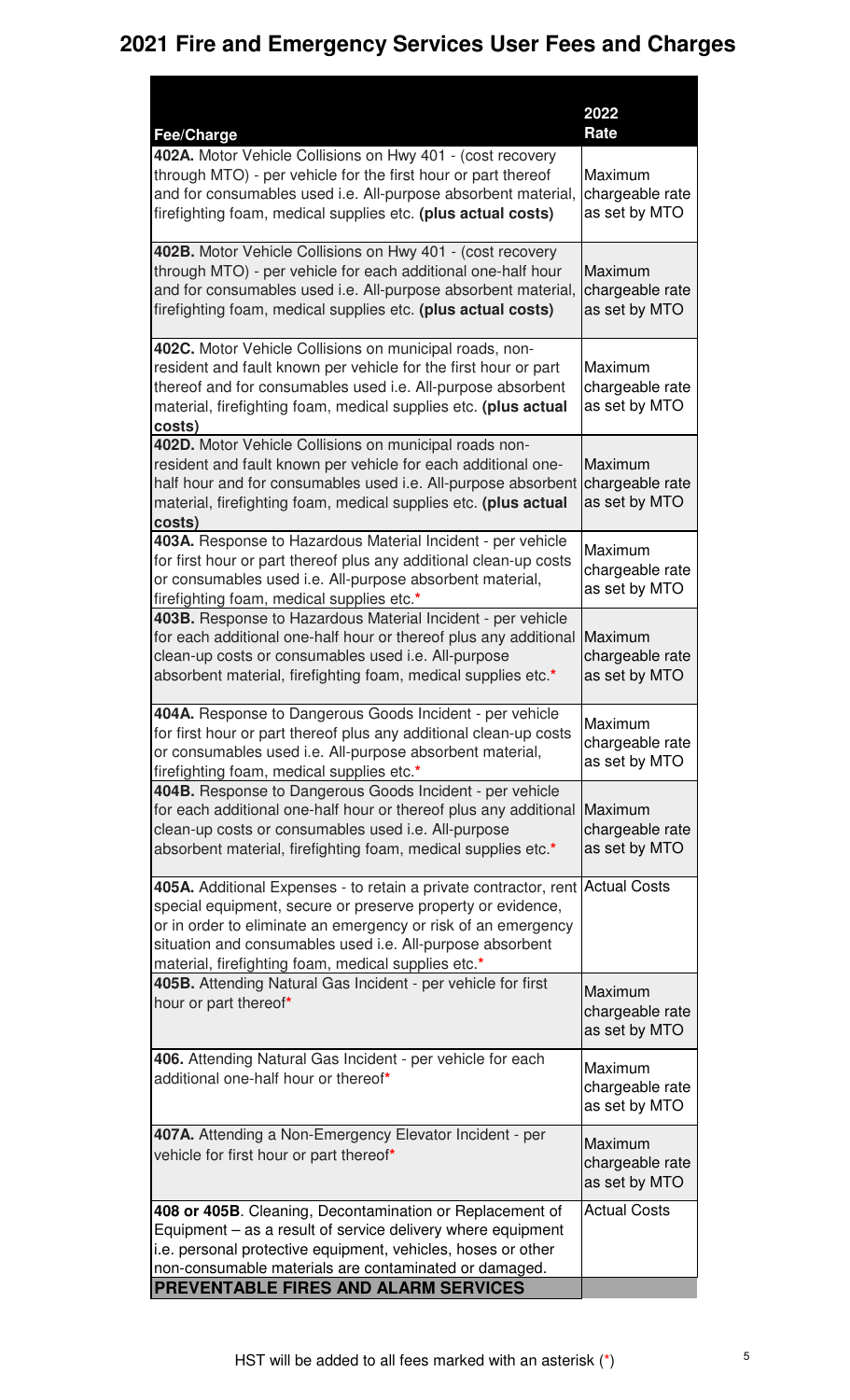|                                                                                                                                                                                                                                                                                           | 2022                                        |
|-------------------------------------------------------------------------------------------------------------------------------------------------------------------------------------------------------------------------------------------------------------------------------------------|---------------------------------------------|
| Fee/Charge                                                                                                                                                                                                                                                                                | Rate                                        |
| 501A. Response to Unapproved Open Air Burning - following<br>one warning - per vehicle for first hour or part thereof*                                                                                                                                                                    | Maximum<br>chargeable rate<br>as set by MTO |
| 501B. Response to Unapproved Open Air Burning - per<br>vehicle for each additional one- half hour or thereof*                                                                                                                                                                             | Maximum<br>chargeable rate<br>as set by MTO |
| 502. Response to fires on or beside rail lines caused by<br>railway company*                                                                                                                                                                                                              | <b>Actual Costs</b>                         |
| 503A. Response to Malicious and Nuisance Alarms - following<br>a second response during a twelve month period - per vehicle<br>for the first hour or part thereof*                                                                                                                        | Maximum<br>chargeable rate<br>as set by MTO |
| 503B. Response to Malicious and Nuisance Alarms - per<br>vehicle for each additional one- half hour or thereof*                                                                                                                                                                           | Maximum<br>chargeable rate<br>as set by MTO |
| 504A. Response to false alarm as a result of work being<br>performed on a fire alarm system or emergency system<br>following one false alarm during a twelve month period - per<br>vehicle for the first hour or part thereof*                                                            | Maximum<br>chargeable rate<br>as set by MTO |
| 504B. Response to false alarm as a result of work being<br>performed on a fire alarm system or emergency system<br>following one false alarm during a twelve month period - per<br>vehicle for each additional one-half hour or thereof*                                                  | Maximum<br>chargeable rate<br>as set by MTO |
| <b>TRAINING TOWER RENTALS</b>                                                                                                                                                                                                                                                             |                                             |
| <b>601A.</b> Live Burn $-$ 8 hours $-$ Weekday $-$ (Includes staffing<br>costs for two AFES staff)* Rental includes use of Firefighter<br>survival maze, roof ventilation prop, forcible entry prop.<br>NOTE* wood for props to be supplied by customer                                   | \$2,650.00                                  |
| <b>601B.</b> Live Burn $-$ 8 hours $-$ Weekends $-$ (Includes staffing<br>costs for two AFES staff)* Rental includes use of Firefighter<br>survival maze, roof ventilation prop, forcible entry prop.<br>NOTE* wood for props to be supplied by customer                                  | \$3,000.00                                  |
| 603A. Artificial Smoke Only Training (no live burning) -8 hours<br>- Weekday - (Smoke only and Staffing Costs for One AFES<br>Staff)* Rental includes use of Firefighter survival maze, roof<br>ventilation prop, forcible entry prop.<br>NOTE* wood for props to be supplied by customer | \$1,500.00                                  |
| 603B. Artificial Smoke Only Training (no live burning) 8 hours<br>- Weekend - (Smoke only and Staffing Costs for One AFES<br>Staff)* Rental includes use of Firefighter survival maze, roof<br>ventilation prop, forcible entry prop.<br>NOTE* wood for props to be supplied by customer  | \$1,700.00                                  |
| <b>EQUIPMENT AND PROP RENTAL FEES</b>                                                                                                                                                                                                                                                     |                                             |
| 704. Auto Extrication, Vehicle Supply                                                                                                                                                                                                                                                     | <b>Market Rate</b>                          |
| 705. Self-Contained Breathing Apparatus (SCBA) Air Fills per<br>cylinder - (AFES has the capability of filling SCOTT 4500 PSI<br>cylinders)*                                                                                                                                              | \$12.00                                     |
| 706. Fire truck and Related Equipment rental per day*                                                                                                                                                                                                                                     | \$575.00                                    |
| 707. Training Grounds (Tower no smoke or fire) Rental<br>includes use of Firefighter survival maze, roof ventilation prop,<br>forcible entry prop.<br>NOTE* wood for props to be supplied by customer.                                                                                    | \$1,000.00                                  |
| 708. Use of the fire extinguisher prop with a training tower<br>rental for colleges, fire departments and other non-fire service<br>organizations. Half day rental (0800h to 1200h or 1300h to<br>1700h) operated by AFES trained staff.                                                  | \$300.00                                    |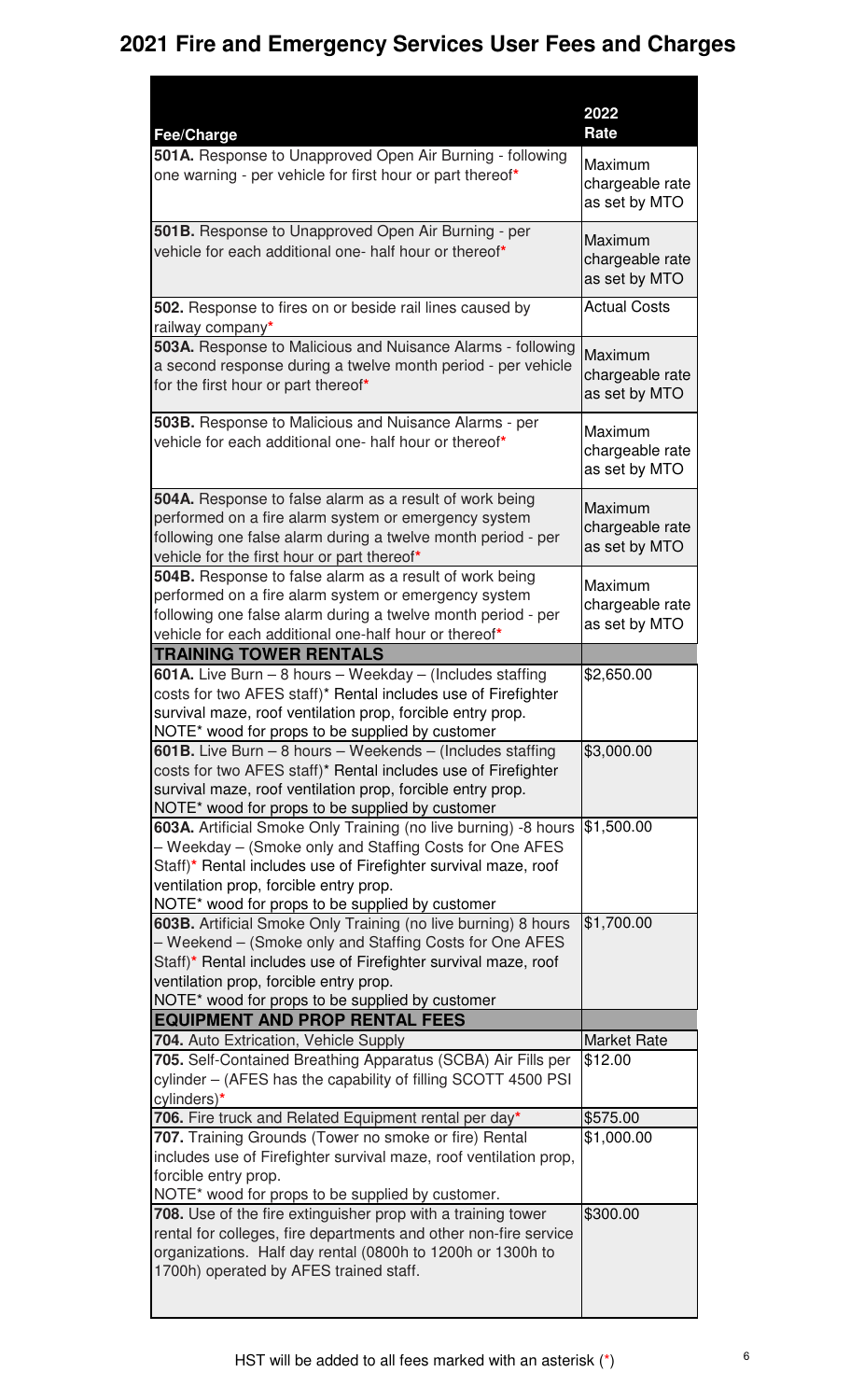| Fee/Charge<br>709. Use of the fire extinguisher prop with a training tower<br>rental for colleges, fire departments and other non-fire service<br>organizations. Full day rental (0800h to 1600h) operated by<br><b>AFES</b> trained staff.  | 2022<br>Rate<br>\$600.00 |
|----------------------------------------------------------------------------------------------------------------------------------------------------------------------------------------------------------------------------------------------|--------------------------|
| <b>710.</b> Off site fire extinguisher prop rental by fire departments<br>for a full day and operated by a trained staff of the renting<br>department (transportation of equipment is the responsibility of<br>the renting Fire Department). | \$400.00                 |
| 711. Off site fire extinguisher prop rental by fire departments<br>for a full week and operated by trained staff of the renting<br>department(transportation of equipment is the responsibility of<br>the renting Fire Department).          | \$1,000.00               |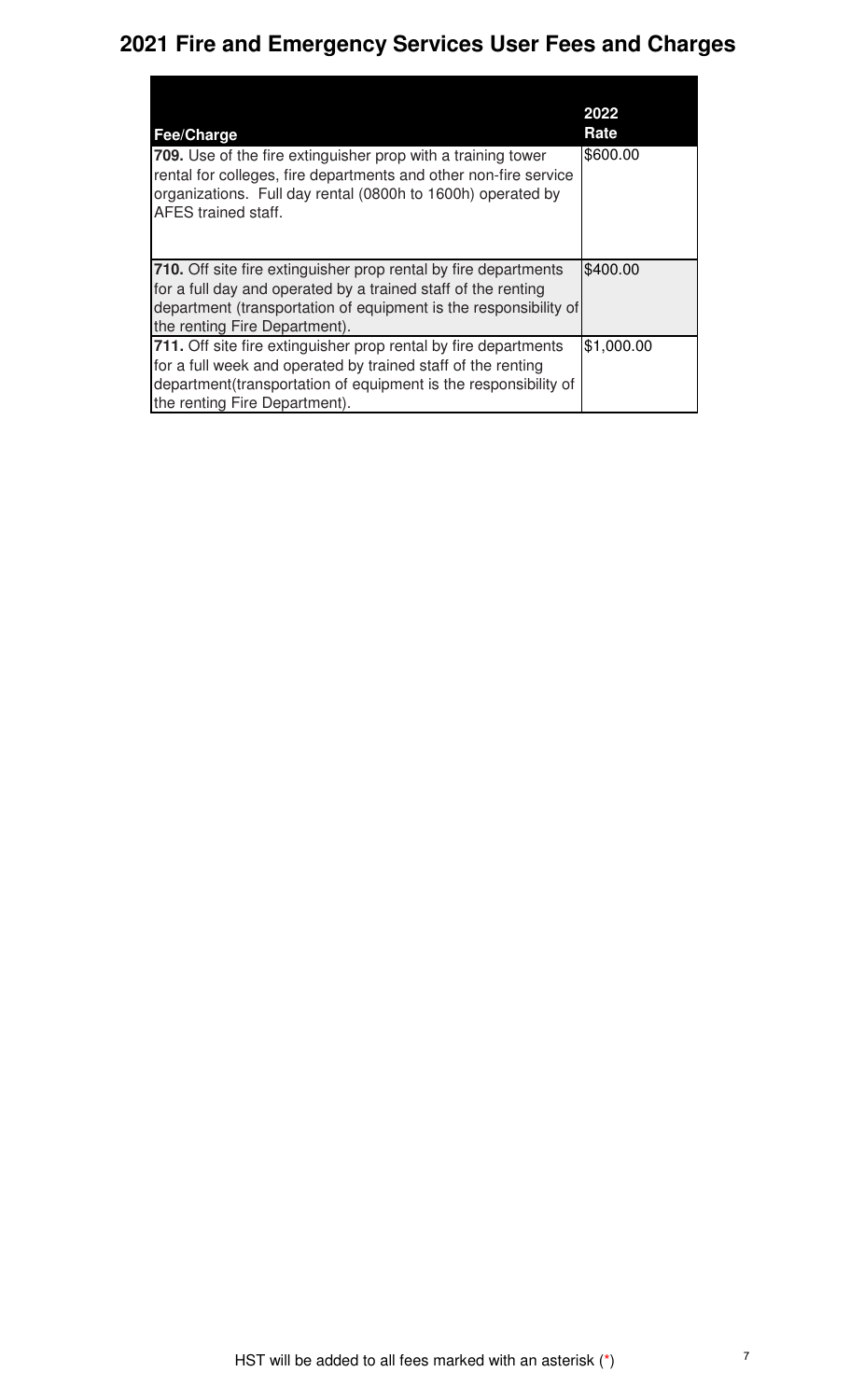# **2022 Legislative and Information Services User Fees and Charges**

|                                                               | 2022     |
|---------------------------------------------------------------|----------|
| Fee/Charge                                                    | Rate     |
| <b>Burial Permit</b>                                          | \$25.00  |
|                                                               |          |
| Marriage Licence                                              | \$138.00 |
| Commissioner of Oath - residents (up to 5 documents)          | \$25.60  |
| Commissioner of Oath - non-residents (up to 5 documents)      | \$30.70  |
| Civil Marriage Solemnization Service*                         | \$306.60 |
| Civil Marriage Ceremony Cancellation Fee                      | \$51.10  |
| Civil Marriage Solemnization Rescheduling Fee                 | \$51.10  |
| Application for Crossing of Parklands                         | \$51.10  |
| Liquor Licence - Building Letter                              | \$115.50 |
| Liquor Licence - Fire Letter                                  | \$102.20 |
| Voters List on USB Key - first copy is no charge; replacement | \$50.00  |
| on encrypted USB key                                          |          |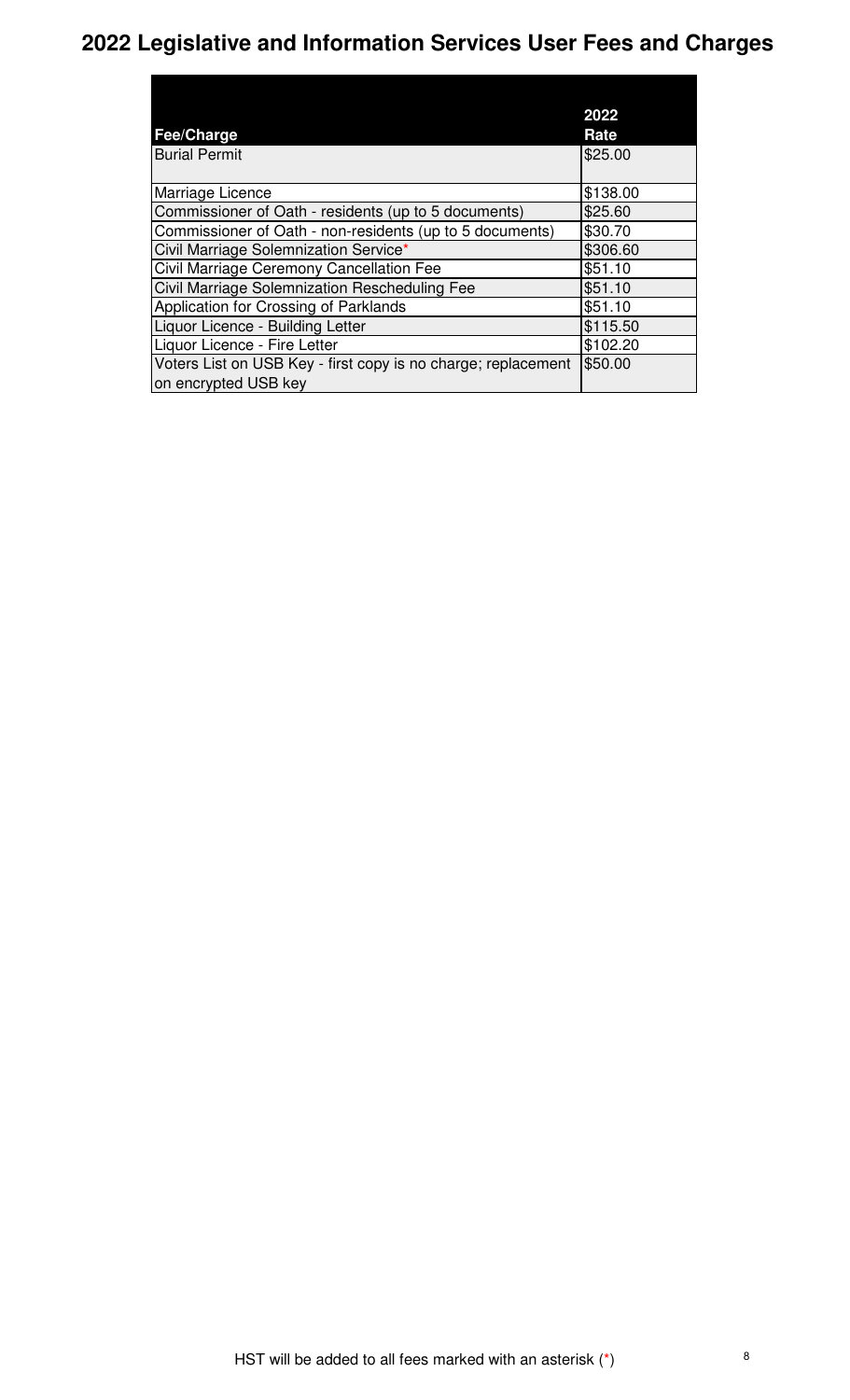| <b>Fee/Charge</b>                                                                            | <b>2022 Rate</b> |
|----------------------------------------------------------------------------------------------|------------------|
| <b>BASEBALL DIAMONDS</b>                                                                     |                  |
| Baseball Diamonds - Premium - Youth*                                                         | \$31.30          |
| Baseball Diamonds - Premium - Adult*                                                         | \$49.50          |
| Baseball Diamonds - Premium - Commercial*                                                    | \$99.00          |
| Baseball Diamonds - Type 1 - Youth*                                                          | \$28.50          |
| Baseball Diamonds - Type 1 - Adult*                                                          | \$45.00          |
| Baseball Diamonds - Type 1 - Non-resident (adult)*                                           | \$51.80          |
| Baseball Diamonds - Type 1 - non-resident (youth)*                                           | \$32.80          |
| Baseball Diamonds - Type 1 Fri. 4pm - Sun. 4pm -                                             | \$408.80         |
| Tournament (resident) per field*                                                             |                  |
| Baseball Diamonds - Type 1 Fri. 4pm - Sun. 4pm -<br>Tournament (non-resident) per field*     | \$613.20         |
| Baseball Diamonds - Type 2 - Youth*                                                          | \$15.60          |
| Baseball Diamonds - Type 2 - Adult*                                                          | \$24.80          |
|                                                                                              |                  |
| Baseball Diamonds - Type 2 - Non-resident (adult)*                                           | \$28.60          |
| Baseball Diamonds - Type 2 - Non-resident (youth)*                                           | \$17.80          |
| Baseball Diamonds - Premium Fri. 4pm - Sun. 4pm -<br>Tournament (resident) per field*        | \$766.50         |
| Baseball Diamonds - Premium Fri. 4pm - Sun. 4pm -                                            | \$1,022.00       |
| Tournament (non-resident) per field*                                                         |                  |
| Baseball Diamonds - Tournament (Fri. 4pm - Sun. 4pm)                                         | \$766.50         |
| Premier (resident) per field*                                                                |                  |
| Baseball Diamonds - Tournament (Fri. 4pm - Sun. 4pm) Type                                    | \$408.80         |
| 1 (resident) per field*                                                                      |                  |
| Baseball Diamonds - Tournament (Fri. 4pm - Sun. 4pm)                                         | \$1,022.00       |
| Premier (non-resident) per field*                                                            |                  |
| Baseball Diamonds - Tournament (Fri. 4pm - Sun. 4pm) Type                                    | \$613.20         |
| 1 (non-resident) per field*                                                                  |                  |
| Baseball Diamonds - Sports Camp (Mon. - Fri., 8am - 4pm) -                                   | \$562.10         |
| Type 1 - per field*<br>Baseball Diamonds - Sports Camp (Mon. - Fri., 8am - 4pm) -            | \$306.60         |
| Type 2 - per field*                                                                          |                  |
| Baseball Diamonds - Adminsitration Fees - Permit                                             | \$10.30          |
| Changes/Transfers*                                                                           |                  |
| Baseball Diamonds - Adminsitration Fees - Permit Processing                                  | \$25.60          |
| Fee*                                                                                         |                  |
| Baseball Diamongs - Administration Fees - Cancellation Fee*                                  | \$40.90          |
| <b>SOCCER PITCHES</b>                                                                        |                  |
| Soccer Pitches - Type 1 - Youth*                                                             | \$24.80          |
| Soccer Pitches - Type 1 - Adult*                                                             | \$38.70          |
| Soccer Pitches - Type 1 - Non-resident (adult)*                                              | \$44.50          |
| Soccer Pitches - Type 1 - Non-resident (youth)*                                              | \$28.60          |
| Soccer Pitches - Type 2 - Youth*                                                             | \$12.40          |
| Soccer Pitches - Type 2 - Adult*                                                             | \$20.50          |
|                                                                                              | \$23.60          |
| Soccer Pitches - Type 2 - Non-resident (adult)*                                              |                  |
| Soccer Pitches - Type 2 - Non-resident (youth)*                                              | \$14.40          |
| Soccer Pitches - Tournament (Fri. 4pm - Sun. 4pm) - Artificial<br>Turf (resident) per field* | \$1,226.40       |
| Soccer Pitches - Tournament (Fri. 4pm - Sun. 4pm) - Type 1                                   | \$485.50         |
| (resident) per field*                                                                        |                  |
| Soccer Pitches - Tournament (Fri. 4pm - Sun. 4pm) - Type 2                                   | \$204.40         |
| (resident) per field*                                                                        |                  |
| Soccer Pitches - Tournament (Fri. 4pm - Sun. 4pm) - Artificial                               | \$1,226.40       |
| Turf (non-resident) per field*                                                               |                  |
| Soccer Pitches - Tournament (Fri. 4pm - Sun. 4pm) - Type 1                                   | \$766.50         |
| (non-resident) per field*                                                                    |                  |
| Soccer Pitches - Tournament (Fri. 4pm - Sun. 4pm) - Type 2                                   | \$408.80         |
| (non-resident) per field*                                                                    |                  |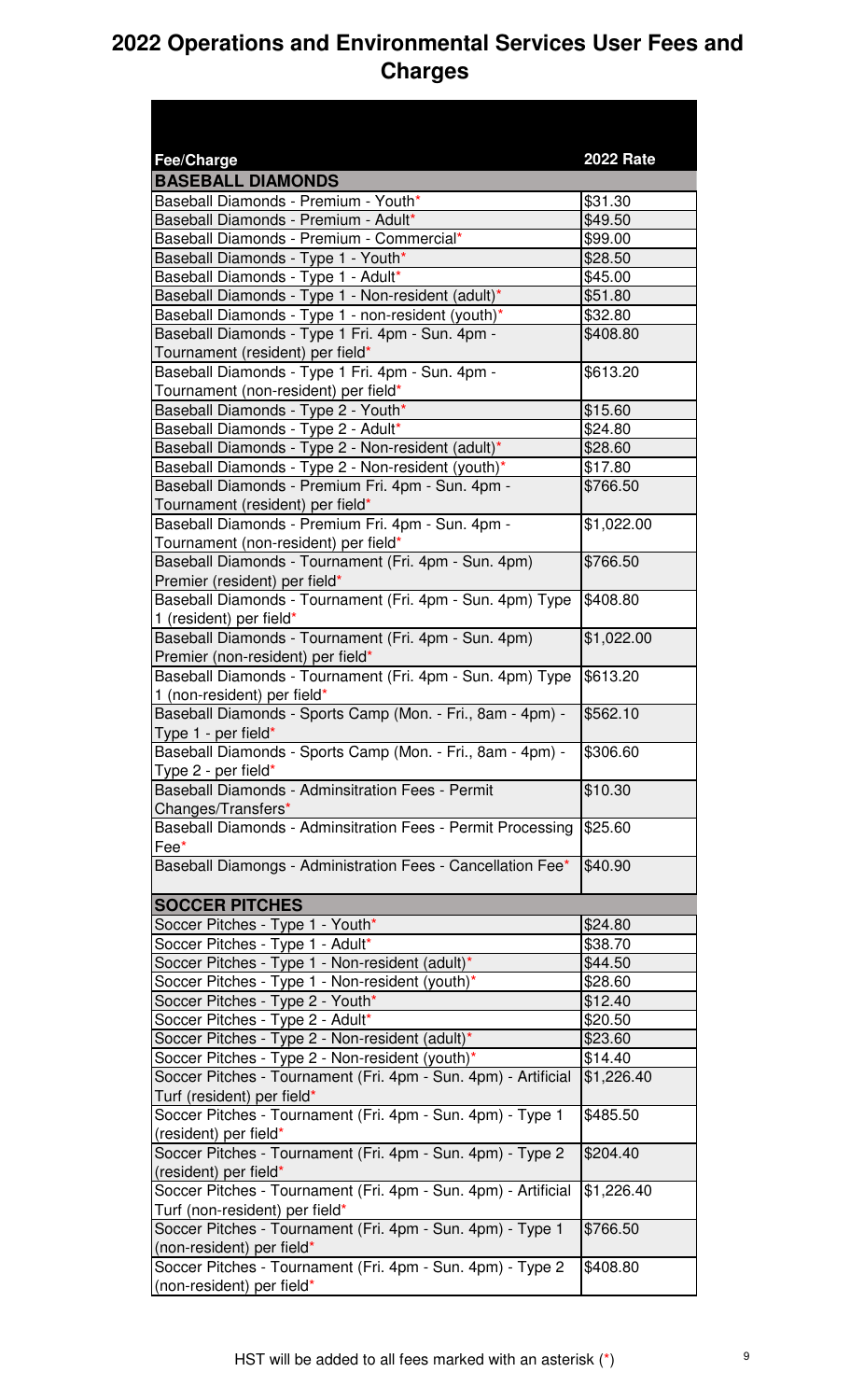| Fee/Charge                                                                                                                                      | <b>2022 Rate</b> |
|-------------------------------------------------------------------------------------------------------------------------------------------------|------------------|
| Soccer Pitches - Non-Prime (Fri. 5pm - Sun. 4pm) Type 1<br>$(Your)$ *                                                                           | \$12.40          |
| Soccer Pitches - Non-Prime (Fri. 5pm - Sun. 4pm) Type 2<br>$(Youth)^*$                                                                          | \$6.30           |
| Soccer Pitches - Non-Prime (Fri. 5pm - Sun. 4pm) Type 1<br>$(Adult)^*$                                                                          | \$19.40          |
| Soccer Pitches - Non-Prime (Fri. 5pm - Sun. 4pm) Type 2<br>(Adult)*                                                                             | \$10.30          |
| Soccer Pitches - Sports Camp (Mon. - Fri., 8am - 4pm) - Type<br>1, per field $*$                                                                | \$459.90         |
| Soccer Pitches - Sports Camp (Mon. - Fri., 8am - 4pm) - Type<br>2, per field*                                                                   | \$204.40         |
| Soccer Pitches - Administration Fees - Permit<br>Changes/Transfers*                                                                             | \$10.30          |
| Soccer Pitches - Administration Fees - Permit Processing<br>Fee*                                                                                | \$25.60          |
| Soccer Pitches - Administration Fees - Cancellation Fee*                                                                                        | \$40.90          |
| <b>ARTIFICIAL TURF FIELDS</b>                                                                                                                   |                  |
| Artificial Turf Fields - Youth*                                                                                                                 | \$86.90          |
| Artificial Turf Fields - Adult*                                                                                                                 | \$122.70         |
| Artificial Turf Fields - Commercial*                                                                                                            | \$153.30         |
| Artificial Turf Fields - Non-Prime (March 1 - April 30, and<br>October 1 - December 15)*                                                        | \$66.50          |
| Artificial Turf Administration Fees - Permit Changes/Transfers*                                                                                 | \$10.30          |
| Artificial Turf Administration Fees - Permit Processing Fee*                                                                                    | \$25.60          |
| Artificial Turf Administration Fees - Cancellation Fee*                                                                                         | \$40.90          |
| <b>CRICKET PITCH</b>                                                                                                                            |                  |
| Cricket Pitch - Youth (resident)*                                                                                                               | \$18.40          |
| Cricket Pitch - Adult (resident)*                                                                                                               | \$29.60          |
| Cricket Pitch - Youth (non-resident)*                                                                                                           | \$24.90          |
| Cricket Pitch - Adult (non-resident)*                                                                                                           | \$39.90          |
| Culvert Installation - standard installation (7 metres)*                                                                                        | \$1,579.00       |
| Picnic Tables - Resident (8 tables)*                                                                                                            | \$105.30         |
| Picnic Tables - Non-Resident (8 tables)*                                                                                                        | \$210.60         |
| Special Events Permit - plus any other direct costs (i.e. staff<br>time, portable toilets, hand washing stations, tents, security,<br>$etc.$ )* | \$210.60         |
| <b>Road Occupancies</b>                                                                                                                         | \$184.00         |
| Tent/Canopy Rental - Resident (20 x 20 Canopy)*                                                                                                 | \$105.30         |
| Tent/Canopy Rental - Resident (10 x 10 Canopy)*                                                                                                 | \$52.70          |
| Tent/Canopy Rental - Non-Resident (20 x 20 Canopy)*                                                                                             | \$157.90         |
| Tent/Canopy Rental - Non-Resident (10 x 10 Canopy)*                                                                                             | \$105.30         |
| Tree Dedication*                                                                                                                                | \$315.80         |
| Bench Dedication*                                                                                                                               | \$3,066.00       |
| Film Permits - per day (set-up/tear-down/filming)*                                                                                              | \$1,052.70       |
| EV Charging Station - per hour, first hour*                                                                                                     | \$1.10           |
| EV Charging Station - per hour, after first hour*                                                                                               | \$2.10           |
| Municipal Consents - per application, per street up to 300<br>metres                                                                            | \$421.10         |
| Municipal Consents - additional fee, per metre beyond 300<br>metres                                                                             | \$0.60           |
| <b>GREENWOOD CONSERVATION AREA</b>                                                                                                              |                  |
| Greenwood Conservation Area (9am - 6pm, May 15 - October<br>1) - General Admission*                                                             | \$0.00           |
| Greenwood Conservation Area (9am - 6pm, May 15 - October<br>1) - Education Student Rate (per person)*                                           | \$1.10           |
| Greenwood Conservation Area (9am - 6pm, May 15 - October<br>1) Resident Group Rate (0-99 people) with one picnic shelter*                       | \$236.90         |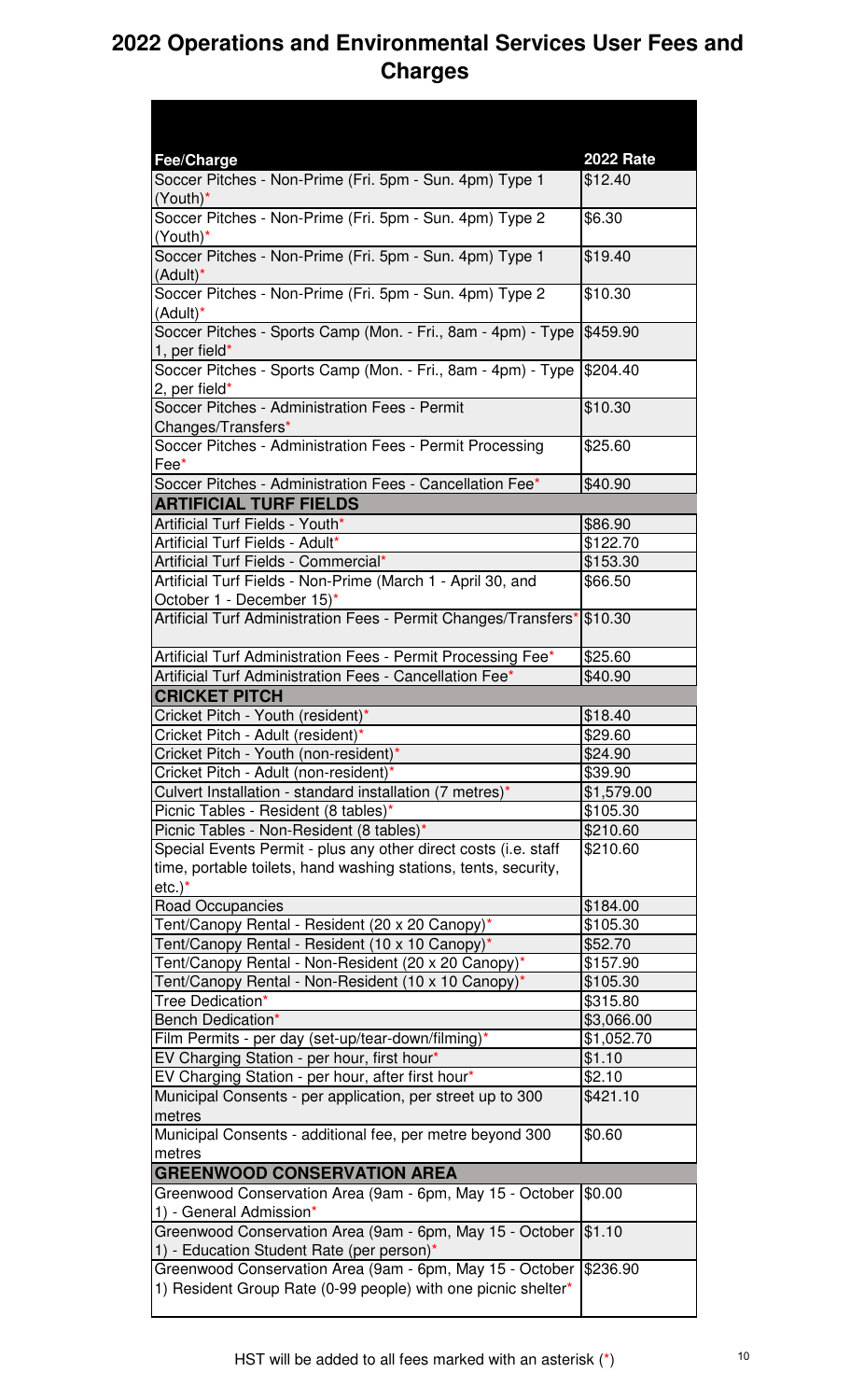| <b>Fee/Charge</b>                                                                                                                                                                                      | <b>2022 Rate</b> |
|--------------------------------------------------------------------------------------------------------------------------------------------------------------------------------------------------------|------------------|
| Greenwood Conservation Area (9am - 6pm, May 15 - October<br>1) Non-Resident Group Rate (0-99 people) with one picnic<br>shelter*                                                                       | \$368.50         |
| Greenwood Conservation Area (9am - 6pm, May 15 - October<br>1) Resident Group Rate (0-99 people) with 8 picnic tables*                                                                                 | \$126.40         |
| Greenwood Conservation Area (9am - 6pm, May 15 - October<br>1) Non-Resident Group Rate (0-99 people) with 8 picnic<br>tables*                                                                          | \$210.60         |
| Note: Greenwood Conservation Area (9am - 6pm, May 15 -<br>October 1) - groups 100+ people require Special Events<br>Permit and directed to such rate*                                                  |                  |
| Portable Washroom and Handwashing Station - Resident rate<br>for each washroom*                                                                                                                        | \$263.20         |
| Portable Washroom and Handwashing Station - Resident rate<br>for each hand wash station*                                                                                                               | \$184.30         |
| Portable Washroom and Handwashing Station - Non-Resident \$315.80<br>rate for each washroom*                                                                                                           |                  |
| Portable Washroom and Handwashing Station - Non-Resident \$210.60<br>rate for each hand wash station*                                                                                                  |                  |
| <b>PAULYNN PARK</b>                                                                                                                                                                                    |                  |
| Paulynn Park (9am - 6pm, May 15 - October 1) - General<br>Admission*                                                                                                                                   | \$0.00           |
| Paulynn Park (9am - 6pm, May 15 - October 1) - Education<br>Student Rate (per person)*                                                                                                                 | \$1.10           |
| Paulynn Park (9am - 6pm, May 15 - October 1) - Resident<br>Group Fees (0-30 people) with one Picnic Shelter*                                                                                           | \$131.70         |
| Paulynn Park (9am - 6pm, May 15 - October 1) - Non-<br>Resident Group Fees (0-30 people) with one Picnic Shelter*                                                                                      | \$210.60         |
| Note: Paulynn Park (9am - 6pm, May 15 - October 1) - groups<br>30+ people are directed to Greenwood Conservation Area<br>rate*                                                                         |                  |
| <b>WATERFRONT</b>                                                                                                                                                                                      |                  |
| Waterfront (9am - 6pm, May 15 - October 1) - Resident Group<br>Fees (0-30 people) with Lion's Point Picnic Shelter*                                                                                    | \$131.70         |
| Waterfront (9am - 6pm, May 15 - October 1) - Non-Resident<br>Group Fees (0-30 people) with Lion's Point Picnic<br>Shelterfront*                                                                        | \$210.60         |
| Waterfront (9am - 6pm, May 15 - October 1) - Resident Group<br>Fees (0-30 people) without picnic shelter (with 4 picnic tables) <sup>*</sup>                                                           | \$63.20          |
| Waterfront (9am - 6pm, May 15 - October 1) - Non-Resident<br>Group Fees (0-30 people) without picnic shelter (with one<br>picnic shelter)*                                                             | \$105.30         |
| Waterfront (9am - 6pm, May 15 - October 1) - Education<br>Student Rate (per person)*                                                                                                                   | \$1.10           |
| Note: Waterfront (9am - 6pm, May 15 - October 1) - groups<br>30+ people are directed to Greenwood Conservation Area<br>fees*                                                                           |                  |
| Note: Waterfront - groups 100+ people require Special Event<br>Permit and directed to such rate*                                                                                                       |                  |
| <b>WATERFRONT TRAIL PERMIT</b>                                                                                                                                                                         |                  |
| Waterfront Trail Permit - maximum 300 people; must provide<br>proof of charitable status and non-profit status (includes one<br>10 x 10 tent and one 8' table)*                                        | \$0.00           |
| Waterfront Trail Permit - all groups over 300, regardless of<br>status (responsible for any additional direct costs i.e. portable<br>toilets, handwashing stations, additional tents, security, etc.)* | \$210.60         |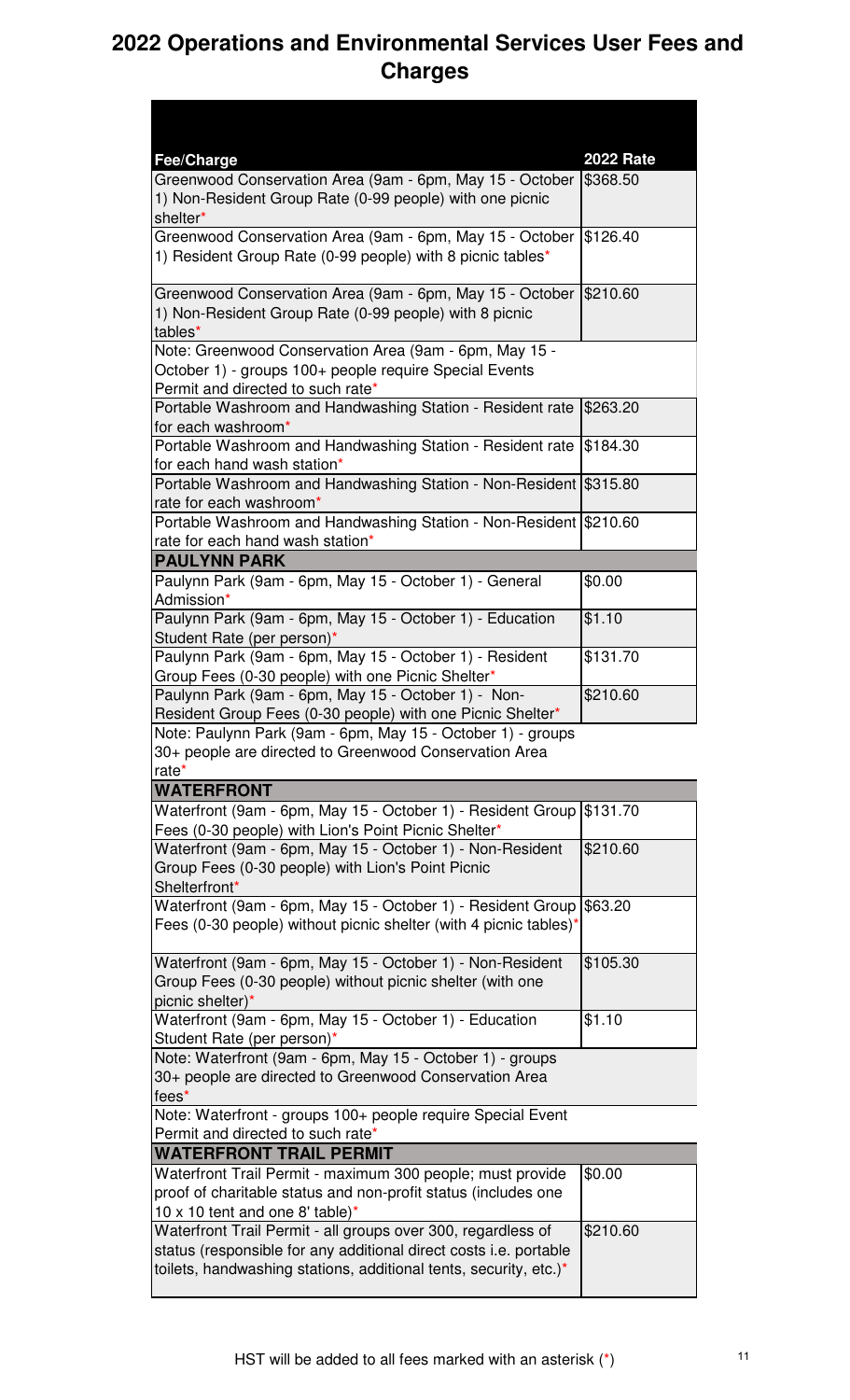| <b>Fee/Charge</b>                                                    | <b>2022 Rate</b> |
|----------------------------------------------------------------------|------------------|
| Senior Snow Removal Program - includes service to municipal \$168.50 |                  |
| sidewalk, pathway to a door, complete driveway as well as            |                  |
| windrow service*                                                     |                  |
| Senior Snow Removal Program - includes service municipal             | \$31.60          |
| sidewalk and windrow service*                                        |                  |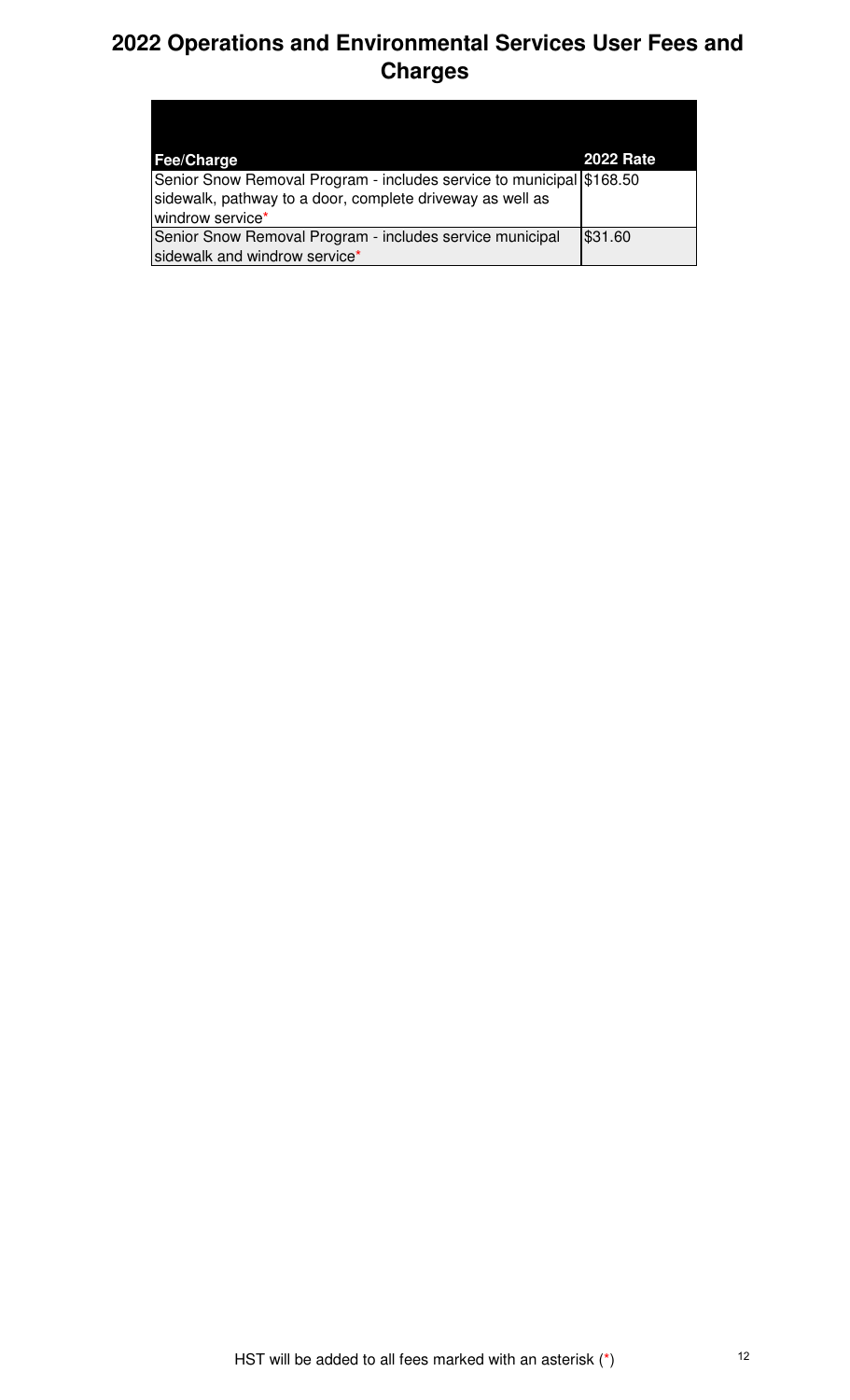#### **2022 Planning and Development User Fees and Charges**

| Fee/Charge                                                                                                                                   | <b>2022 Rate</b>             |
|----------------------------------------------------------------------------------------------------------------------------------------------|------------------------------|
| <b>ENGINEERING:</b>                                                                                                                          |                              |
| Engineering Review Inspection and Administration of Subdivision                                                                              | 7.5%                         |
| Agreements, Development Agreements, Lot Grading Agreements and                                                                               |                              |
| Infill Lots - Value of securities for work <\$500,000                                                                                        |                              |
| Engineering Review Inspection and Administration of Subdivision                                                                              | 6.1%                         |
| Agreements, Development Agreements, Lot Grading Agreements and                                                                               |                              |
| Infill Lots - Value of securities for work \$500,000 - \$1 million                                                                           | 5.4%                         |
| Engineering Review Inspection and Administration of Subdivision<br>Agreements, Development Agreements, Lot Grading Agreements and            |                              |
| Infill Lots - Value of securities for work >\$1 million                                                                                      |                              |
| Engineering Review Inspection and Administration of Subdivision                                                                              | \$1,001.60                   |
| Agreements, Development Agreements, Lot Grading Agreements and                                                                               |                              |
| Infill Lots - Fee per lot, where value of work or securities are less than                                                                   |                              |
| \$13,000                                                                                                                                     |                              |
| Minimum fee for Infill lots                                                                                                                  | \$1,000.00                   |
| Landscape Architectural and Environmental Services Review and                                                                                | 6.4%                         |
| Inspection for Subdivision Agreements, Development Agreements and                                                                            |                              |
| Site Plan Applications - Percentage of the value of securities for                                                                           |                              |
| landscape work                                                                                                                               |                              |
| Landscape Architectural and Environmental Services Review and                                                                                | \$1,001.60                   |
| Inspection for Subdivision Agreements, Development Agreements and<br>Site Plan Applications - Minimum fee (per lot) where the value of works |                              |
| or securities is less thank \$13,000                                                                                                         |                              |
| Engineering Review Inspection and Administration of Site Plan                                                                                | 6.4%                         |
| Agreements - Value of securities for work                                                                                                    |                              |
| $<$ \$500,000                                                                                                                                |                              |
| Engineering Review Inspection and Administration of Site Plan                                                                                | 5.8%                         |
| Agreements - Value of securities for work                                                                                                    |                              |
| $>$ \$500,000                                                                                                                                |                              |
| Engineering Review Inspection and Administration of Site Plan                                                                                | \$1,001.60                   |
| Agreements - Minimum fee where the value of work or securities are                                                                           |                              |
| less than \$13,000                                                                                                                           |                              |
| Peer Reviews                                                                                                                                 | <b>Actual Costs</b>          |
| Engineering Review and Inspection for Street Lights in Subdivisions                                                                          | <b>Actual Costs of</b>       |
|                                                                                                                                              | <b>Third Party</b><br>Review |
| Pre-Servicing Agreement - per application                                                                                                    | \$1,839.60                   |
| Benchmarks - per 200 lots (minimum \$750)                                                                                                    | \$766.50                     |
| Digital Drawing Management Fee - Value of Works                                                                                              | \$306.60                     |
| < \$100,000                                                                                                                                  |                              |
| Digital Drawing Management Fee - Value of Works                                                                                              | \$511.00                     |
| \$100,000 - \$500,000                                                                                                                        |                              |
| Digital Drawing Management Fee - Value of Works                                                                                              | \$1,022.00                   |
| > \$500,000                                                                                                                                  |                              |
| Stormwater Maintenance Fee - per hectare                                                                                                     | \$2,452.80                   |
| Design Criteria* - CD Only                                                                                                                   | \$25.60                      |
| Design Criteria* - Book and CD                                                                                                               | \$81.80                      |
| Site Inspections for Development Sites - fee for first, third, and any<br>subsequent inspection                                              | \$219.80                     |
| Review of Development Applications (After 3rd submission) - plus hourly \$219.80                                                             |                              |
| rate for review of any submissions greater than the 3rd submission and                                                                       |                              |
| for any subsequent submission                                                                                                                |                              |
| Sediment and Erosion Permit Fee - initial permit fee                                                                                         | \$582.60                     |
| Sediment and Erosion Permit Fee - per hectare                                                                                                | \$112.50                     |
| Sediment and Erosion Permit Fee - renewal of permit                                                                                          | \$567.30                     |
| Traffic Data and Turning Movement Counts - Traffic Data                                                                                      | \$56.30                      |
| Traffic Data and Turning Movement Counts - Turning Movement Counts \$56.30                                                                   |                              |
|                                                                                                                                              |                              |
| Hourly Rates - Engineer/Coordinator (per hour)                                                                                               | \$110.40                     |
| Hourly Rates - Engineering Technologist (per hour)                                                                                           | \$95.10                      |
| Hourly Rates - Landscape Architect (per hour)                                                                                                | \$107.40                     |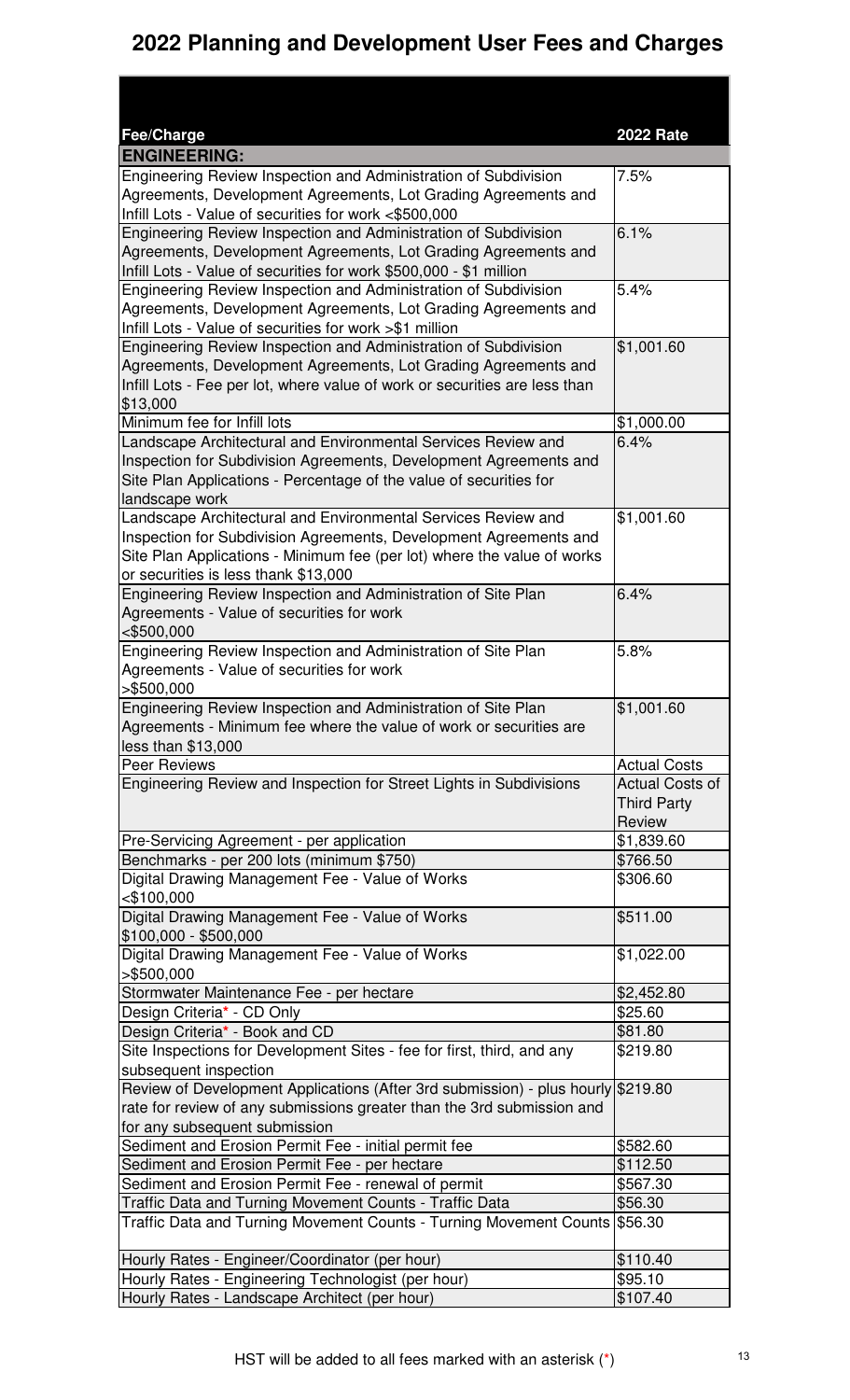#### **2022 Planning and Development User Fees and Charges**

| Fee/Charge                                                         | <b>2022 Rate</b> |
|--------------------------------------------------------------------|------------------|
| Hourly Rates - Engineering Associate (per hour)                    | \$61.40          |
| <b>ECONOMIC DEVELOPMENT:</b>                                       |                  |
| Film Permit Fee* (security deposits will be requested when deemed  | \$255.50         |
| necessary)                                                         |                  |
| Film Permit Fee - student                                          | \$0.00           |
| Licence Agreement Fee* (applicable for requests for Licenses,      | \$511.00         |
| Easements, Encroachments) - additional fees/compensation may apply |                  |
| as determined on a case-by-case basis                              |                  |
| Permission to Enter Agreement Fee                                  | \$153.30         |

**If there are unusual engineering and/or construction circumstances, poor quality drawing submission, poor construction techniques and/or inadequate inspection by the consultants; upon notification, the applicant will be charged the applicable hourly rates and fee in addition to the initial percentage fee. This Schedule is for**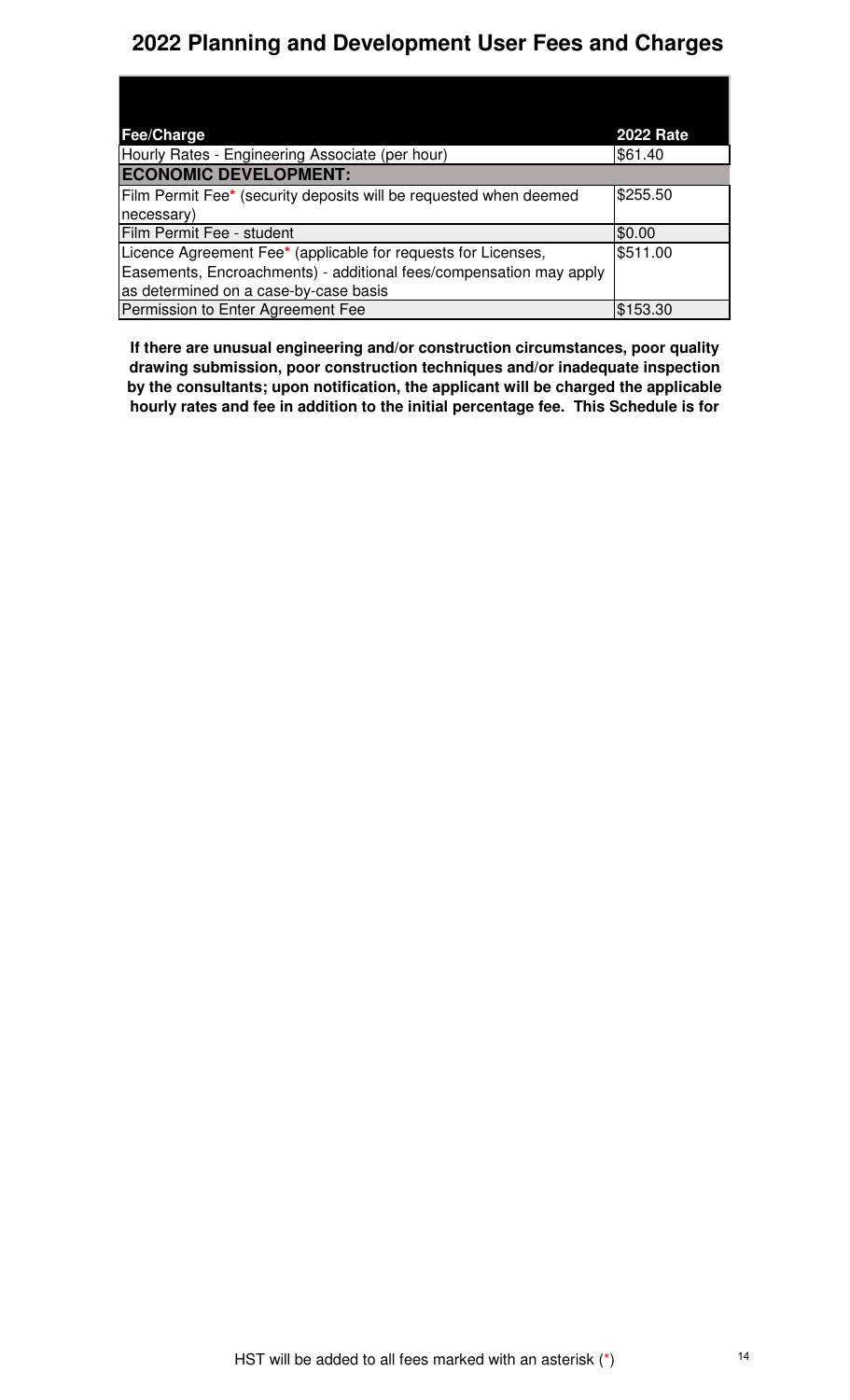|                                                                          | 2022                   |
|--------------------------------------------------------------------------|------------------------|
| Fee/Charge                                                               | Rate                   |
| <b>PLANNING SECTION</b>                                                  |                        |
| NOTE: Complex Applications (OPA and/or ZBA) refers to: The               |                        |
| introduction of a new use that has not been contemplated by the          |                        |
| Town's Official and/or Zoning By-law, and/or is tied to an application   |                        |
| for a Regional Official Plan Amendment, and/or is an application(s)      |                        |
| deemed to propose a significant change to the Town's Official Plan,      |                        |
| subject to the Town's discretion. The related fee will be discussed      |                        |
| with the applicant through the Town's Pre-consultation Process.          |                        |
|                                                                          |                        |
|                                                                          |                        |
|                                                                          |                        |
| <b>OFFICIAL PLAN</b>                                                     |                        |
| Simple Local Official Plan Amendment Application (OPA)                   | \$19,765.50            |
| Complex Local Official Plan Amendment Application (OPA)                  | \$45,678.30            |
| <b>Regional OPA Review Fee</b>                                           | \$6,555.00             |
| <b>ZONING BY-LAW</b>                                                     |                        |
| Simple Zoning By-law Amendment (ZBA) and Application for a               | \$11,690.00            |
| Temporary Use By-law                                                     |                        |
| Complex Zoning By-law Amendment Application (ZBA)                        | \$25,345.60            |
| Removal of a Holding Symbol                                              | \$3,296.00             |
| Temporary Use By-law Extension                                           | \$2,652.10             |
| <b>SUBDIVISIONS AND CONDOMINIUMS</b>                                     |                        |
| Subdivision Application - Residential - Base Fee - (plus applicable      | \$17,869.70            |
| unit fee)                                                                |                        |
| Subdivision Application - Residential - fee per unit (first 200)         | \$419.10               |
| Subdivision Application - Residential - fee per unit (over 200)          | \$209.60               |
| Subdivision Application - Non-residential - Base fee                     | \$17,312.70            |
| Development Block (associated with a condominium/site plan)              | \$17,869.70            |
| Revisions to a Subdivision or Condominium Application (i.e. not draft    | \$8,712.60             |
| approved, but requiring full recirculation)                              |                        |
| Revisions to a Draft Approved Plan of Subdivision or Condominium         | \$8,932.30             |
| (i.e. red-line revision) - Major (where substantial changes are          |                        |
| proposed and recirculation is required)                                  |                        |
| Revisions to a Draft Approved Plan of Subdivision or Condominium         | \$1,788.50             |
| (i.e. red-line revision) - Minor (change to condition and/or minor plan  |                        |
| change)                                                                  |                        |
| Request to Extend Draft Approval                                         | $\overline{$}1,323.50$ |
| Final Approval, Subdivision Clearance Fee                                | \$2,677.70             |
| Condominium Application                                                  | \$11,778.60            |
| Final Approval, Condominium Clearance Fee                                | \$2,187.10             |
| Reactivation of Official Plan Amendment, Zoning By-law Amendment,        |                        |
| Draft Plan of Subdivision or Condominium, Site Plan or Site Plan         |                        |
| Amendment: Where permission has been granted in accordance with          |                        |
| the Town's Dormant File Policy 147 to reactivate a file that has not     |                        |
| been closed, the applicant is required to pay current fees minus the     |                        |
| fees paid to date for all applications.                                  |                        |
|                                                                          |                        |
| Lift Part-Lot Control - base fee (total max. base + unit fees = \$6,365) | \$2,652.10             |
| Lift Part-Lot Control - per unit fee (total max. base + unit fees =      | \$291.30               |
| \$6,365)                                                                 |                        |
| Extension of Part Lot Control Exemption                                  | \$2,340.40             |
| <b>SITE PLAN APPROVAL</b>                                                |                        |
| Site Plan Approval Base Fee (plus per unit fee and/or per non-           | \$8,881.20             |
| residential area of GFA as follows)                                      |                        |
|                                                                          |                        |
| Residential per unit (first 25 units)                                    | \$838.10               |
| Residential per unit (26-100 units)                                      | \$649.00               |
| Residential per unit (101-200 units)                                     | \$316.90               |
| Residential per unit (over 200 units)                                    | \$168.70               |
| Non-residential per 100m2 of gfa                                         | \$92.00                |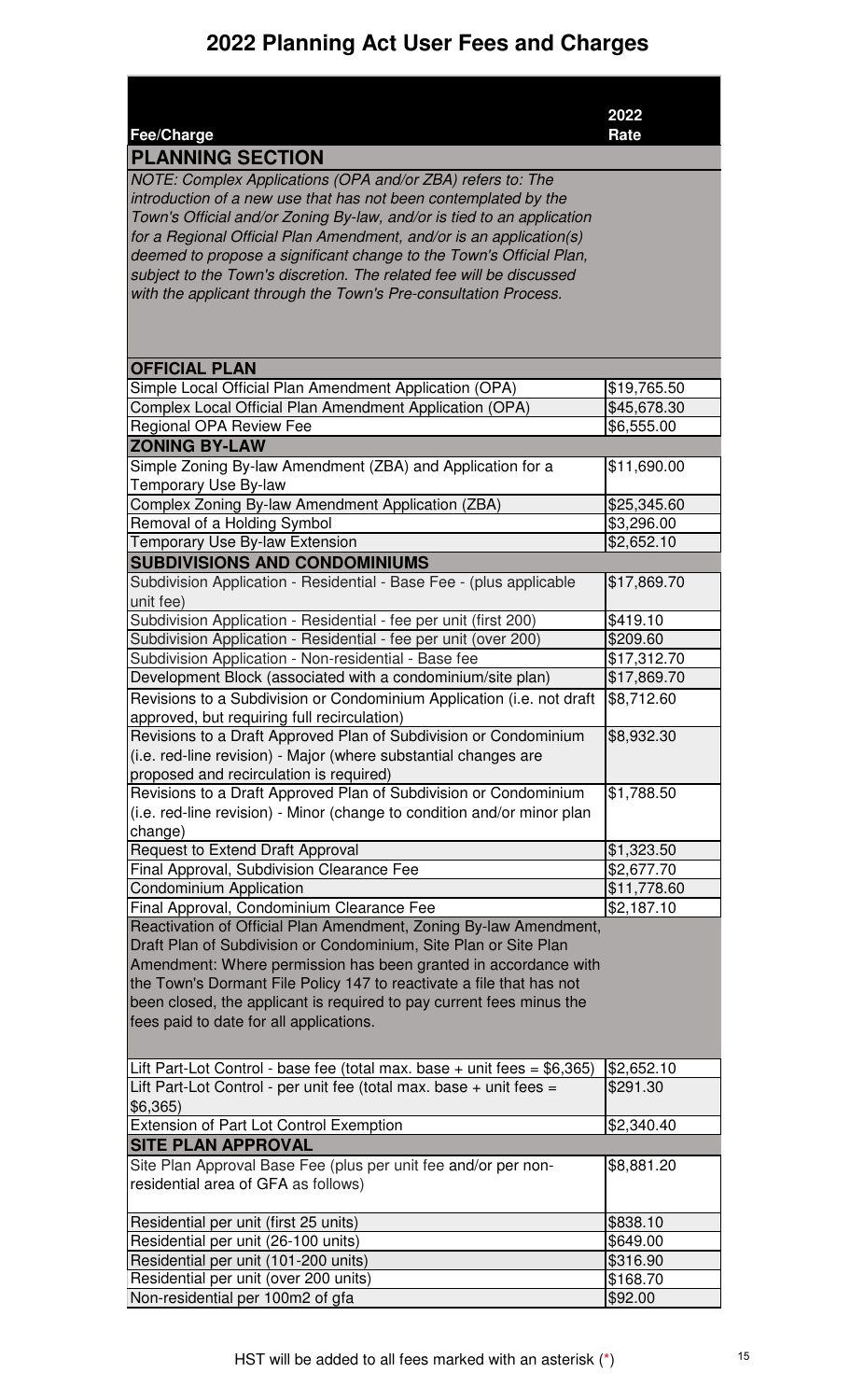|                                                                                                                                     | 2022                                |
|-------------------------------------------------------------------------------------------------------------------------------------|-------------------------------------|
| <b>Fee/Charge</b><br>Site Plan Amendment - Minor A: Minor site works including, but not                                             | Rate<br>\$511.00                    |
| limited to culvert modifications and fencing                                                                                        |                                     |
| Site Plan Amendment - Minor B: Updates/alterations to building                                                                      | \$1,083.40                          |
| facades and portable classroom additions                                                                                            |                                     |
| Site Plan Amendment - Minor C: Minor building additions (as                                                                         | \$2,458.00                          |
| determined by the Town), patios, accessory buildings / structures,<br>outdoor play areas, and/or parking lot modifications          |                                     |
|                                                                                                                                     |                                     |
|                                                                                                                                     |                                     |
|                                                                                                                                     |                                     |
|                                                                                                                                     |                                     |
|                                                                                                                                     |                                     |
| Site Plan Amendment - Minor D: Where the expansion to an existing                                                                   | \$8,625.70                          |
| building is less than 50% of the total gross floor area of the existing                                                             |                                     |
| building or less than 5,000 $m^2$ (whichever is less), or an expansion to                                                           |                                     |
| a parking area                                                                                                                      |                                     |
| Site Plan Amendment - Major: Where an additional building is<br>proposed or an expansion to the building is greater than 50% of the | Site Plan<br><b>Application Fee</b> |
| total gross floor area of the existing building, or greater than 5,000                                                              | applies                             |
| m2 (whichever is less)                                                                                                              |                                     |
| Conversion of a residential dwelling to a non-residential building                                                                  | \$3,909.20                          |
| <b>Model Homes and Sales Trailers</b>                                                                                               | \$3,352.20                          |
| <b>Pickering Beach</b><br><b>Telecommunication Facility</b>                                                                         | \$1,226.40<br>\$9,198.00            |
| <b>AGREEMENTS</b>                                                                                                                   |                                     |
| Preparation of a Subdivision, Condominium, Site Plan, Development                                                                   | The Applicant is                    |
| Agreements, or Amending Agreements*                                                                                                 | required to                         |
|                                                                                                                                     | reimburse the<br>Town for its       |
|                                                                                                                                     | legal costs                         |
|                                                                                                                                     | associated with                     |
|                                                                                                                                     | the preparation                     |
|                                                                                                                                     | and registration<br>of an           |
|                                                                                                                                     | agreement                           |
|                                                                                                                                     |                                     |
|                                                                                                                                     |                                     |
| <b>MINOR VARIANCE AND LAND DIVISION</b>                                                                                             |                                     |
| <b>Minor Variance Notes:</b>                                                                                                        |                                     |
|                                                                                                                                     |                                     |
| -Applicants are encouraged to Pre-consult with Staff, prior to                                                                      |                                     |
| application submission. Exception: if a minor variance is requested<br>as a result of going through a site plan approval process.   |                                     |
|                                                                                                                                     |                                     |
| -50% Discount from the requisite fee when applying for a minor                                                                      |                                     |
| variance application associated with the installation of an                                                                         |                                     |
| accessibility device, ramp or driveway widening for the purposes of                                                                 |                                     |
| providing barrier free access to single/semi-detached/link or<br>townhouse dwelling units.                                          |                                     |
| Minor Variance - Accessory buildings, structures and platforms,                                                                     | \$664.30                            |
| driveway widenings, below grade entrances:                                                                                          |                                     |
| Minor Variance - Residential Minor (single or semi-detached                                                                         | \$817.60                            |
| dwellings, duplex, triplex, or townhouse dwellings) - Single Variance                                                               |                                     |
| Minor Variance - Residential Minor (single or semi-detached<br>dwellings, duplex, triplex, or townhouse dwellings) - Multiple       | \$1,022.00                          |
| Variances                                                                                                                           |                                     |
| Minor Variance - Residential/Mixed-Use Major (condominium,                                                                          | \$1,737.40                          |
| apartment, or mixed-use buildings) - Single Variance                                                                                |                                     |
| Minor Variance - Residential/Mixed Use Major (condominium,<br>apartment, or mixed-use buildings) - Multiple Variances (up to 5      | \$2,044.00                          |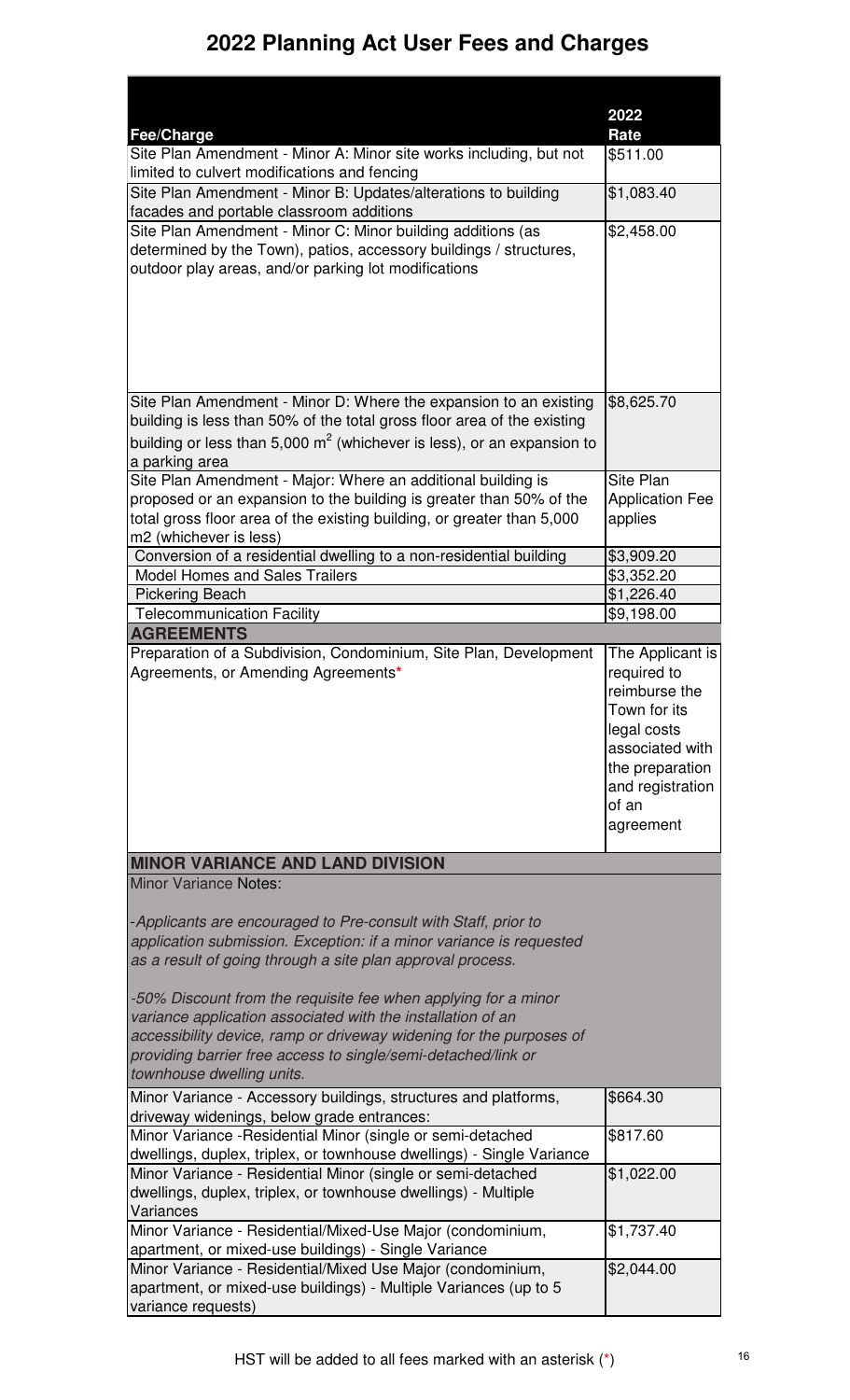|                                                                                                                        | 2022             |
|------------------------------------------------------------------------------------------------------------------------|------------------|
| <b>Fee/Charge</b>                                                                                                      | Rate             |
| Minor Variance - Residential/Mixed Use Major (condominium,                                                             | \$306.60         |
| apartment, or mixed-use buildings) - Multiple Variances (each                                                          |                  |
| additional variance request beyond 5)                                                                                  |                  |
| Minor Variance - Non-Residential - Single Variance                                                                     | \$2,044.00       |
| Minor Variance - Non-Residential: Multiple Variances (up to 5                                                          | \$3,883.60       |
| variance requests)                                                                                                     |                  |
| Minor Variance - Non-Residential - Multiple Variances (each                                                            | \$306.60         |
| additional variance request beyond 5)                                                                                  |                  |
| Minor Variance - Enlargement, expansion or, conversion of a legal<br>non-conforming use/ uses defined in general terms | \$2,601.00       |
| Minor Variance - Tabling Fee - (Collected if the applicant requests                                                    | \$332.20         |
| that the application be tabled, or if the applicant has not met the                                                    |                  |
| legislated requirements, or if the applicant is not present at the                                                     |                  |
| meeting and the Committee decides to table the application)                                                            |                  |
| Minor Variance - Special Hearing - (Plus applicable application fee)                                                   | \$4,200.50       |
| Minor Variance - Post-development variance                                                                             | Double the       |
|                                                                                                                        | applicable       |
|                                                                                                                        | application fee  |
| Minor Variance - Authorization to apply for minor variance under                                                       | \$1,533.00       |
| Section 45(1.4) of the Planning Act                                                                                    |                  |
| Land Division Administration Fee - Processing Fee                                                                      | \$2,570.40       |
| Land Division Administration Fee - Development Agreement (where                                                        | \$204.40         |
| applicable)                                                                                                            |                  |
| <b>OTHER</b>                                                                                                           |                  |
| Property Information Request - Zoning Information                                                                      | \$122.70         |
| Property Information Request - Building Information                                                                    | \$56.30          |
| Property Information Request - By-law Information                                                                      | \$56.30          |
| Property Information Request - Ontario Heritage Act                                                                    | \$56.30          |
| Property Information Request - Legal Inquiries                                                                         | \$112.50         |
| Property Information Request - Release of Agreements                                                                   | \$255.50         |
| Sign By-law - Amendment                                                                                                | \$2,652.10       |
| Sign By-law - Variance                                                                                                 | \$1,328.60       |
| <b>Tree Cutting Permit</b>                                                                                             | \$894.30         |
| Tree Cutting Permit - Appeal to Town of Ajax General Government<br>Committee                                           | \$751.20         |
| Additional Public Meeting - Where more than one public open house,                                                     | \$1,083.40       |
| or Community Affairs and Planning Committee meeting is required                                                        |                  |
| (per additional open house or meeting)                                                                                 |                  |
| Advertising*                                                                                                           | Where it is not  |
|                                                                                                                        | possible for a   |
|                                                                                                                        | notice to be     |
|                                                                                                                        | placed in the    |
|                                                                                                                        | Ajax News-       |
|                                                                                                                        | Advertiser's     |
|                                                                                                                        | Community        |
|                                                                                                                        | Page, the        |
|                                                                                                                        | applicant shall  |
|                                                                                                                        | pay the Town's   |
|                                                                                                                        | advertising      |
|                                                                                                                        | costs in respect |
|                                                                                                                        | of the matter.   |
| Street Addressing - initial fee (plus fee per municipal address)                                                       | \$444.60         |
| Street Addressing - fee per municipal address (minimum)                                                                | \$56.30          |
| Street Addressing - fee per municipal address (maximum)                                                                | \$1,625.00       |
| <b>Street Naming Request</b>                                                                                           | \$168.70         |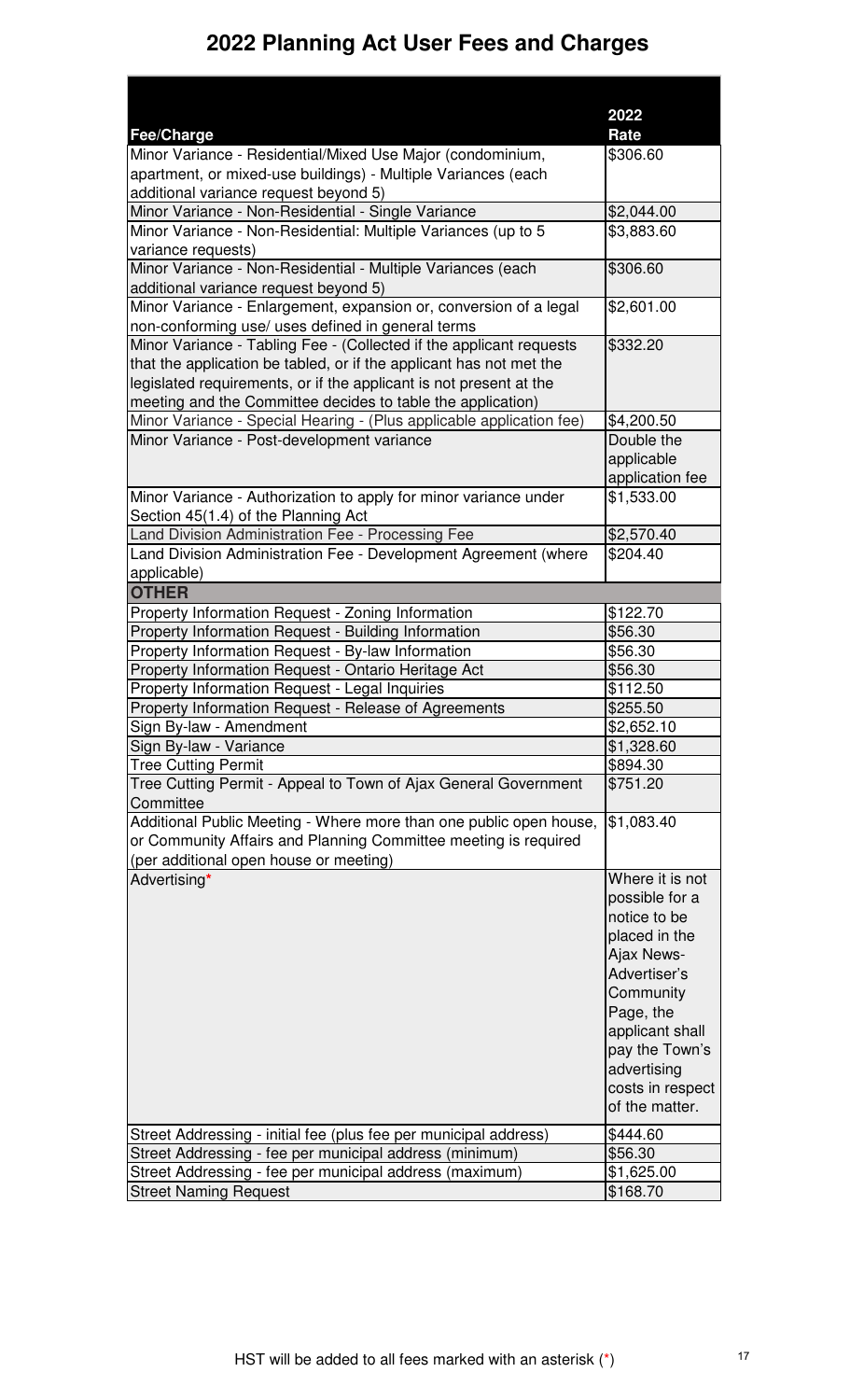|                                                                                                                                    | 2022                      |
|------------------------------------------------------------------------------------------------------------------------------------|---------------------------|
| <b>Fee/Charge</b><br>Peer Reviews and Architectural Control Review*                                                                | Rate                      |
|                                                                                                                                    | The applicant<br>shall be |
|                                                                                                                                    | responsible for           |
|                                                                                                                                    | the Town's full           |
|                                                                                                                                    | costs of                  |
|                                                                                                                                    | undertaking the           |
|                                                                                                                                    | peer review or            |
|                                                                                                                                    | architectural             |
|                                                                                                                                    | control review.           |
| Ontario Land Tribunal (OLT) Appeals - Committee of Adjustment                                                                      | \$400.00                  |
|                                                                                                                                    |                           |
|                                                                                                                                    |                           |
|                                                                                                                                    |                           |
|                                                                                                                                    |                           |
|                                                                                                                                    |                           |
|                                                                                                                                    |                           |
| Ontario Land Tribunal (OLT) Appeals - All other Appeals                                                                            | \$1,100.00                |
| Note: Ontario Land Tribunal (OLT) Appeals - In addition, where the<br>Town becomes involved in an appeal to the OLT, and where the |                           |
| Town is in support of the application, the applicant shall pay Town                                                                |                           |
| staff costs in terms of time and expenses for preparation for and                                                                  |                           |
| attendance at hearings, mediation or arbitration.                                                                                  |                           |
| <b>Pre-Consultation</b>                                                                                                            | \$650.00                  |
|                                                                                                                                    |                           |
|                                                                                                                                    |                           |
|                                                                                                                                    |                           |
|                                                                                                                                    |                           |
|                                                                                                                                    |                           |
|                                                                                                                                    |                           |
|                                                                                                                                    |                           |
| Pre-Consultation - Additional Meetings (also see Pre-Consultation By-                                                              | \$650.00                  |
| law)                                                                                                                               |                           |
| Commissioning Planning Applications (for up to 5 signatures)                                                                       | \$25.60                   |
| Refund Policy - Where any application is withdrawn after a file has                                                                | 90%                       |
| been opened, but before it has been circulated                                                                                     |                           |
| Refund Policy - Where an application is withdrawn after 1st                                                                        | 50%                       |
| submission comments have been provided to the applicant, but                                                                       |                           |
| before a 2nd submission has been submitted<br>Refund Policy - Where a minor variance application is withdrawn after 50%            |                           |
| a file has been circulated, but before it has been considered at a                                                                 |                           |
| public meeting                                                                                                                     |                           |
| Refund Policy - Where an application is withdrawn any time after the                                                               | 0%                        |
| 2nd submission has been submitted                                                                                                  |                           |
| Refund Policy - Where a minor variance application is withdrawn after 0%                                                           |                           |
| the public meeting                                                                                                                 |                           |
| Heritage Permit                                                                                                                    | \$0.00                    |
| Recirculation - Required on the 4th submission and any subsequent                                                                  | \$1,022.00                |
| submission of an application requiring circulation to internal                                                                     |                           |
| departments and/or external agencies                                                                                               |                           |
| <b>BOULEVARD MODIFICATIONS/ENCROACHMENTS</b>                                                                                       |                           |
| Curb Cuts and Sidewalk/Curb Restoration - up to 4.0 metres                                                                         | \$300.00                  |
| (Note: $$125.00$ application processing fee $+ $175.00$ curb cut fee)                                                              |                           |
|                                                                                                                                    |                           |
|                                                                                                                                    |                           |
|                                                                                                                                    |                           |
| Curb Cuts and Sidewalk/Curb Restoration - Additional charge per                                                                    | \$40.00                   |
| metre in excess of 4 metres (plus actual costs for sidewalk/curb                                                                   |                           |
| restorations)                                                                                                                      |                           |
| Complex Boulevard Encroachment Application Fee (Proposed                                                                           | \$300.00                  |
| modifications)                                                                                                                     |                           |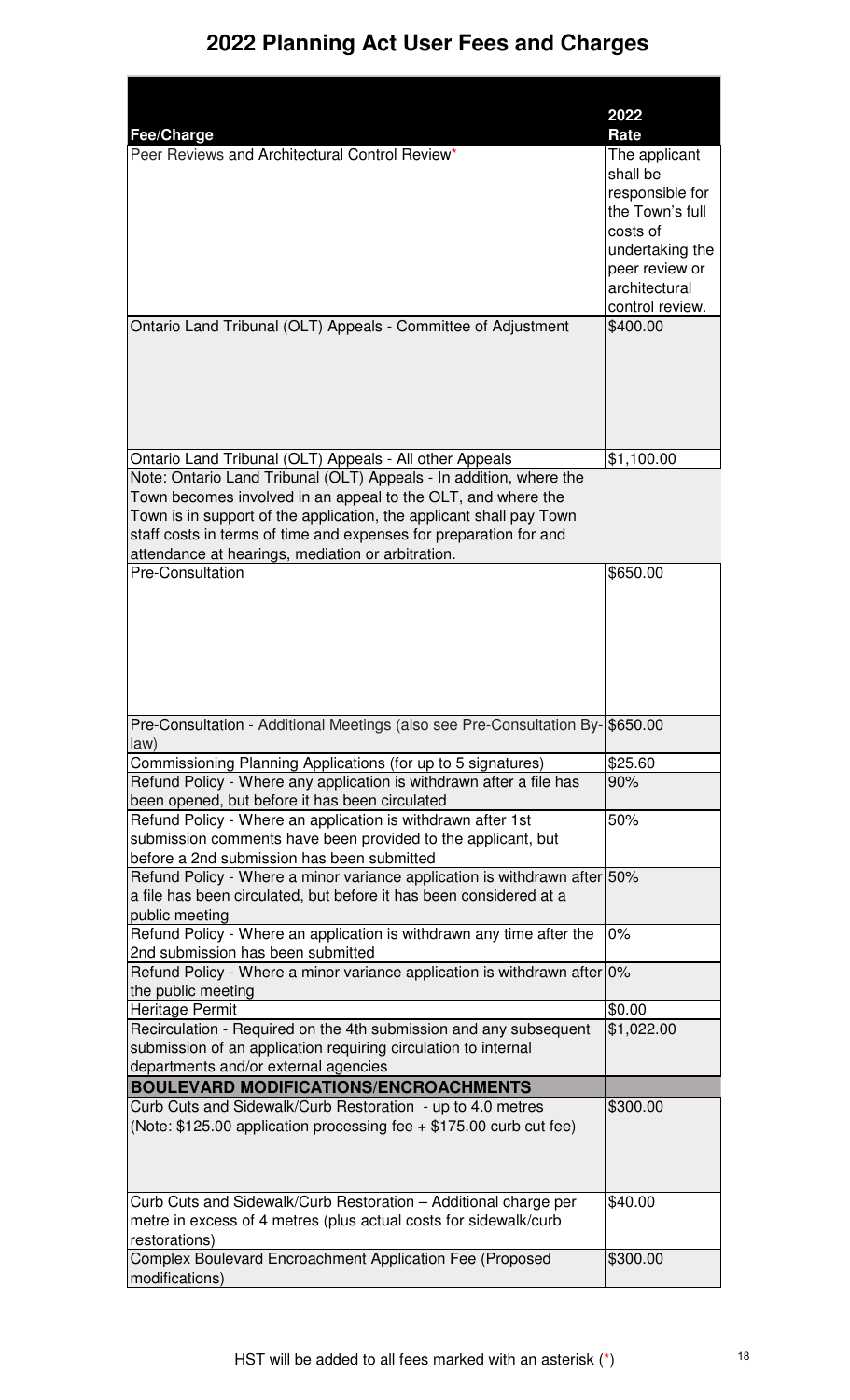|                                                                    | 2022       |
|--------------------------------------------------------------------|------------|
| <b>Fee/Charge</b>                                                  | Rate       |
| Complex Boulevard Encroachment Application Fee (Prior              | \$600.00   |
| modifications)                                                     |            |
| Complex Boulevard Encroachment Agreement Fee (Collected only if    | \$1,000.00 |
| a Complex Boulevard Encroachment Application is approved) *        |            |
| Municipal Council Support for Roof-top Solar Photovoltaic Projects | \$490.60   |
| Hourly Rates - for any work done outside of an application         | \$102.20   |
| Printing - Plan of Roads                                           | \$12.80    |
| Printing - Subdivision Summary (11x17) w/Chart                     | \$10.30    |
| Printing - Official Plan Schedules (24x36) – per schedule          | \$15.40    |
| Printing - Official Plan Schedules (11x17) – per schedule          | \$10.30    |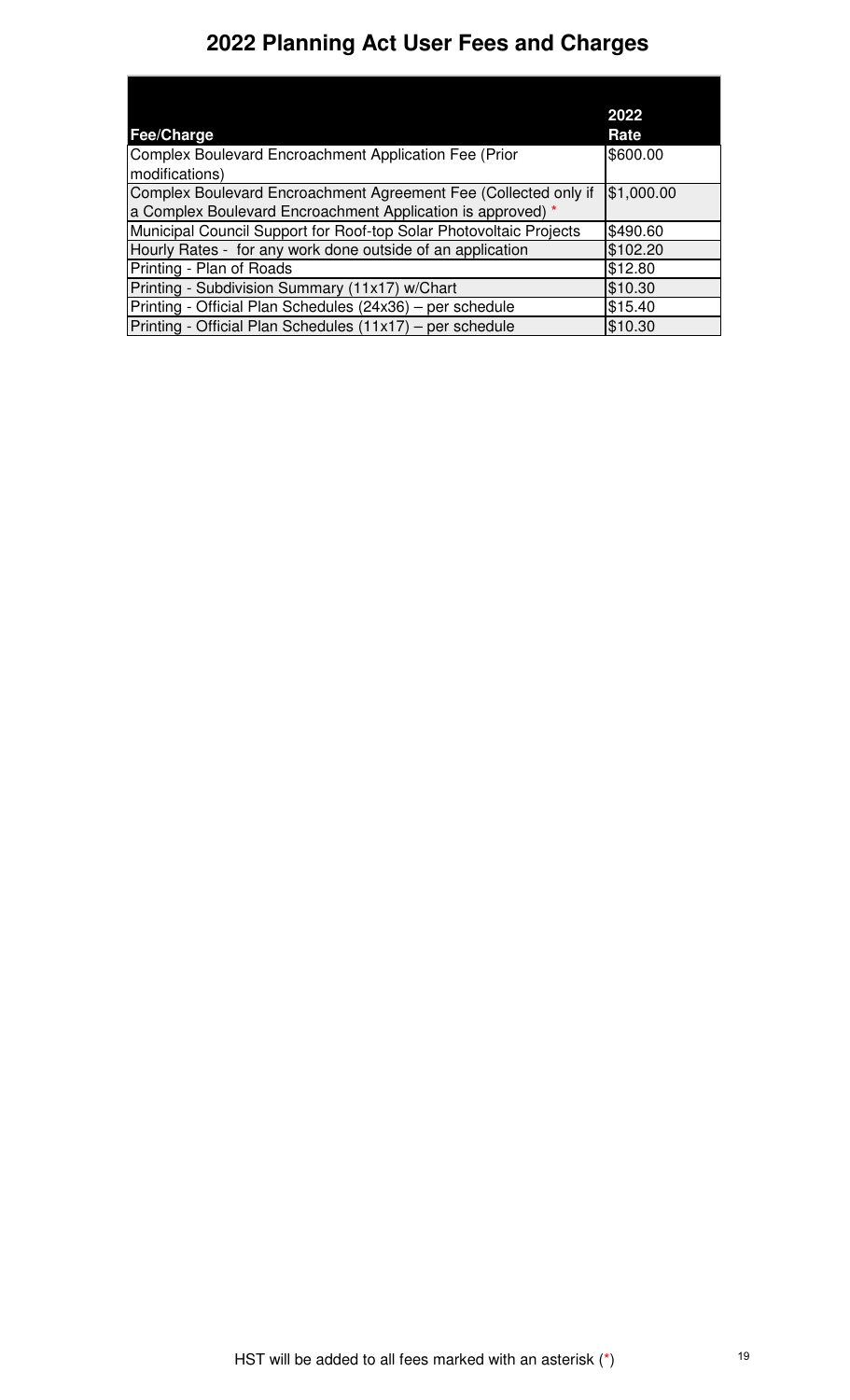#### **2022 Recreation - Admin. User Fees and Charges**

| <b>Fee/Charge</b>                                            | <b>2022 Rate</b> |
|--------------------------------------------------------------|------------------|
| <b>Brochure Advertising Rates</b>                            |                  |
| Commercial - Business Card*                                  | \$276.00         |
| Commercial - Quarter Page*                                   | \$408.80         |
| Commercial - Half Page*                                      | \$674.60         |
| Commercial - Full Page*                                      | \$1,083.40       |
| Commercial - Half Page - inside glossy full colour (front or | \$960.70         |
| back cover or centre)*                                       |                  |
| Commercial - Inside cover (full page)*                       | \$1,952.10       |
| Commercial - Back cover (full colour glossy)*                | \$1,992.90       |
| Community Groups - Incorporated 2 yrs. or less (Business     | \$0.00           |
| Card = one annually - max 1 ad)*                             |                  |
| Community Groups - Incorporated 3-5 yrs. (Business Card &    | \$51.10          |
| Quarter page size ads only = one annually max 3 business     |                  |
| card sized ads or 1 quarter page sized ad) - Business Card*  |                  |
| Community Groups - Incorporated 3-5 yrs. (Business Card &    | \$117.60         |
| Quarter page size ads only = one annually max 3 business     |                  |
| card sized ads or 1 quarter page sized ad) - Quarter Page*   |                  |
| Community Groups - Business Card*                            | \$102.20         |
| Community Groups - Quarter Page*                             | \$235.10         |
| <b>Community Groups - Half Page</b>                          | \$459.90         |
| Community Groups - Half Page - inside glossy full colour     | \$500.80         |
| (front or back cover)                                        |                  |
| <b>Community Groups - Full Page</b>                          | \$797.20         |

**All fee increases are effective January 1, 2022 with the exception of Arena Ice/Floor which is effected seasonally.**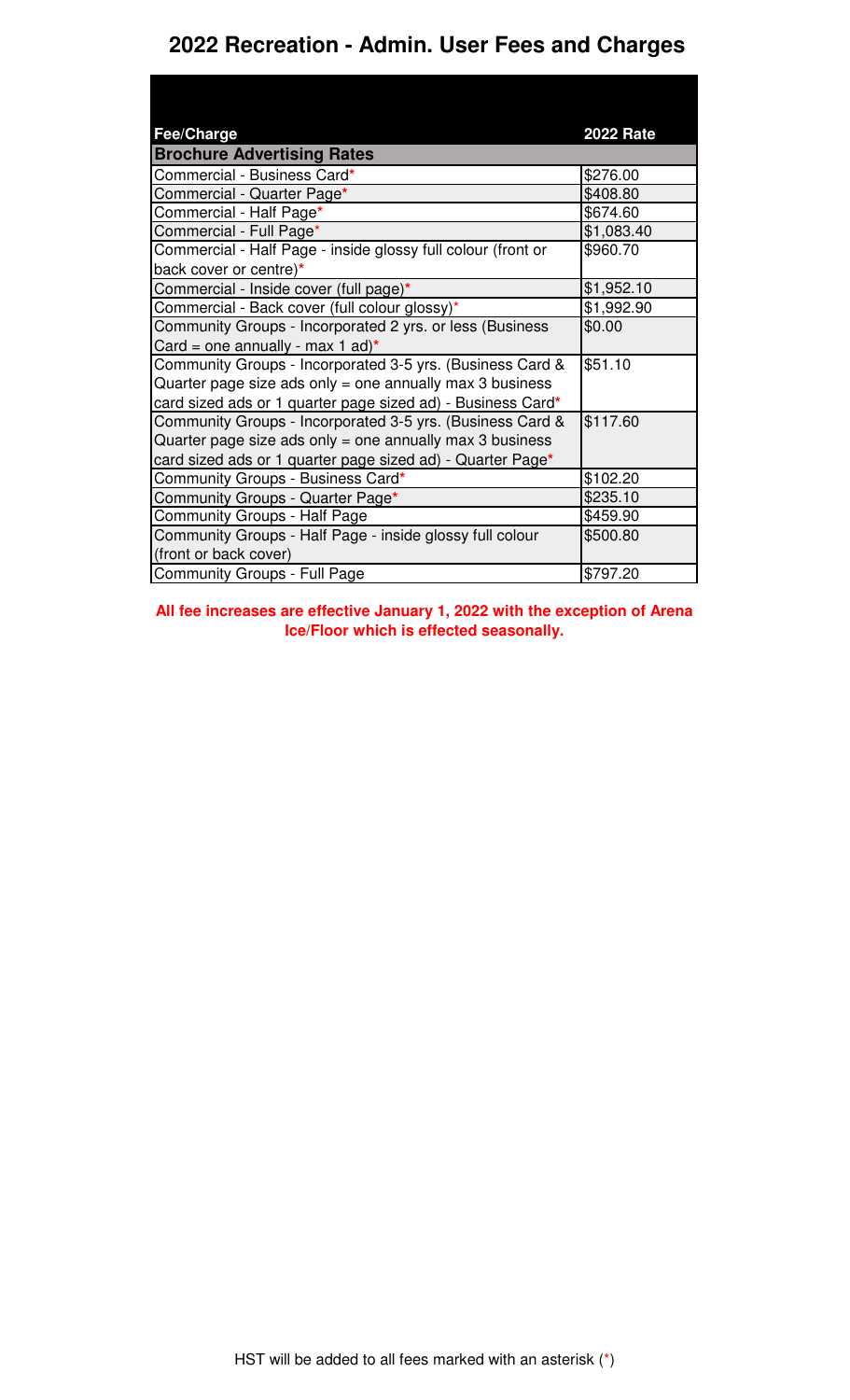|                                                                                                   | 2022                 |
|---------------------------------------------------------------------------------------------------|----------------------|
| <b>Fee/Charge</b>                                                                                 | Rate                 |
| <b>Recreational Skating</b>                                                                       |                      |
| Public Skating - Single Admission - Youth*                                                        | \$2.08               |
| Public Skating - Single Admission - Senior*                                                       | \$2.08               |
| Public Skating - Single Admission - Adult*                                                        | \$3.76               |
| Public Skating - Single Admission - Preschool (3 & under)                                         | \$0.00               |
| Public Skating - Group Admission*                                                                 | \$10.71              |
| Public Skating - 10 Pass - Youth*                                                                 | \$17.08              |
| Public Skating - 10 Pass - Senior*                                                                | \$17.08              |
| Public Skating - 10 Pass - Adult*                                                                 | \$32.08              |
| Shinny Hockey - Youth/Senior*                                                                     | \$3.27               |
| Shinny Hockey - Adult*                                                                            | \$5.84               |
| Figure Skating - Ticket Ice*                                                                      | \$9.71               |
| <b>Recreational Swimming</b>                                                                      |                      |
| Public Swimming - ACC/MCC/ARC/Outdoor Pool - Single                                               | \$2.08               |
| Admission - Youth*                                                                                |                      |
| Public Swimming - ACC/MCC/ARC/Outdoor Pool - Single                                               | \$2.08               |
| Admission - Senior*                                                                               |                      |
| Public Swimming - ACC/MCC/ARC/Outdoor Pool - Single                                               | \$3.76               |
| Admission - Adult*                                                                                |                      |
| Public Swimming - ACC/MCC/ARC/Outdoor Pool - Single                                               | \$0.00               |
| Admission - Preschool (3 & under)                                                                 |                      |
| Public Swimming - ACC/MCC/ARC/Outdoor Pool - Group                                                | \$10.71              |
| Admission*                                                                                        |                      |
| Public Swimming - ACC/MCC/ARC/Outdoor Pool - 10 Pass -                                            | \$17.08              |
| Youth*                                                                                            |                      |
| Public Swimming - ACC/MCC/ARC/Outdoor Pool - 10 Pass -                                            | \$17.08              |
| Senior*                                                                                           |                      |
| Public Swimming - ACC/MCC/ARC/Outdoor Pool - 10 Pass -                                            | \$32.08              |
| Adult*                                                                                            |                      |
|                                                                                                   |                      |
| <b>Arenas</b>                                                                                     |                      |
| <b>Ice Rental Fee: Winter Season Fees</b>                                                         |                      |
| (September 2022 - March 2023 - dates finalized at 2022                                            |                      |
| <b>Spring Ice Users Meeting)</b>                                                                  |                      |
| Winter Prime-Time (Community Groups) - Standard Pad*                                              | \$185.00             |
| Winter Prime-Time (Community Groups) - International Pad*                                         | \$195.30             |
| Winter Prime-Time (General Public & Commercial                                                    | \$238.20             |
| Organizations, Tournaments) - Standard Pad*                                                       |                      |
| Winter Prime-Time (General Public & Commercial                                                    | \$248.40             |
| Organizations, Tournaments) - International Pad*                                                  |                      |
| Winter Prime-Time Promotional Rate - Standard/International                                       | \$150.00             |
|                                                                                                   |                      |
| Winter Non-Prime-Time (Community Groups) - Standard Pad*                                          | \$115.50<br>\$125.80 |
| Winter Non-Prime-Time (Community Groups) - International<br>Pad*                                  |                      |
| Winter Non-Prime-Time (General Public & Commercial                                                | \$163.60             |
|                                                                                                   |                      |
| Organizations, Tournaments) - Standard Pad*<br>Winter Non-Prime-Time (General Public & Commercial | \$173.80             |
| Organizations, Tournaments) - International Pad*                                                  |                      |
|                                                                                                   |                      |
| Ice Rental Fee: Summer Season                                                                     |                      |
|                                                                                                   |                      |
| (March 2022 - September 2022 - dates finalized at 2022                                            |                      |
| <b>Spring Ice Users Meeting)</b>                                                                  | \$207.50             |
| Summer Prime-Time (Community Groups)*                                                             | \$240.20             |
| Summer Prime-Time (General Public & Commercial                                                    |                      |
| Organizations, Tournaments)*<br><b>Summer Prime-Time Promotional Rate</b>                         | \$175.00             |
|                                                                                                   | \$117.60             |
| Summer Non-Prime-Time (Community Groups)*<br>Summer Non-Prime-Time (General Public & Commercial   | \$163.60             |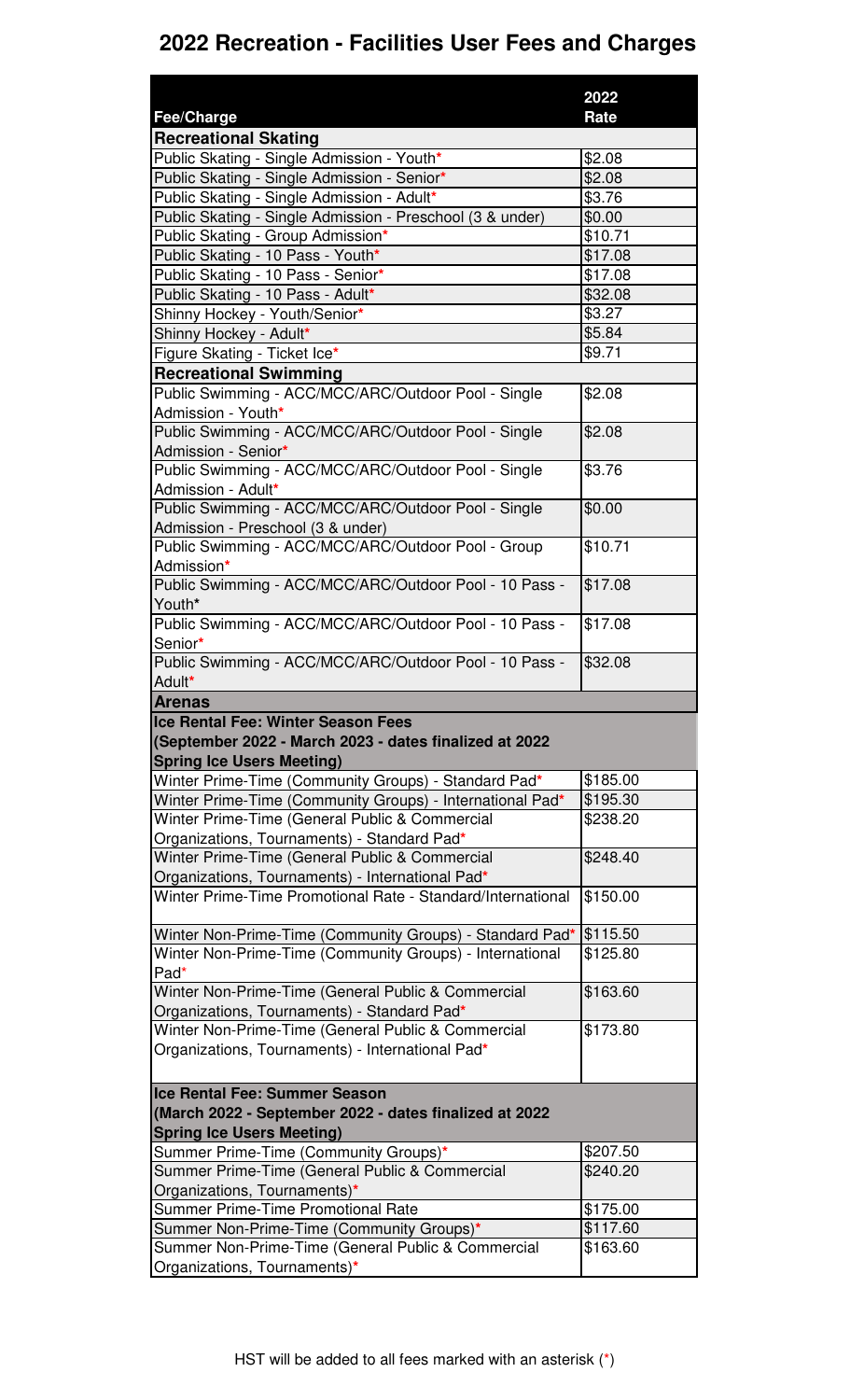|                                                                                                                     | 2022                         |
|---------------------------------------------------------------------------------------------------------------------|------------------------------|
| <b>Fee/Charge</b>                                                                                                   | Rate                         |
| <b>Floor Rental Fee: Summer Session</b>                                                                             |                              |
| (March 2022 - September 2022 - dates finalized at 2022                                                              |                              |
| Spring Ice Users Meeting) Note: Event rates are charged                                                             |                              |
| for day of event, plus set-up/take-down day(s)                                                                      |                              |
| Youth - Hourly*                                                                                                     | \$84.90                      |
| Adult - Hourly*                                                                                                     | \$94.10                      |
| Promotional Rate - Hourly                                                                                           | \$75.00                      |
| Shows/Events - Commercial Organization (12 hours)*<br>Shows/Events - Community Groups (12 hours)*                   | \$1,489.10<br>\$1,119.10     |
| Ice/Floor Set-up/Take-down (per hour)*                                                                              | \$86.90                      |
| Village Arena - early entry fee                                                                                     | \$56.30                      |
| <b>COMMUNITY HALLS / COMMUNITY ROOMS /</b>                                                                          |                              |
| <b>PAVILIONS</b>                                                                                                    |                              |
| ACC - HMS Community Hall - Full Hall (1 hr.) - can only be                                                          | \$109.40                     |
| added to an existing 4-hour booking in multiples of 1 to a max                                                      |                              |
| of $3^*$                                                                                                            |                              |
| ACC - HMS Community Hall - Full Hall (4 hrs.)*                                                                      | \$436.40                     |
| ACC - HMS Community Hall - Full Hall (Daily)*                                                                       | \$873.90                     |
| ACC - HMS Community Hall - Half Hall (1 hr.) - can only be                                                          | \$72.60                      |
| added to an existing 4-hour booking in multiples of 1 to a max                                                      |                              |
| of $3^*$                                                                                                            |                              |
| ACC - HMS Community Hall - Half Hall (4 hrs.)*                                                                      | \$289.30                     |
| ACC - HMS Community Hall - Half Hall (Daily)*                                                                       | \$578.50                     |
| ACC - Commodores Room - Full Hall (1 hr.) - can only be                                                             | \$47.10                      |
| added to an existing 4-hour booking in multiples of 1 to a max                                                      |                              |
| of $3^*$                                                                                                            |                              |
| ACC - Commodores Room - Full Hall (4 hrs.)*                                                                         | \$190.10                     |
| ACC - Commodores Room - Full Hall (Daily)*                                                                          | \$380.20                     |
| ACC - Captain's Room - Full Hall (1 hr.) - can only be added to \$27.60                                             |                              |
| an existing 4-hour booking in multiples of 1 to a max of $3*$                                                       |                              |
| ACC - Captain's Room - Full Hall (4 hrs.)*                                                                          | \$110.40<br>$\sqrt{$221.80}$ |
| ACC - Captain's Room - Full Hall (Daily)*<br>ACC - Duffins Room/Carruthers Room - (1 hr.) - can only be             | \$18.40                      |
| added to an existing 4-hour booking in multiples of 1 to a max                                                      |                              |
| of $3^*$                                                                                                            |                              |
| ACC - Duffins Room/Carruthers Room - (4 hrs.)*                                                                      | \$72.60                      |
| ACC - Duffins Room/Carruthers Room - (Daily)*                                                                       | \$146.20                     |
| ACC - Admirals Room - (1 hr.) - can only be added to an                                                             | \$27.60                      |
| existing 4-hour booking in multiples of 1 to a max of 3*                                                            |                              |
| ACC - Admirals Room - (4 hrs.)*                                                                                     | \$110.40                     |
| ACC - Admirals Room - (Daily)*                                                                                      | \$221.80                     |
| Audley Recreation Centre (ARC) - Community Hall (Rooms A                                                            | \$185.00                     |
| + Room B + Room C) (500 Capacity) - Full Hall (1 hr.) - can                                                         |                              |
| only be added to an existing 4-hour booking in multiples of 1                                                       |                              |
| to a max of 3*                                                                                                      |                              |
| Audley Recreation Centre (ARC) - Community Hall (Rooms A                                                            | \$741.00                     |
| + Room B + Room C) (500 Capacity) - Full Hall (4 hrs.)*                                                             |                              |
| Audley Recreation Centre (ARC) - Community Hall (Rooms A                                                            | \$1,481.90                   |
| + Room B + Room C) (500 Capacity) - Full Hall (Daily)*<br>Audley Recreation Centre (ARC) - Kitchen Rental Fee (only | \$357.70                     |
| available to rent with Full Hall and Room A and not available to                                                    |                              |
| rent on its' own - fee also includes projected staff                                                                |                              |
| maintenance costs)*                                                                                                 |                              |
| Audley Recreation Centre (ARC) - Community Hall (Room A)                                                            | \$83.90                      |
| (200 Capacity) (1 hr.) - can only be added to an existing 4-                                                        |                              |
| hour booking in multiples of 1 to a max of 3 - kitchen can be                                                       |                              |
| rented with Room A*                                                                                                 |                              |
| Audley Recreation Centre (ARC) - Community Hall (Room A                                                             | \$332.20                     |
| (200 Capacity) (4 hrs.) - kitchen can be rented with Room A*                                                        |                              |
| Audley Recreation Centre (ARC) - Community Hall (Room A)                                                            | \$664.30                     |
| (200 Capacity) (Daily) - kitchen can be rented with Room A*                                                         |                              |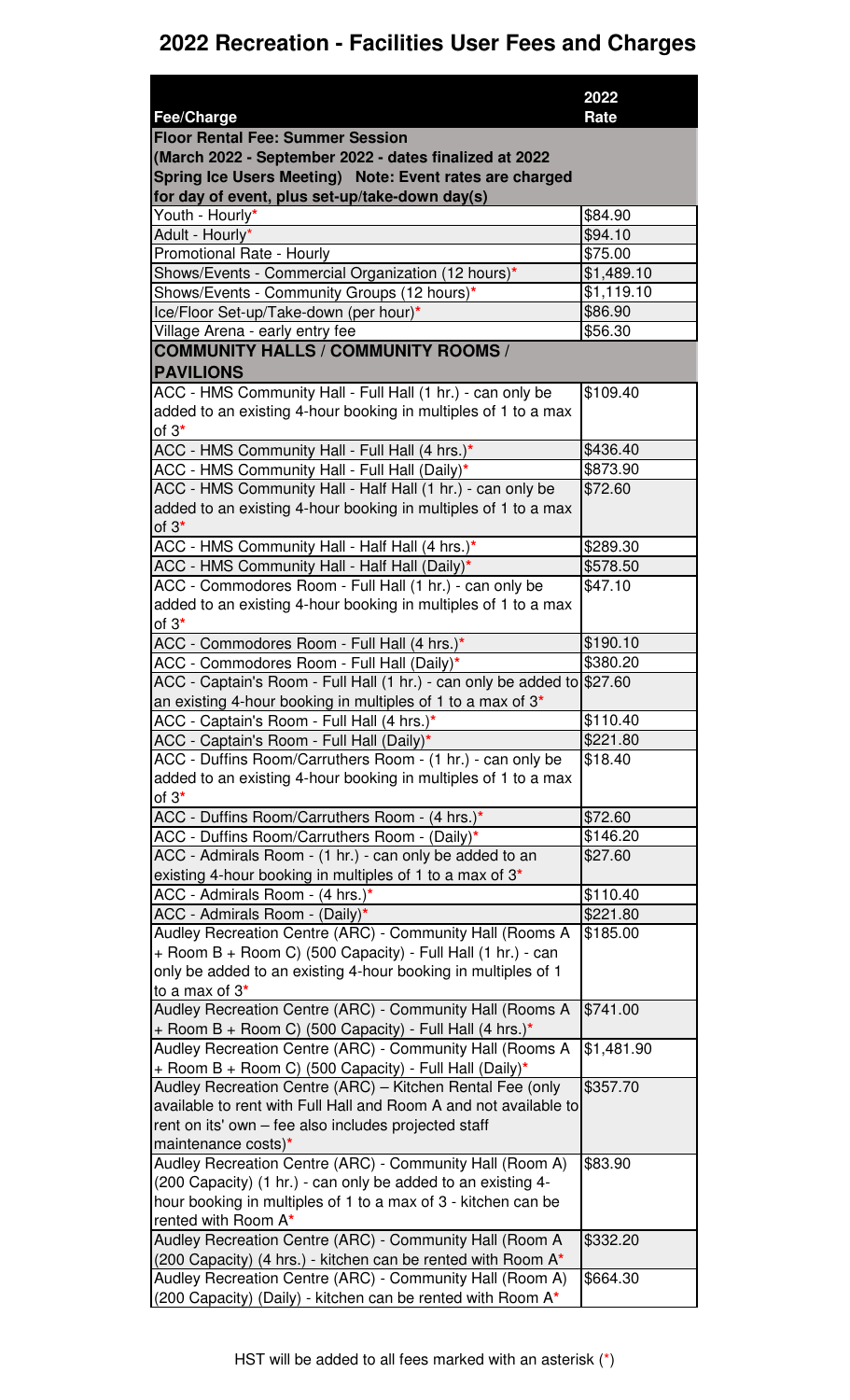|                                                                                                              | 2022                 |
|--------------------------------------------------------------------------------------------------------------|----------------------|
| Fee/Charge                                                                                                   | Rate                 |
| Audley Recreation Centre (ARC) - Community Hall (Room B,                                                     | \$69.50              |
| Room C) (150 Capacity each) (1 hr.) - can only be added to an                                                |                      |
| existing 4-hour booking in multiples of 1 to a max of 3 - kitchen<br>cannot be rented with Room B or Room C* |                      |
| Audley Recreation Centre (ARC) - Community Hall (Room B,                                                     | \$279.10             |
| Room C (150 Capacity each) (4 hrs.) - kitchen cannot be                                                      |                      |
| rented with Room B or Room C*                                                                                |                      |
| Audley Recreation Centre (ARC) - Community Hall (Room B,                                                     | \$562.10             |
| Room C) (150 Capacity each) (Daily) - kitchen cannot be                                                      |                      |
| rented with Room B or Room C*                                                                                |                      |
| MCC - Community Hall - Full Hall (1 hr.) - can only be added                                                 | \$72.60              |
| to an existing 4-hour booking in multiples of 1 to a max of $3^*$                                            |                      |
| MCC - Community Hall - Full Hall (4 hrs.)*                                                                   | \$289.30             |
| MCC - Community Hall - Full Hall (Daily)*                                                                    | \$578.50             |
| MCC - Community Hall - Half Hall (1 hr.) - can only be added                                                 | \$38.90              |
| to an existing 4-hour booking in multiples of 1 to a max of $3*$                                             |                      |
| MCC - Community Hall - Half Hall (4 hrs.)*                                                                   | \$155.40             |
| MCC - Community Hall - Half Hall (Daily)*                                                                    | \$310.70             |
| MCC Community Room 3, ARC - Community Room - (1 hr.) -                                                       | \$38.90              |
| can only be added to an existing 4-hour booking in multiples of<br>1 to a max of $3*$                        |                      |
| MCC Community Room 3, ARC - Community Room - (4 hrs.)*                                                       | \$155.40             |
| MCC Community Room 3, ARC - Community Room - (Daily)*                                                        | \$310.70             |
| MCC Community Room 1, ARC - Studio - (1 hr.) - can only be                                                   | \$27.60              |
| added to an existing 4-hour booking in multiples of 1 to a max                                               |                      |
| of $3^*$                                                                                                     |                      |
| MCC Community Room 1, ARC - Studio - (4 hrs.)*                                                               | \$110.40             |
| MCC Community Room 1, ARC - Studio - (Daily)*                                                                | \$221.80             |
| Carruthers Marsh Pavilion, Greenwood Discovery Pavilion - (1                                                 | \$38.90              |
| hr.) - can only be added to an existing 4, 8 or 12-hour booking                                              |                      |
| in multiples of 1 to a max of 3, at time of booking and paid in                                              |                      |
| full and within facility hours of operation*                                                                 |                      |
| Carruthers Marsh Pavilion, Greenwood Discovery Pavilion - (4                                                 | \$155.40             |
| hrs. $)^*$<br>Carruthers Marsh Pavilion, Greenwood Discovery Pavilion - (8                                   | \$310.70             |
| hrs. $)^*$                                                                                                   |                      |
| Carruthers Marsh Pavilion, Greenwood Discovery Pavilion -                                                    | \$466.10             |
| $(12 \text{ hrs.})^*$                                                                                        |                      |
| Rotary Park Pavilion- (1 hr.) - can only be added to an existing                                             | \$27.60              |
| 4, 8 or 12-hour booking in multiples of 1 to a max of 3, at time                                             |                      |
| of booking and paid in full and within facility hours of                                                     |                      |
| operation*                                                                                                   |                      |
| Rotary Park Pavilion - (4 hrs.)*                                                                             | \$110.40             |
| Rotary Park Pavilion - (8 hrs.)*                                                                             | \$221.80             |
| Rotary Park Pavilion - (12 hrs.)*                                                                            | \$333.20             |
| Quaker Meeting House, Hartrick House - (1 hr.) - can only be                                                 | \$71.60              |
| added to an existing 4, 8 or 12-hour booking in multiples of 1                                               |                      |
| to a max of 3, at time of booking and paid in full and within                                                |                      |
| facility hours of operation*                                                                                 |                      |
| Quaker Meeting House, Hartrick House - (4 hrs.)*                                                             | \$286.20             |
| Quaker Meeting House, Hartrick House - (8 hrs.)*<br>Quaker Meeting House, Hartrick House - (12 hrs.)*        | \$573.40<br>\$859.60 |
| Village Community Centre - Community Groups only - (4 hrs.)*                                                 | \$45.00              |
| Meeting Rooms - Duffins and Carruthers Room - Exclusive 1                                                    | \$30.70              |
| hr. Fee                                                                                                      |                      |
| Non Resident Permit Fee: Applied to ACC HMS, ACC                                                             | \$20.50              |
| Commodores Room, MCC Community Hall, MCC Community                                                           |                      |
| Room 3, ARC Community Room, Hartrick House, Quaker                                                           |                      |
| Meeting House, Carruthers Marsh Pavilion, Greenwood                                                          |                      |
| Discovery Pavilion and St. Francis Centre*                                                                   |                      |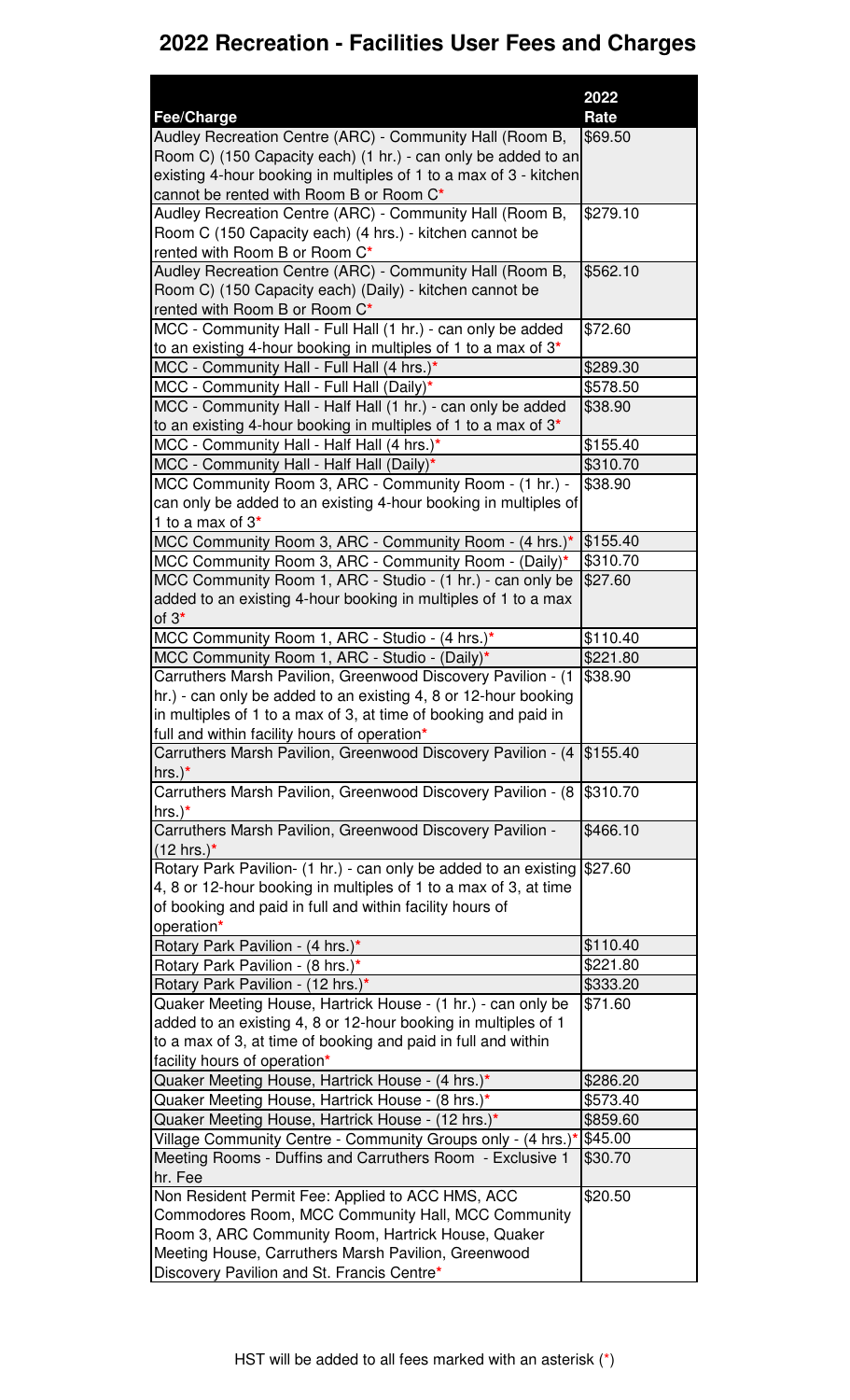|                                                                                                                     | 2022               |
|---------------------------------------------------------------------------------------------------------------------|--------------------|
| Fee/Charge                                                                                                          | Rate               |
| Non Resident Permit Fee: Applied to ACC Admirals Room,                                                              | \$10.30            |
| Captains Room, Carruthers Room, Duffins Rooms, MCC                                                                  |                    |
| Community Room 1, ARC - Studio and Rotary Park Pavilion*                                                            |                    |
| Non Resident Permit Fee: ARC Community Hall - Full Hall*                                                            | \$102.20           |
| Non Resident Permit Fee: ARC Community Hall - Room A,                                                               | \$51.10            |
| Room B, Room C*                                                                                                     |                    |
| Birthday Parties with Facility Rental* (4 hrs.) - (MCC CR1,                                                         | \$81.80            |
| ARC Studio, ACC Admirals, Duffins, Captains and Carruthers)                                                         |                    |
| - Applies to Pool, Ice, Floor or Gym Facility & Room Party<br>Rentals                                               |                    |
| Birthday Parties with Facility Rental* (4 hrs.) - (MCC CH-Half,                                                     | \$109.40           |
| MCC CR3, ARC CR) - Applies to Pool, Ice, Floor or Gym                                                               |                    |
| <b>Facility &amp; Room Party Rentals</b>                                                                            |                    |
| Birthday Parties with Facility Rental* (4 hrs.) - (MCC CH - Full,                                                   | \$159.50           |
| ACC Commodores Room) - Applies to Pool, Ice, Floor or Gym                                                           |                    |
| <b>Facility &amp; Room Party Rentals</b>                                                                            |                    |
| Special Event Photography Permit - (1.5 hrs.)*                                                                      | \$107.40           |
| Lobby Table Rental Fee - (3 hrs)                                                                                    | \$30.00            |
|                                                                                                                     |                    |
| <b>Pool Rentals</b>                                                                                                 |                    |
| Prime - Commercial Organizations* (per hour)                                                                        | \$76.70            |
| Prime - General Public, Community Groups* (per hour)                                                                | \$64.40            |
| Non-Prime – Commercial Organizations* (per hour)                                                                    | \$65.50            |
| Non-Prime - General Public, Community Groups* (per hour)                                                            | \$55.20            |
| Birthday Party - Pool (1-50 people) - MCC or ARC (Fee is<br>calculated from pool rental fee plus guards; includes 1 |                    |
| Head Guard and 3 Guards) - per hour*                                                                                |                    |
| Birthday Party - Pool (51-100 people) - MCC or ARC (Fee is                                                          |                    |
| calculated from pool rental fee plus guards; includes 1                                                             |                    |
| Head Guard and 4 Guards) - per hour*                                                                                |                    |
| Birthday Party - Pool - Extra Fee - MCC Slide (2 Guards) - per                                                      | \$41.22            |
| hour                                                                                                                |                    |
| Birthday Party - Pool - Extra Fee - MCC Whirlpool (1 Guard) -                                                       | \$20.61            |
| per hour                                                                                                            |                    |
| Pool Rental - both Large & Small pool at MCC or ARC Pool                                                            | \$129.80           |
| (per hour) $*$                                                                                                      |                    |
| Head Guard - 1 hr. (per hour)                                                                                       | \$27.98            |
| Guard - 1 hr. (per hour)                                                                                            | \$20.61            |
| <b>Gymnasiums</b>                                                                                                   |                    |
| MCC, ARC, Lakeside CC, Westney Heights, Lincoln                                                                     | \$39.90            |
| Alexander - Full Gym - Youth (per hour) *<br>MCC, ARC, Lakeside CC, Westney Heights, Lincoln                        | \$52.20            |
| Alexander - Full Gym - Adult (per hour) *                                                                           |                    |
| <b>Other Fees</b>                                                                                                   |                    |
|                                                                                                                     |                    |
|                                                                                                                     |                    |
| Program & Membership transfer/cancellation/medical hold*                                                            | \$10.30            |
| Facility Booking permit processing fee*                                                                             | \$25.60            |
| Facility Booking transfer fee*                                                                                      | \$10.30            |
| Facility Booking cancellation fee*                                                                                  | \$40.90<br>\$30.70 |
| Facility Booking TV/DVD rental fee*<br>Facility Booking portable stage rental fee* (excludes ARC CH)                | \$51.10            |
|                                                                                                                     |                    |
| Facility Booking microphone rental fee*                                                                             | \$10.30            |
| Facility Booking flip chart rental fee*                                                                             | \$5.20             |
| <b>St. Francis Centre</b>                                                                                           |                    |
| Community Groups / Not-for-Profit Organizations - 4 hrs. -                                                          | \$167.70           |
| Mon. - Thur.*                                                                                                       |                    |
| Community Groups / Not-for-Profit Organizations - 4 hrs. - Fri. \$249.40                                            |                    |
| $-$ Sun. $*$<br>Community Groups / Not-for-Profit Organizations - 8 hrs. -                                          | \$331.20           |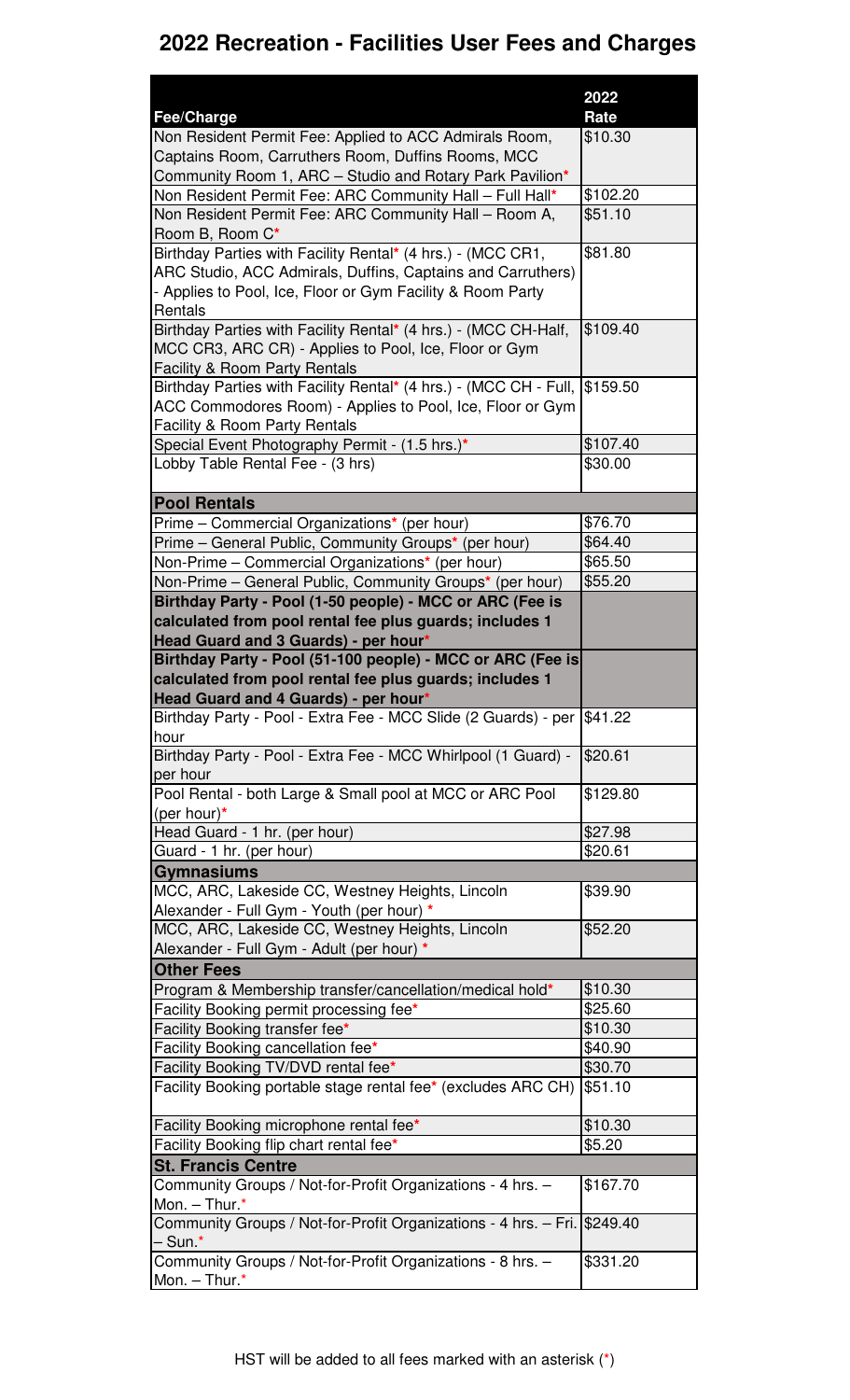|                                                                                                                                                                                                                                                                                                                                                     | 2022     |
|-----------------------------------------------------------------------------------------------------------------------------------------------------------------------------------------------------------------------------------------------------------------------------------------------------------------------------------------------------|----------|
| Fee/Charge                                                                                                                                                                                                                                                                                                                                          | Rate     |
| Community Groups / Not-for-Profit Organizations - 8 hrs. - Fri. \$494.70                                                                                                                                                                                                                                                                            |          |
| – Sun.*                                                                                                                                                                                                                                                                                                                                             |          |
| Community Groups / Not-for-Profit Organizations - Additional<br>Hourly Fee Mon. - Sun.*                                                                                                                                                                                                                                                             | \$55.20  |
| Regular Seasonal Fees for Community Groups / Not-for-Profit<br>Organizations - Effective September 1, 2022 - June 30, 2023<br>(Must be a minimum of one 4 hour weekday rental/week to<br>receive this fee. If a weekend time is requested, it must<br>accompany a regular weekday rental as well in order to<br>receive this fee) - fee for 4 hrs.* | \$67.50  |
| General Public & Businesses / Commercial - 4 hrs. - Mon. -<br>Thur <sup>*</sup>                                                                                                                                                                                                                                                                     | \$335.30 |
| General Public & Businesses / Commercial - 4 hrs. - Fri. -<br>Sun <sup>*</sup>                                                                                                                                                                                                                                                                      | \$498.80 |
| General Public & Businesses / Commercial - 8 hrs. - Mon. -<br>Thur <sup>*</sup>                                                                                                                                                                                                                                                                     | \$662.30 |
| General Public & Businesses / Commercial - 8 hrs. - Fri. -<br>Sun <sup>*</sup>                                                                                                                                                                                                                                                                      | \$989.30 |
| General Public & Businesses / Commercial - Additional Hourly \$101.20<br>Fee Mon. - Sun.*                                                                                                                                                                                                                                                           |          |
| Sound & Light Technician Hourly Fee*                                                                                                                                                                                                                                                                                                                | \$28.70  |
| Piano Rental – per occurrence (includes \$33.80 rental and<br>$$140$ tuning fee)*                                                                                                                                                                                                                                                                   | \$173.80 |

#### **All fee increases are effective January 1, 2022 with the exception of Arena RENTAL OF PERMANENT SPACE**

Specific spaces in Town recreation facilities are permanently rented to user groups through rental agreements. Examples are dressing rooms, AMHA office, Ajax Skating Club storage and Aquatic Club storage. These users are charged \$3.97/sq. ft. to offset the cost of utilities.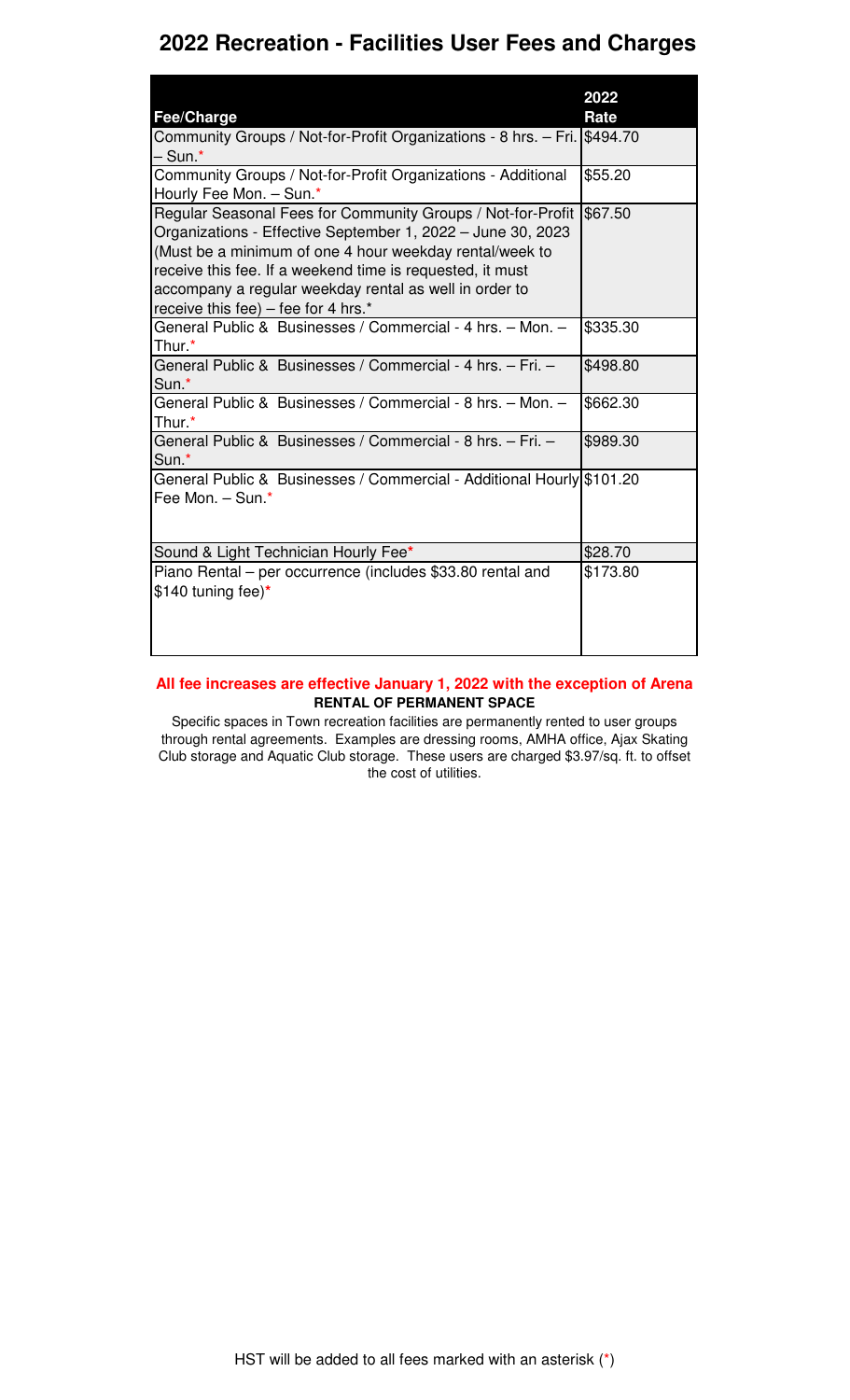#### **2022 Recreation - Partnerships User Fees and Charges**

|                                                                                 | 2022       |
|---------------------------------------------------------------------------------|------------|
| Fee/Charge                                                                      | Rate       |
| <b>Vendor Fees:</b>                                                             |            |
| First Time Events and Events with expected attendance of<br>2000 people or less |            |
| Single item food and beverage*                                                  | \$102.20   |
| Multi-item food and beverage*                                                   | \$102.20   |
| Non-food and beverage*                                                          | \$102.20   |
| Handicraft vendor*                                                              | \$51.10    |
| Established Events with an expected attendance of 2000 -<br>4000                |            |
| Single item food and beverage*                                                  | \$153.30   |
| Multi-item food and beverage*                                                   | \$204.40   |
| Non-food and beverage*                                                          | \$204.40   |
| Handicraft vendor*                                                              | \$76.70    |
| Established Events with an expected attendance of more                          |            |
| than 4000                                                                       |            |
| Single item food and beverage*                                                  | \$224.90   |
| Multi-item food and beverage*                                                   | \$306.60   |
| Non-food and beverage*                                                          | \$306.60   |
| Handicraft vendor*                                                              | \$76.70    |
| Ajax Canada Day Celebrations - 10 hour event                                    |            |
| Single item food and beverage*                                                  | \$449.70   |
| Multi-item food and beverage*                                                   | \$613.20   |
| Non-food and beverage*                                                          | \$613.20   |
| Handicraft vendor*                                                              | \$102.20   |
| <b>Ajax Santa Claus Parade Floats</b>                                           |            |
| Early Bird - Commercial/Business*                                               | \$76.70    |
| Early Bird - Not for Profit/Place of Worship/Community                          | \$0.00     |
| Groups*                                                                         |            |
| Commercial/Business*                                                            | \$102.20   |
| Not for Profit/Place of Worship/Community Groups*                               | \$25.60    |
| Sponsored Skate - (Includes ice rental, 4 skate patrollers, 1                   | \$1,000.00 |
| table, 2 chairs, opportunity for on-site presence (in the facility              |            |
| lobby) and additional Customer Service Representatives (if                      |            |
| required as per the Manager of Administration, Customer                         |            |
| Service) - Note: if public skate sponsorship is part of an                      |            |
| established festival or event (i.e. Ajax Winterfest) the amount                 |            |
| will be adjusted based on the established sponsorship levels                    |            |
| as per the Council Approved Sponsorship Policy                                  |            |
| Sponsored Swim - (Includes pool rental, 1 head guard, 8                         | \$1,000.00 |
| guards, 1 table, 2 chairs, opportunity for on-site presence (in                 |            |
| the facility lobby) and additional Customer Service                             |            |
| Representatives (if required as per the Manager of                              |            |
| Administration, Customer Service) - Note: if public swim                        |            |
| sponsorship is part of an established festival or event (i.e.                   |            |
| Ajax Winterfest) the amount will be adjusted based on the                       |            |
| established sponsorship levels as per the Council Approved                      |            |
| <b>Sponsorship Policy</b>                                                       |            |

**All fee increases are effective January 1, 2022 with the exception of Arena Ice/Floor which is effected seasonally.**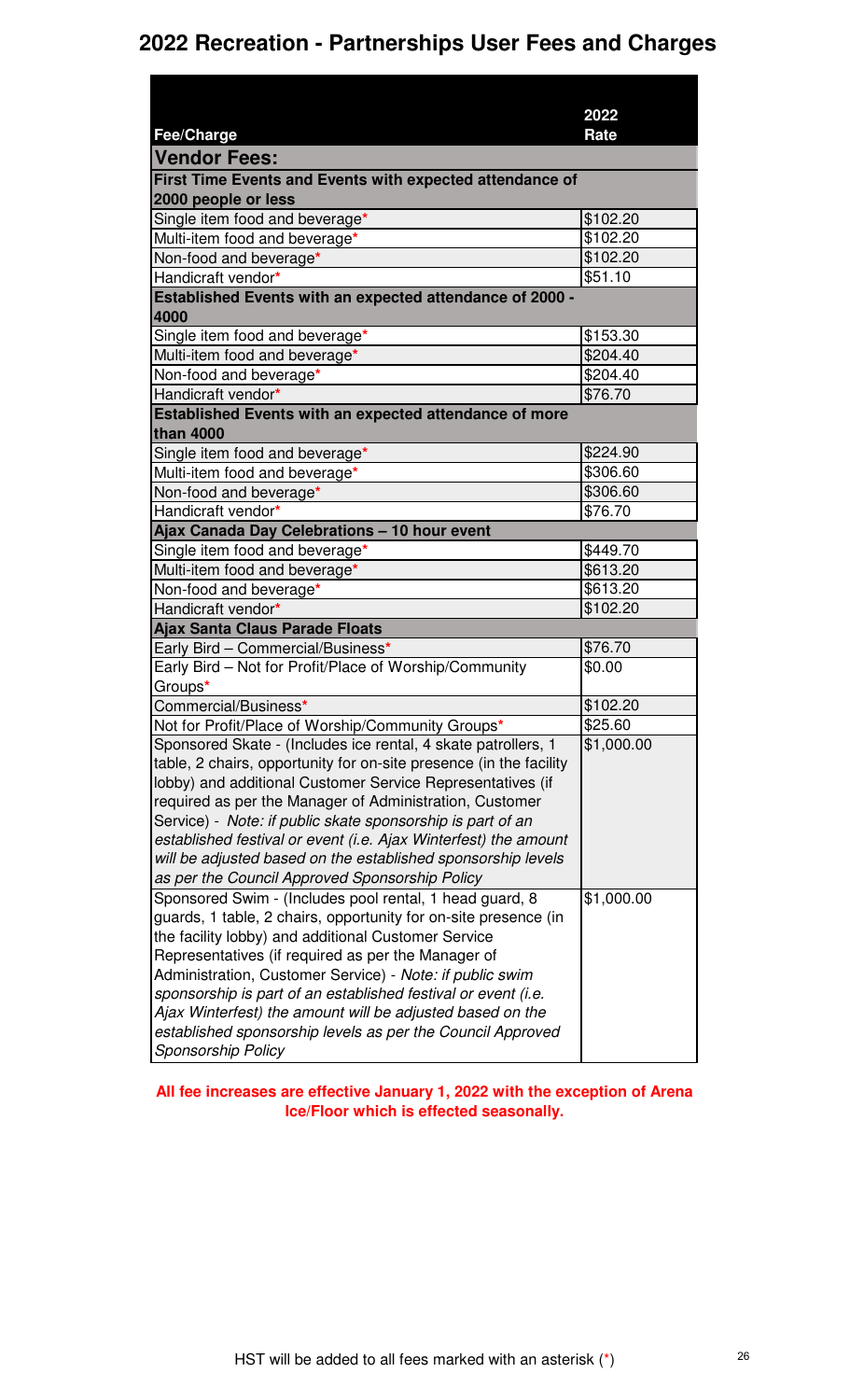|                                                                    | 2022             |
|--------------------------------------------------------------------|------------------|
| <b>Fee/Charge</b>                                                  | Rate             |
| <b>Group Fitness</b>                                               |                  |
| <b>Youth and Family Programs (per class)</b>                       |                  |
| Programs are generally 1 hour unless otherwise stated.             |                  |
| The rate per class will be applied to the number of                |                  |
| classes determined by Recreation, Culture & Community              |                  |
| Development. The total fee will be rounded up or down to           |                  |
| the nearest dollar.                                                |                  |
| Family Program - additional participant*                           | \$5.20           |
| Family Zumba <sup>®</sup><br>Family Yoga                           | \$9.00<br>\$9.00 |
| Fitness Kickboxing for Kids (45 mins. Fee includes hand            | \$8.70           |
| wraps)                                                             |                  |
| Mother & Daughter Yoga*                                            | \$9.00           |
| Yoga Kids (45 mins.)                                               | \$8.70           |
| Teen Fitness Camp (3 hrs. x 5 days)*                               | \$26.60          |
| Racquets & Fitness Camp (3hrs. x 5 days)*                          | \$26.60          |
| Teen Weight Training (TWT) with 3 month FHC membership             | \$16.40          |
| $(2 \text{ hrs. x } 5 \text{ days})^*$                             |                  |
| Teen Fitness Club (2 hrs. x 5 days)*                               | \$16.40          |
| <b>Kids Fit Blast</b><br>Zumba® for Teens/Special Needs (45 mins.) | \$8.70<br>\$8.00 |
| <b>Team Sport Conditioning</b>                                     | \$5.50           |
| Yoga for Teens/Special Needs (45 mins.)                            | \$8.00           |
| <b>Parent and Baby Programs (per class)</b>                        |                  |
| Parent 'n Babe Yoga*                                               | \$9.20           |
| Parent 'n Babe Fitness*                                            | \$9.00           |
| Parent 'n Babe AquaFit*                                            | \$9.00           |
| Parent 'n Babe Stroller Fit*                                       | \$9.00           |
| Parent 'n Tot Yoga*                                                | \$9.20           |
| <b>Adult Programs (per class)</b>                                  |                  |
| CycleFit Classes* (45 mins.)                                       | \$8.50           |
| Total Muscle Conditioning*                                         | \$8.50           |
| Group Personal Training (4-6 people 2x/wk. x 12 wks.) - Fee        | \$12.80          |
| is per person.*<br>Bootcamp by the Lake*                           | \$8.50           |
| Arthritis Fitness*                                                 | \$8.50           |
| Stay Strong & Keep Fit*                                            | \$8.50           |
| Fitness on Demand - non member monthly fee*                        | \$25.00          |
| Pilates*                                                           | \$9.80           |
| Pilates Reformer Training*                                         | \$38.90          |
| Tai Chi (1.25 hrs.)*                                               | \$9.60           |
| TRX Circuit (45 mins.)*                                            | \$8.50           |
| Yoga (1 hr.) - (Hatha, Flow, Power)*                               | \$10.30          |
| Yoga (1.5 hr.) - (Beginner, Intermediate, Restorative, Hatha,      | \$14.40          |
| Meditative, Flow, Power)*                                          |                  |
| Squash Learn to Play (40 mins.)*                                   | \$21.50          |
| Zumba®*<br>NIA Dance Fitness*                                      | \$9.60<br>\$9.20 |
| Nordic Pole Walking*                                               | \$9.20           |
| Therapeutic Aquafit Conditioning (45 mins.)*                       | \$8.50           |
| CAN-BIKE Youth/Adult (Previously in RP)*                           | \$7.70           |
| 55+ (per class)                                                    |                  |
| Barre & Balance*                                                   | \$4.60           |
| Nordic Pole Walking*                                               | \$4.60           |
| Yoga (1.5 hr.) - (Beginner, Intermediate, Restorative, Hatha,      | \$7.20           |
| Meditative, Flow, Power)*                                          |                  |
| Yoga Programs (1 hr.) - (Hatha, Flow, Power)*                      | \$5.20           |
| Chair Yoga with Meditation* (1.25 hrs.)                            | \$6.00           |
| Older Adult Fitness*                                               | \$4.60           |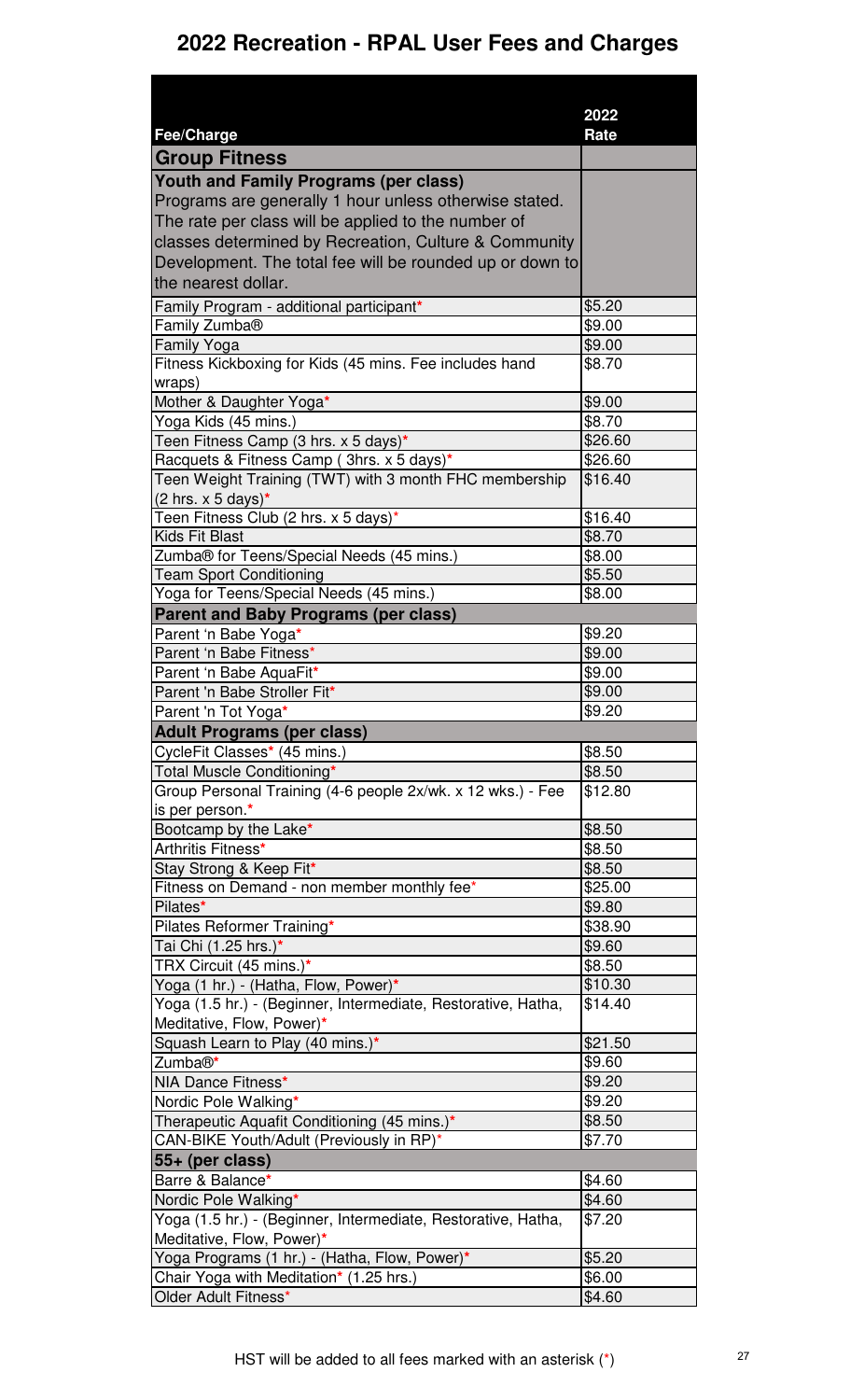|                                                                        | 2022           |
|------------------------------------------------------------------------|----------------|
| Fee/Charge<br>Older Adult Fitness - Just Starting Out*                 | Rate<br>\$4.60 |
| Cycle Fit* (45 mins.)                                                  | \$4.60         |
| Tai Chi* (1 hr.)                                                       | \$4.60         |
| <b>Fitness Services</b>                                                |                |
| Fitness Appraisal (2 hrs.)*                                            | \$68.50        |
| Fitness Appraisal + Personal Training session (3 hrs.)*                | \$87.90        |
| Fitness Appraisal + 2 Personal Training sessions*                      | \$120.60       |
| Non-Member Fitness Appraisal*                                          | \$78.70        |
| Personal Training (1 session)*                                         | \$49.10        |
| Personal Training (5 sessions)*                                        | \$234.10       |
| Personal Training (10 sessions)*                                       | \$456.90       |
| Personal Training (20 sessions)*                                       | \$892.30       |
| Personal Training (30 sessions)*                                       | \$1,294.90     |
| Personal Training (2 people) (1 session)*                              | \$77.70        |
| BOGO Personal Training Promotion Week - (1 full-price, 2 <sup>nd</sup> | \$73.60        |
| 50% off)                                                               |                |
| Personal Training (3 people) (1 session)*                              | \$103.30       |
| Teen/Student Personal Training (1 session)*                            | \$40.90        |
| Teen/Student Personal Training (5 sessions)*                           | \$194.20       |
| Teen/Student Personal Training (10 sessions)*                          | \$380.20       |
| Teen/Student Personal Training (2 people) (1 session)*                 | \$65.50        |
| Teen/Student Personal Training (3 people) (1 session)*                 | \$85.90        |
| Non-Member Personal Training (1 session)*                              | \$66.50        |
| Non-Member Personal Training (5 sessions)*                             | \$316.40       |
| Squash Lesson (1 session)*                                             | \$35.80        |
| Squash Lesson (5 sessions)*                                            | \$165.60       |
| Pilates Personal Training (1 session)*                                 | \$61.40        |
| Pilates Personal Training (5 sessions)*                                | \$291.30       |
| Pilates Personal Training Semi-Private (2 people) (1 session)* \$98.20 |                |
| Pilates Personal Training Semi-Private (2 people) (5                   | \$441.60       |
| sessions)*                                                             |                |
| Access Card - Replacement*                                             | \$9.20         |
| Pay-Go Universal Pass Adult*                                           | \$10.90        |
| Pay-Go Universal Pass Senior/Student*                                  | \$5.45         |
| Universal 10 Pass Adult*                                               | \$97.90        |
| Universal 10 Pass Senior/Student*<br><b>ARC Performance Pass*</b>      | \$48.95        |
|                                                                        | \$25.00        |
| <b>Memberships</b>                                                     |                |
| Fitness Centre - Adult - Annual*                                       | \$449.70       |
| Fitness Centre - Adult - 6 month*                                      | \$258.60       |
| Fitness Centre - Adult - 3 month*                                      | \$170.90       |
| Fitness Centre - Spousal/Partner - same household (18yrs+,             | \$404.80       |
| non-student) 10% discount - annual membership (new                     |                |
| members only)*                                                         |                |
| Fitness Centre: Summer - sold July 2 to August $31 - 1$ month* \$63.60 |                |
| Fitness Centre - Senior/Teen/Student- Annual*                          | \$224.90       |
| Fitness Centre - Senior/Teen/Student - 6 month*                        | \$129.30       |
| Fitness Centre - Senior/Teen/Student - 3 month*                        | \$85.50        |
| Group Fitness - Adult - Annual*                                        | \$395.70       |
| Group Fitness - Adult - 6 month*                                       | \$228.00       |
| Group Fitness - Adult - 3 month*                                       | \$150.40       |
| Group Fitness - Senior/Teen/Student - Annual*                          | \$197.90       |
| Group Fitness - Senior/Teen/Student - 6 month*                         | \$114.00       |
| Group Fitness - Senior/Teen/Student - 3 month*                         | \$75.30        |
| Squash - Adult - Annual*                                               | \$387.90       |
| Squash - Adult - 6 month*                                              | \$224.20       |
| Squash - Adult - 3 month*                                              | \$143.50       |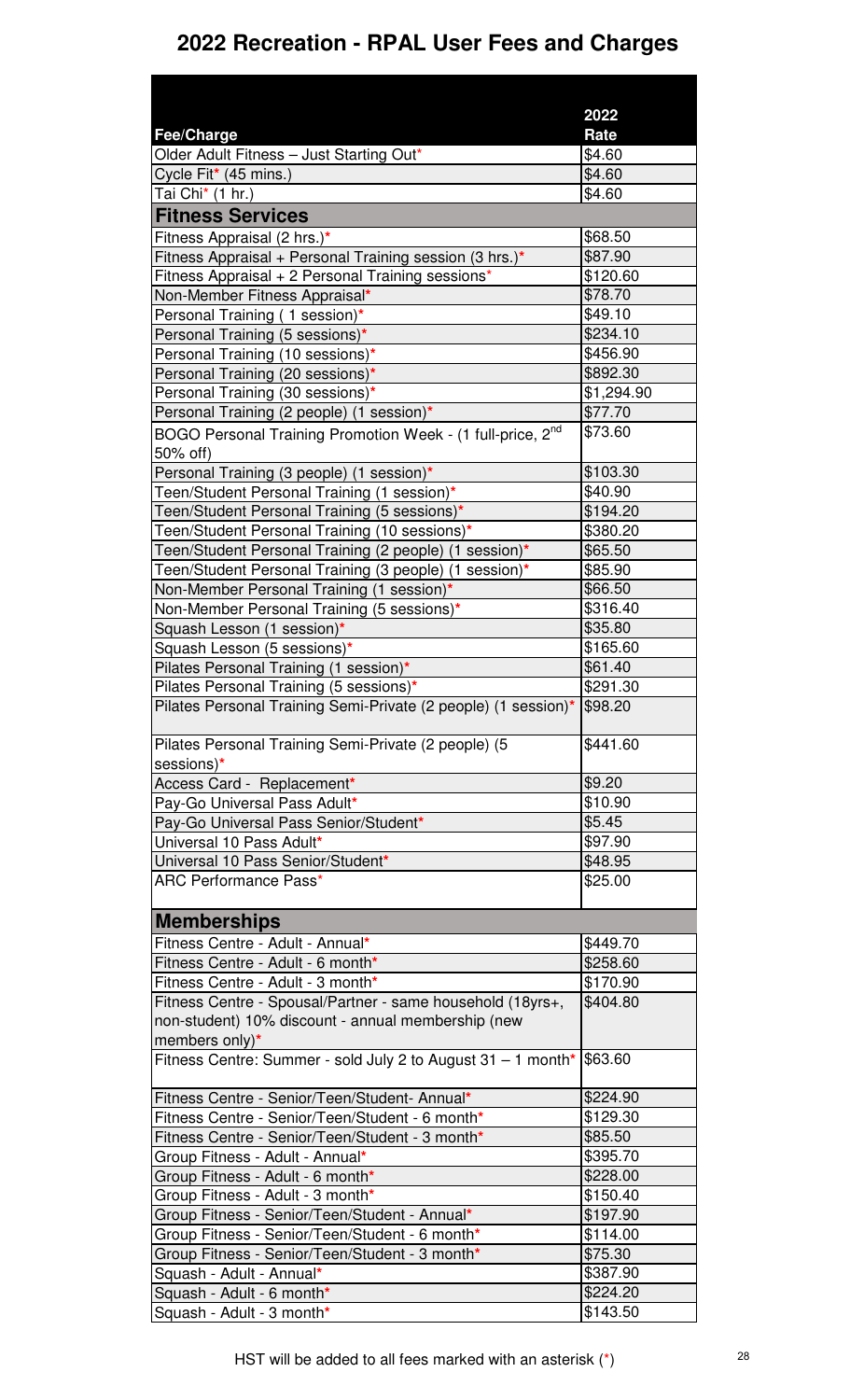|                                                                        | 2022       |
|------------------------------------------------------------------------|------------|
| Fee/Charge                                                             | Rate       |
| Squash - Spousal/Partner - same household (18yrs+, non-                | \$352.60   |
| student) 10% discount - annual membership (new members                 |            |
| $only)*$                                                               |            |
| Squash - Senior/Teen/Student - Annual*                                 | \$194.00   |
| Squash - Senior/Teen/Student - 6 month*                                | \$112.20   |
| Squash - Senior/Teen/Student - 3 month*                                | \$72.50    |
| Combo (FHC, Group Fitness & Squash) - Adult - Annual*                  | \$511.00   |
| Combo (FHC, Group Fitness & Squash) - Adult - 6 month*                 | \$296.30   |
| Combo (FHC, Group Fitness & Squash) - Adult - 3 month*                 | \$192.10   |
| Combo - Spousal/Partner - same household (18yrs+, non-                 | \$464.50   |
| student) 10% discount - annual membership (new members                 |            |
| only) $*$                                                              |            |
| Combo - Senior/Teen/Student - Annual*                                  | \$255.50   |
| Combo - Senior/Teen/Student - 6 month*                                 | \$148.20   |
| Combo- Senior/Teen/Student - 3 month*                                  | \$96.10    |
| Swim/Skate - Adult - Annual*                                           | \$251.10   |
| Swim/Skate - Adult - 6 month*                                          | \$146.90   |
| Swim/Skate - Adult - 3 month*                                          | \$95.70    |
| Swim/Skate - Senior/Teen/Student - Annual*                             | \$125.60   |
| Swim/Skate - Senior/Teen/Student - 6 month*                            | \$73.50    |
| Swim/Skate - Senior/Teen/Student - 3 month*                            | \$47.90    |
| Family Swim & Skate - (up to 5 people, max 2 adults) - Annual \$348.70 |            |
| Additional Child - to the Family Swim & Skate Annual<br>Membership*    | \$35.80    |
| Family Active - Combo Annual Membership (Up to 4 people -              | \$1,152.90 |
| 12 and under get swim & skate membership)*                             |            |
| Additional Child - to the Family Active Annual Membership*             | \$35.80    |
| <b>Corporate/Group Memberships</b>                                     |            |
| 20% discount on minimum 10 employees                                   |            |
| Fitness Centre - Adult - Annual*                                       | \$359.80   |
| Squash - Adult - Annual*                                               | \$310.30   |
| Group Fitness - Adult - Annual*                                        | \$316.50   |
| Combo (FHC, Group Fitness & Squash) - Adult - Annual*                  | \$408.80   |
| Swim - Adult - Annual*                                                 | \$200.90   |
| <b>Preschool</b>                                                       |            |
| Programs are generally 1 hour unless otherwise stated. The             |            |
| rate per class will be applied to the number of classes                |            |
| determined by Recreation, Culture & Community                          |            |
| Development. The total fee will be rounded up or down to the           |            |
| nearest dollar. (per class)                                            |            |
| All sessions - 30 minute class                                         | \$6.60     |
| All sessions - 45 minute class                                         | \$7.50     |
| All sessions - 1 hour class                                            | \$8.00     |
| All sessions - 1.25 hour class                                         | \$8.60     |
| All sessions - 1.5 hour class                                          | \$9.10     |
| All sessions - 2 hour class                                            | \$10.20    |
| All sessions - Kinderstart 2.5 hour class                              | \$11.70    |
| Pre-school workshop/takeaway                                           | \$16.00    |
| Summer/March Break Fun For Preschoolers - 6 hrs. - 2                   | \$12.80    |
| hrs./day x 3 days per week                                             |            |
| Friday Fun Club - 2 hrs. per week                                      | \$5.75     |
|                                                                        |            |
| Ready Set School Program - 2 hrs. x 2 days per week                    | \$11.60    |
| Play, Climb, Learn - 2 hrs. x 2 days per week                          | \$11.60    |
| Family Fun Time - 1.5 hrs. Fee per child                               | \$7.00     |
| Cooking Monsters - 1.25 hrs.                                           | \$9.70     |
| <b>CHILDREN / YOUTH / TEEN</b>                                         |            |
| Youth Dance - 1.25 hrs.                                                | \$8.80     |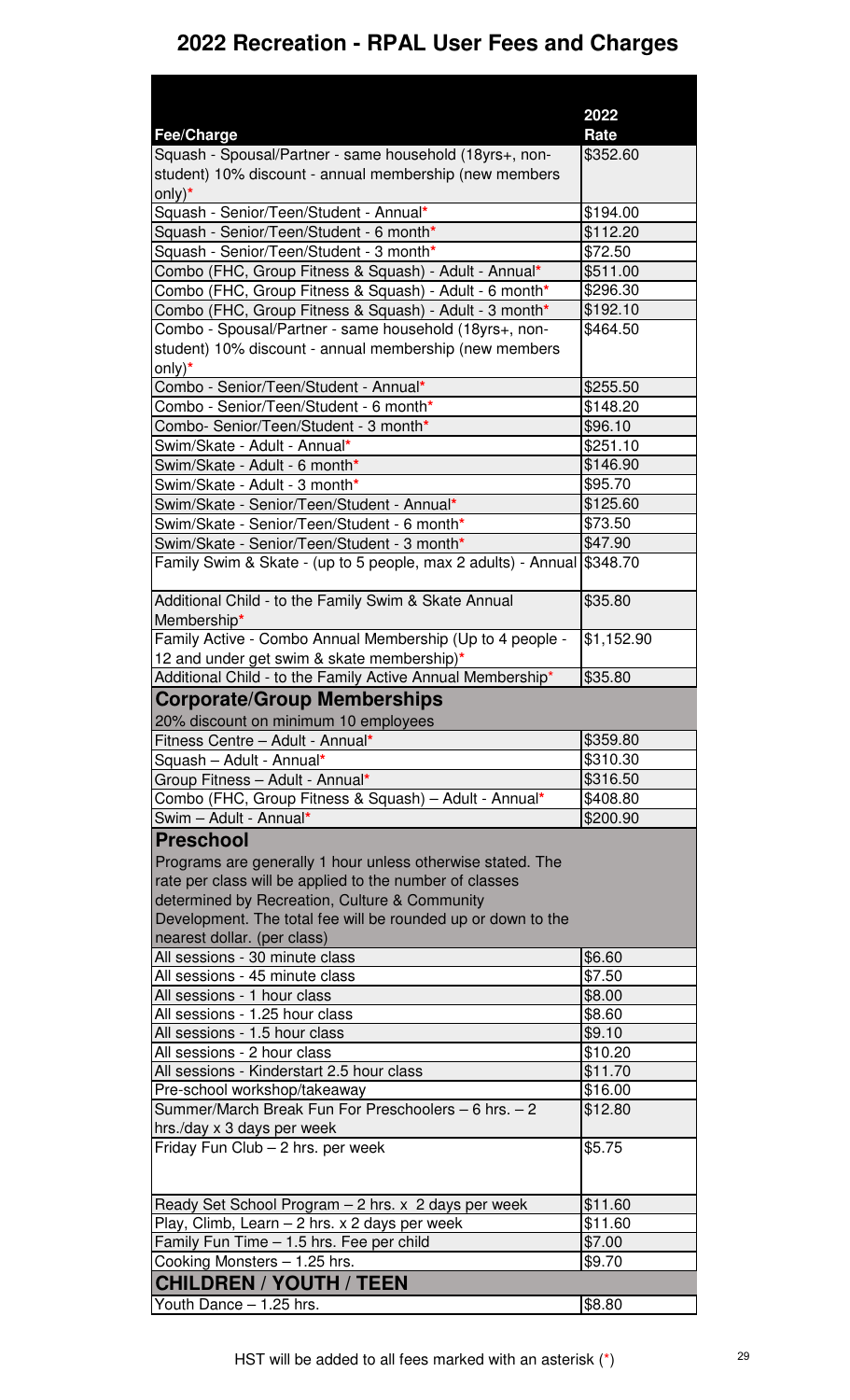|                                                                                                     | 2022     |
|-----------------------------------------------------------------------------------------------------|----------|
| Fee/Charge                                                                                          | Rate     |
| ARC Cooking Classes - 1.5 hrs.                                                                      | \$20.50  |
| Sign Language - (Youth & Adult)*                                                                    | \$10.30  |
| Drop-in Sports – 10 pass card (cost of 9 single visits – times<br>range from 1-3 hrs. in duration)* | \$23.85  |
| Drop-in Sports - POS (cost per visit - times range from 1-3<br>hrs. in duration)*                   | \$2.65   |
| Computer Programming (Kids Great Minds) - Children and<br>Youth - 1 hr. (\$22/class - 8 classes)    | \$176.00 |
| Computer Programming (Kids Great Minds) – Children and<br>Youth - 1.5 hr. (\$34.88/class-8 classes) | \$279.00 |
| Computer Programming (Kids Great Minds) - Workshop 3<br>hrs.                                        | \$50.00  |
| Children's Dance - 1 hr.                                                                            | \$8.30   |
| Preschool Dance - 45 mins.                                                                          | \$7.70   |
| Preschool Dance - 1 hr.                                                                             | \$8.40   |
| African-Caribbean Drum & Dance (Afiwi Groove School) - 45<br>mins.                                  | \$9.50   |
| African-Caribbean Drum & Dance (Afiwi Groove School) - 1<br>hr.                                     | \$12.60  |
| Art Beyond Borders Kit                                                                              | \$34.80  |
| Children Takeaway Kit                                                                               | \$26.00  |
| Children Art Specialty Skilled Art (i.e. Acrylic/Oil Painting)                                      | \$6.00   |
| Children & Youth Art - 1.5 hrs.                                                                     | \$8.10   |
| Children's Mini Art - 1 hr.                                                                         | \$7.60   |
| Children Art Workshop - 2 hrs.                                                                      | \$32.70  |
| Mad Science - 1 hr. (\$20.13/class - 8 weeks)                                                       | \$161.00 |
| Adventures @ Greenwood - 1.5 hrs.                                                                   | \$9.60   |
| Cooking Duos - 1.5 hrs.                                                                             | \$22.00  |
| Ajax Improv Crew (Child & Youth)                                                                    | \$7.10   |
| Theatre (GLEE: The Next Generation, Drama, etc.) - 2 hrs.                                           | \$13.30  |
| Theatre (Drama Club/Troupe) - 1.5 hrs.                                                              | \$10.30  |
| Guitar Lessons - (Children & Adults*)                                                               | \$9.80   |
| Leadership - 1.75 hrs.                                                                              | \$9.20   |
| <b>Karate Kidz</b>                                                                                  | \$6.10   |
| Karate Traditional (Children) - 1.5 hrs.                                                            | \$7.60   |
| Karate Traditional (Youth & Adult*) - 2 hrs.                                                        | \$9.40   |
| Karate Black Belt                                                                                   | \$6.90   |
| Preschool Sports (Sportball)                                                                        | \$19.40  |
| Preschool Sports (Sportball) Online - Pre-Recorded 16 Weeks \$173.40                                |          |
| Preschool Sports (Sportball) Online - Live 8 Weeks                                                  | \$173.40 |
| Fencing* – (Children & Adults) Ajax Fencing Club - 1.25 hrs.                                        | \$19.38  |
| Children Multi Sport Programs 1.25 hrs. (We got Game, Girl<br>Sport)                                | \$6.50   |
| Basketball - 1.5 hrs.                                                                               | \$6.70   |
| Basketball - 2 hrs.                                                                                 | \$8.80   |
| Parent and Child Sports - 1 hr.                                                                     | \$6.90   |
| Specialty Skill Based Sport (Indoor Tennis, Flag Football) - 1<br>hr.                               | \$10.40  |
| Introductory Skill Based Sport (Cricket Kids, Soccer, Hockey,                                       | \$6.90   |
| Dodgeball, Girls Sport, Youth Volleyball) - 1.25 hrs. Children &<br>Youth                           |          |
| Cricket (Youth/Adult*) - 1.5 hrs.                                                                   | \$7.50   |
| Friday Night Fun Centres - POS                                                                      | \$3.75   |
|                                                                                                     |          |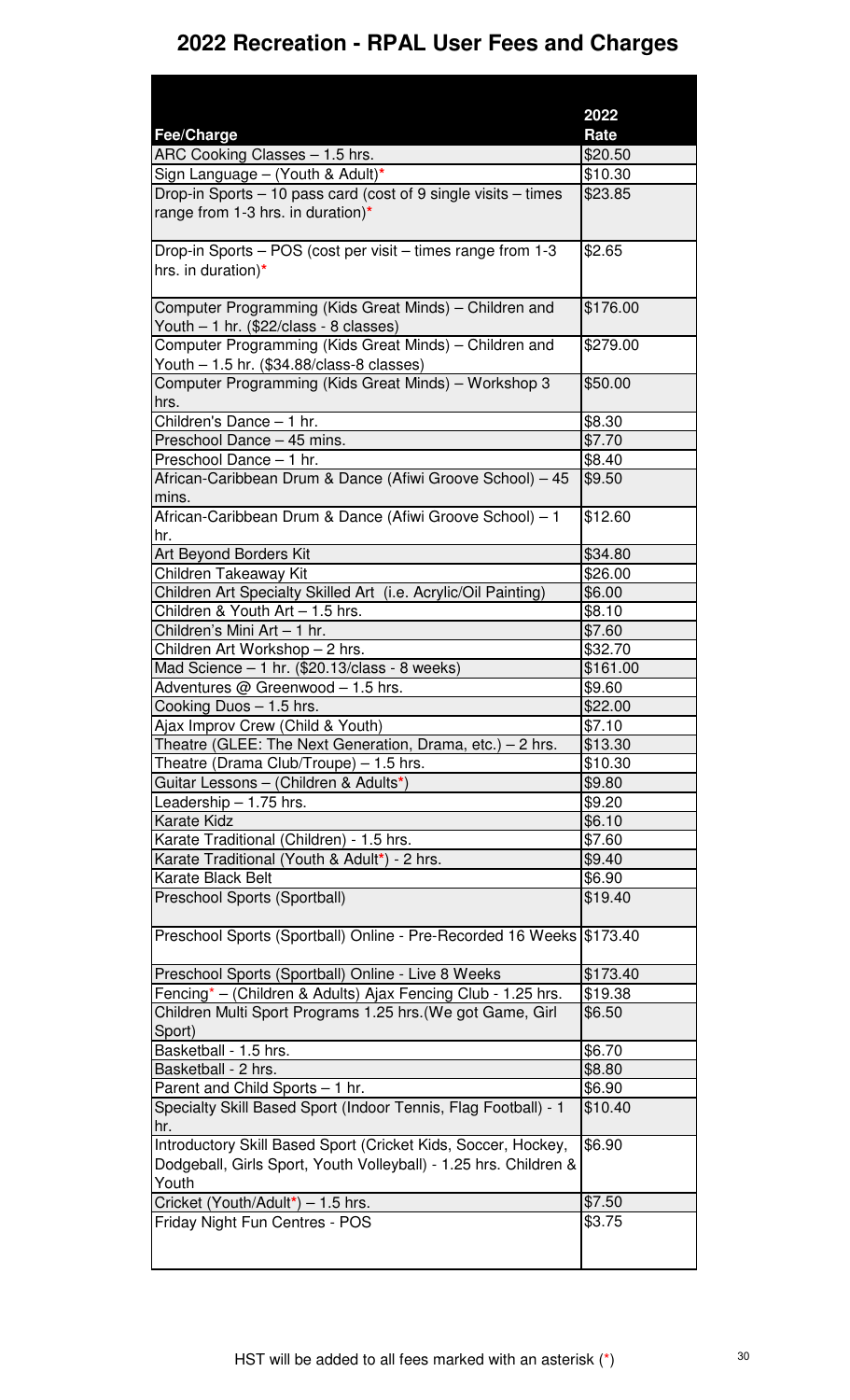|                                                                                                                 | 2022               |
|-----------------------------------------------------------------------------------------------------------------|--------------------|
| Fee/Charge                                                                                                      | Rate               |
| Friday Night Pre-Teen Program*                                                                                  | \$9.00             |
| First Aid Course - Standard First Aid CPR C 16 hrs.*                                                            | \$7.90             |
| Principles of Healthy Child Development (High Five) - 4hrs*                                                     | \$85.00            |
| Children / Youth / Teen Home Alone Safety Programs (SOS 4<br>Kids) - 5 Day Program                              | \$86.00            |
| Children/Youth/Adult Specialty Art Program with Kits - 2                                                        | \$16.60            |
| hours; 6-week program (Covid-19 Programming) Rate is per 2<br>hour class.                                       |                    |
| <b>CAMPS</b>                                                                                                    |                    |
| Run 5 days unless otherwise stated (per day)                                                                    |                    |
| School Break Drop In Program - 2 hrs.                                                                           | \$3.75             |
|                                                                                                                 |                    |
| March Break Camp (Sports, Arts and Kindercamp full day)<br>One Day Options (March Break & Summer Camp) (9am-4pm | \$38.70<br>\$43.10 |
| - B&A services available at additional cost)                                                                    |                    |
| Winterrific Fun Days - One Day Options (8am-5pm)                                                                | \$47.00            |
| Counsellor in Training - Level I & Level II (including High Five \$30.60<br>PHCD - 2 or 3 weeks                 |                    |
| Leadership Camp (March Break & Summer)                                                                          | \$30.60            |
| Youth on The Move Camp (March Break & Summer)                                                                   | \$56.00            |
| Youth Adventure Camp                                                                                            | \$56.00            |
| Youth Art Expression Camp (March Break & Summer)                                                                | \$38.80            |
| Youth Sport Experience Camp                                                                                     | \$39.20            |
| <b>Skateboarding Camp</b><br>Day Trippers Camp (March Break & Summer)                                           | \$36.70<br>\$56.00 |
| Mad Science Camp - 4 days (\$55/day)                                                                            | \$220.00           |
| Mad Science Camp - 5 days (\$54.60/day)                                                                         | \$273.00           |
| Mad Science 1/2 Day Camp - Online - 4 days                                                                      | \$140.00           |
| Mad Science 1/2 Day Camp - Online - 5 days                                                                      | \$173.00           |
| Mad Science - 8 Week Online Class                                                                               | \$171.00           |
| African-Caribbean Performing Arts Camp (Afiwi Groove<br>School) (\$42.00/day)                                   | \$237.00           |
| Performing Arts Camp - Dance, Glee, Yoga                                                                        | \$40.70            |
| Paulynn Park Camps - Cardinals/Hawks                                                                            | \$38.30            |
| Playgrounds                                                                                                     | \$0.00             |
| Rotary Park Camps - Lake to Land Exploration                                                                    | \$39.70            |
| Rotary Park Camps - Mini Treasure Hunters                                                                       | \$38.30            |
| Dodgeball Camp - Children                                                                                       | \$38.30            |
| Sportball Camp - 4 days (\$29.60/day)                                                                           | \$118.40           |
| Sportball Camp - 5 days (\$29.18/day)                                                                           | \$145.90           |
| Sports Centre Camp (Sports Camp)                                                                                | \$38.30            |
| <b>Summer Blowout Camp</b>                                                                                      | \$38.30<br>\$20.50 |
| Kindercamp $-$ 1/2 day<br>$\overline{\text{Kin}}$ dercamp - full day                                            | \$38.70            |
| Mini 1/2 Day Camp - 2 days                                                                                      | \$34.10            |
| Mini $\frac{1}{2}$ Day Camp - 3 days                                                                            | \$40.30            |
| Technology Camp (Kids Great Minds) - 1 day (8 hrs.)                                                             | \$93.00            |
| Technology Camp (Kids Great Minds) - 4 days (\$67.25/day)                                                       | \$276.00           |
| Technology Camp (Kids Great Minds) – 5 days (\$67/day)                                                          | \$343.00           |
| Creative Kids (ARC Camp)                                                                                        | \$39.90            |
| Greenwood Camps - Robins                                                                                        | \$42.90            |
| Greenwood Camps - Eagles                                                                                        | \$52.70            |
| Greenwood Camps - Saplings                                                                                      | \$38.30            |
| Before/After Hours Care                                                                                         | \$8.00             |
| Busing -1 wk.*                                                                                                  | \$5.60             |
| Late pick up fee - camps - per 15 mins.                                                                         | \$20.00            |
| Pizza Lunch (Summer Camps) per slice                                                                            | \$2.50             |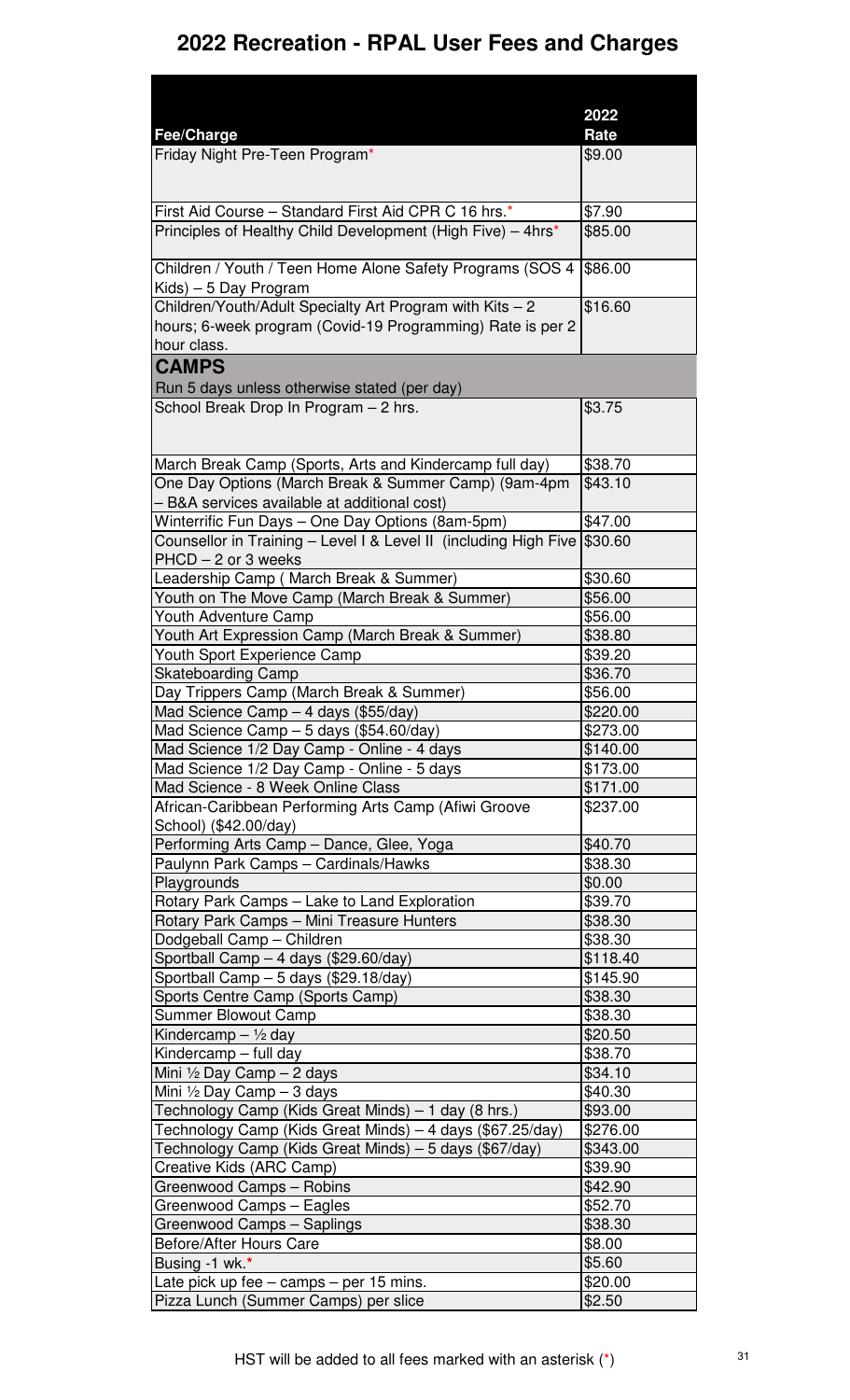|                                                                           | 2022                |
|---------------------------------------------------------------------------|---------------------|
| Fee/Charge                                                                | Rate                |
| <b>ADULTS (per class)</b>                                                 |                     |
| Dance (Line, Latin, Ballroom, Retro, Hip Hop) - 1.5 hrs *                 | \$8.30              |
| Specialized Dance (Dance Fusion, Bellydance, Bollywood) - 1               | \$8.10              |
| hr.*                                                                      |                     |
| Adult Art (Oil painting, Watercolour painting, drawing &                  | \$9.40              |
| photography)                                                              |                     |
| Cooking*                                                                  | \$24.70             |
| Adult Workshops/Takeaway*                                                 | \$31.70             |
| Drop-in Sports Adult - POS* - various durations                           | \$3.76              |
|                                                                           |                     |
| Drop-in-Sports 10 pass* (cost of 9 single visits – times range            | \$33.84             |
| from 1-3 hrs. in duration)                                                |                     |
| Drop-in Sports Senior* - POS (cost per visit - times range                | \$2.20              |
| from 1-3 hrs. in duration)                                                |                     |
| Adult Sports (Volleyball/Badminton) - 2 hrs.*                             | \$7.40              |
| 55+ (per class)                                                           |                     |
| Dance* - 1.5 hrs.                                                         | \$4.20              |
| Art* - 2 hrs.                                                             | \$4.80              |
| Cooking $-6$ weeks*                                                       | \$15.40             |
| Computer / Technology - 6 weeks*                                          | \$12.30             |
| Sports*                                                                   | \$3.80              |
| Language $-1.5$ hours*                                                    | \$5.20              |
| Journal Writing - 8 weeks, 2 hrs.*                                        | \$11.00             |
| Art Workshops - 3 hrs.*                                                   | \$22.70             |
| Seniors Day Trips <sup>*</sup> - trip fees vary based on location, season | Add 10% to          |
| and tour company used. Ajax adds 10% to per person cost.                  | Cost                |
| <b>AQUATICS</b>                                                           |                     |
| Pre-school and Swim 1-4 (Spring/Fall 10 weeks - 30 mins.                  | \$10.00             |
| Swim 5 -10 (Spring/Fall 10 weeks - 45 mins.)                              | $\overline{$11.10}$ |
| Adults Swim Lessons/Teen Lessons/Ladies Only*                             | \$11.20             |
| Adults - private 30 mins.*                                                | \$30.80             |
| Swim Patrol* - 10 weeks                                                   | \$11.30             |
| Bronze Star* - 10 weeks                                                   | \$11.30             |
| Bronze Medallion & Emergency First Aid/CPR B (2 hrs. Exam                 | \$20.50             |
| fee of \$30 included) $*$                                                 |                     |
| Bronze Medallion & Emergency First Aid/CPR B* (2hrs. Exam                 | \$10.25             |
| fee of \$30 included) One time discount repeat fee                        |                     |
| Bronze Cross (2 hrs. Exam fee of \$30 included)*                          | \$19.50             |
| Bronze Cross* (2hrs. Exam fee of \$30 included) One time                  | \$9.75              |
| course repeat fee                                                         |                     |
|                                                                           |                     |
| Water Safety Instructor 3 hrs 10wks*                                      | \$35.80             |
| Water Safety Instructor 3 hrs 10wks* One time course                      | \$17.90             |
| repeat fee                                                                |                     |
| LSS Instructors & Emergency First Aid Instructor (2.5 hrs./10             | \$20.80             |
| classes)*                                                                 |                     |
| LSS Instructors & Emergency First Aid Instructor (2.5 hrs./10             | \$10.40             |
| classes)* One time course repeat fee                                      |                     |
| NLS (National Lifeguard Service Award) (40 hrs. over 10                   | \$31.40             |
| classes)*                                                                 |                     |
| NLS (National Lifeguard Service Award) (40 hrs. over 10                   | \$15.70             |
| classes)* One time course repeat fee                                      |                     |
| Standard First Aid, CPR C & NLS Prep Course*                              | \$14.70             |
| Private Lessons - 30 mins.*                                               | \$30.80             |
|                                                                           |                     |
| Low Ratio Lessons - 30 mins.*                                             | \$18.80<br>\$18.80  |
| Adapted Lessons - 30 mins.*                                               |                     |